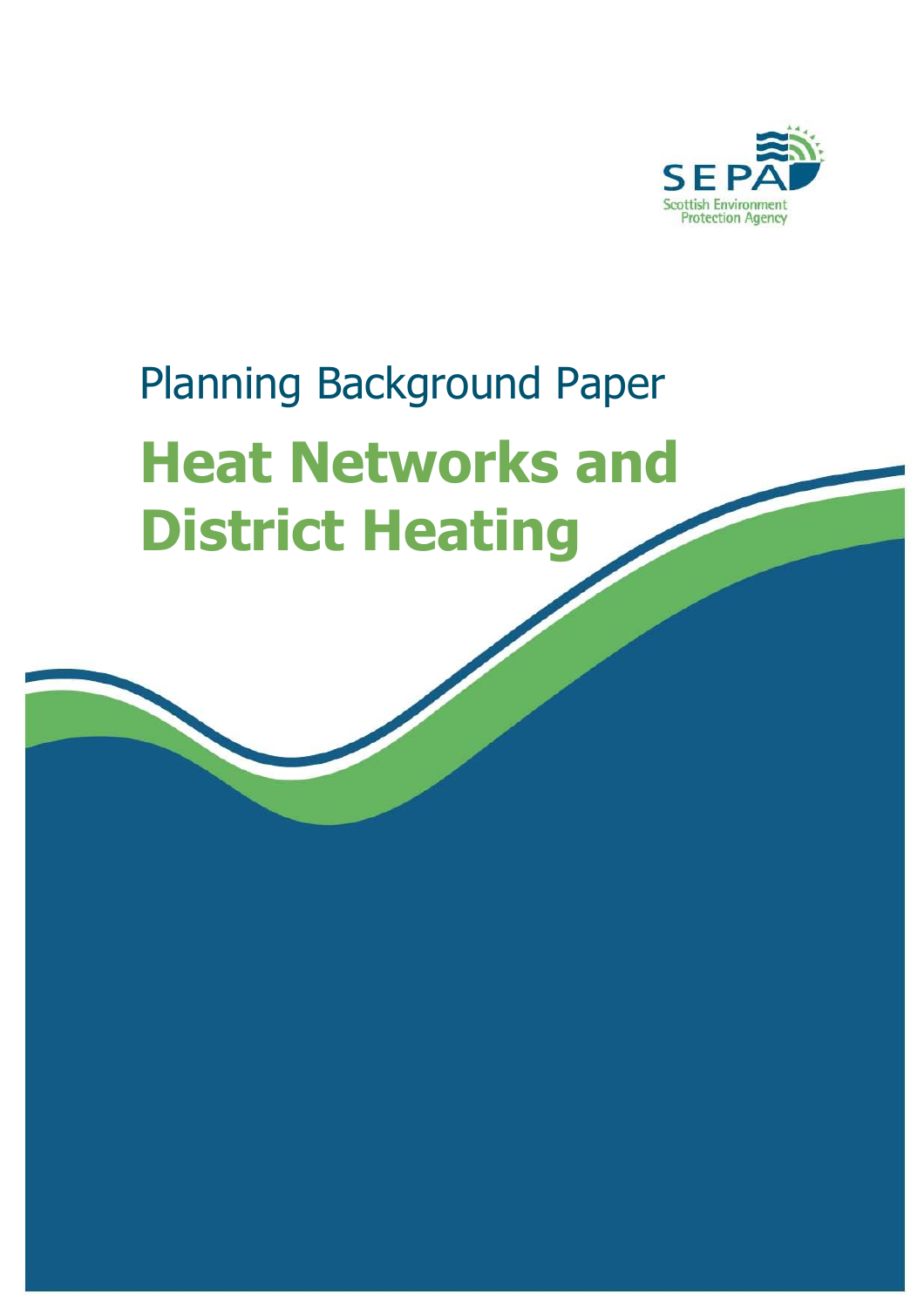| SCOTTISH ENVIRONMENT PROTECTION AGENCY                  | Identifier: | LUPS-BP-GU2c (ii)<br>Heat Networks and<br>District Heating |
|---------------------------------------------------------|-------------|------------------------------------------------------------|
|                                                         | Pages:      | 37                                                         |
| <b>Land Use Planning System</b><br><b>SEPA Guidance</b> | Issue no:   | Version 4                                                  |
|                                                         | Issue date: | 24 June 2019                                               |
| Background Paper on                                     |             |                                                            |
| Heat Networks and District Heating                      |             |                                                            |
| Development Plan and Development Management             |             |                                                            |

# **Update Summary**

| Version   | Description                                                                               |
|-----------|-------------------------------------------------------------------------------------------|
| Version 1 | First issue                                                                               |
| Version 2 | Update to requirements 1-3 and supporting text.                                           |
| Version 3 | Update to incorporate development Management requirements and recommendations             |
| Version 4 | Update policy context and amend Development Management requirements to<br>recommendations |

# **Notes**

This document outlines SEPA's position on land use planning and Heat Network and District Heating. It is based on SEPA's interpretation of national planning policy and duties and requirements under relevant legislation.

This document is uncontrolled if printed. Always refer to the online document for accurate and up-to-date information.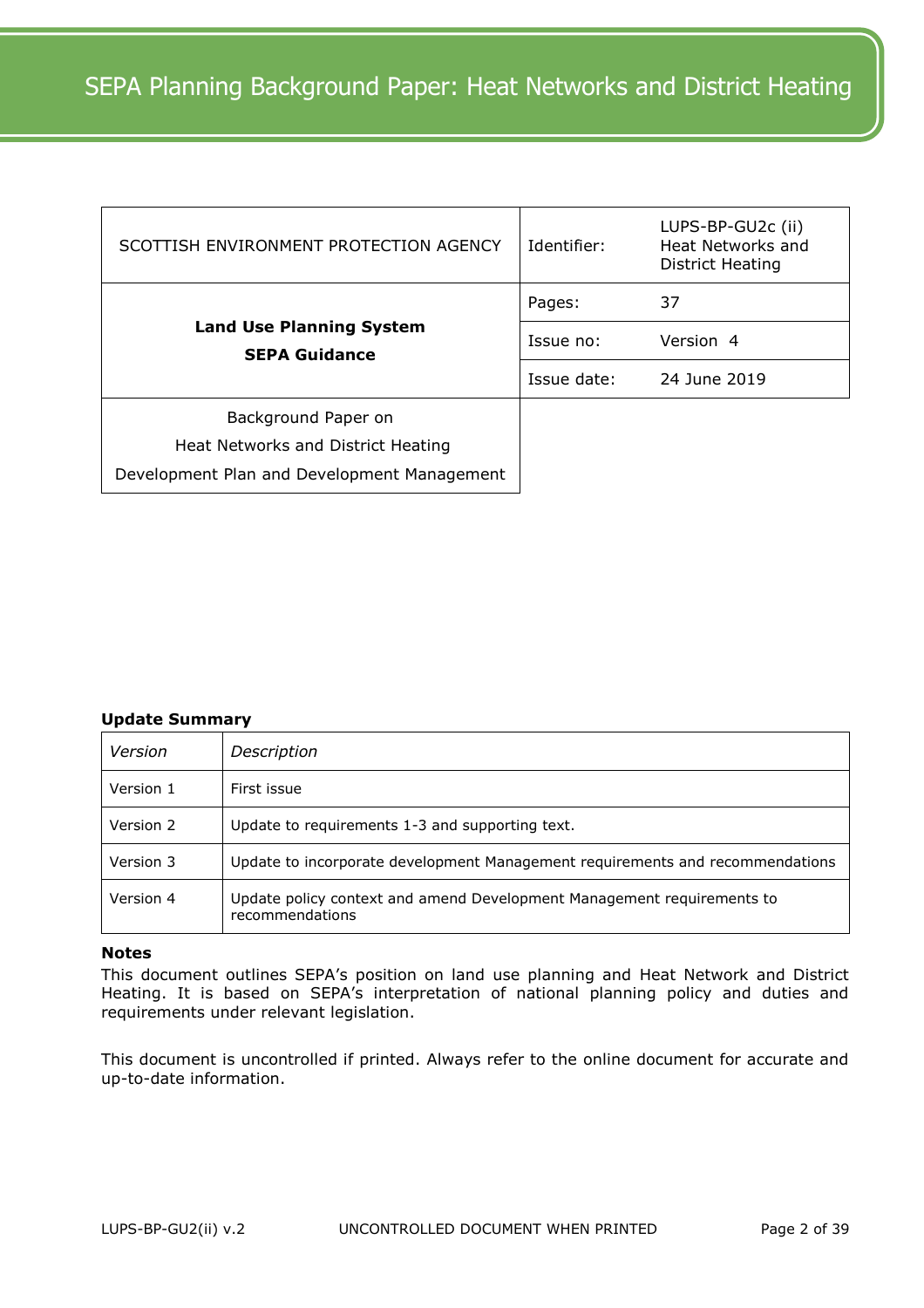# <span id="page-2-0"></span>**Index**

This document can be navigated using the hyperlinks below and by showing the navigation pane (word 2010) or document map (word 2003) in the view tool bar.

| DI. | <b>Introduction</b>                                                                                                                          |  |  |  |  |  |  |
|-----|----------------------------------------------------------------------------------------------------------------------------------------------|--|--|--|--|--|--|
|     | Why we comment on this topic                                                                                                                 |  |  |  |  |  |  |
|     | <b>Statutory Context</b>                                                                                                                     |  |  |  |  |  |  |
|     |                                                                                                                                              |  |  |  |  |  |  |
|     | How we comment on this topic                                                                                                                 |  |  |  |  |  |  |
|     |                                                                                                                                              |  |  |  |  |  |  |
| DP. | <b>Development Plans</b>                                                                                                                     |  |  |  |  |  |  |
|     | <b>Strategic Development Plans</b>                                                                                                           |  |  |  |  |  |  |
|     | SDP Requirement 1: Low carbon energy distribution wording                                                                                    |  |  |  |  |  |  |
|     | SDP Requirement 2: Connecting substantial / anchor developments                                                                              |  |  |  |  |  |  |
|     | SDP Recommendation 1: Heat mapping to identify networks                                                                                      |  |  |  |  |  |  |
|     |                                                                                                                                              |  |  |  |  |  |  |
|     | <b>Local Development Plans</b>                                                                                                               |  |  |  |  |  |  |
|     | LDP Requirement 1: Low carbon energy distribution wording                                                                                    |  |  |  |  |  |  |
|     | LDP Requirement 2: Connecting substantial / anchor developments                                                                              |  |  |  |  |  |  |
|     | LDP Requirement 3: Potential connection and safeguarding land                                                                                |  |  |  |  |  |  |
|     | LDP Recommendations 1-3: Using heat mapping, design capability and water<br>environments.                                                    |  |  |  |  |  |  |
|     |                                                                                                                                              |  |  |  |  |  |  |
| DM. | <b>Development Management</b>                                                                                                                |  |  |  |  |  |  |
|     | DM Recommendation 1: Designing new developments to enable connection to low<br>carbon energy distribution heat networks and district heating |  |  |  |  |  |  |
|     | DM Recommendation 2: Developments adjacent to heat networks or heat sources                                                                  |  |  |  |  |  |  |
|     |                                                                                                                                              |  |  |  |  |  |  |
|     |                                                                                                                                              |  |  |  |  |  |  |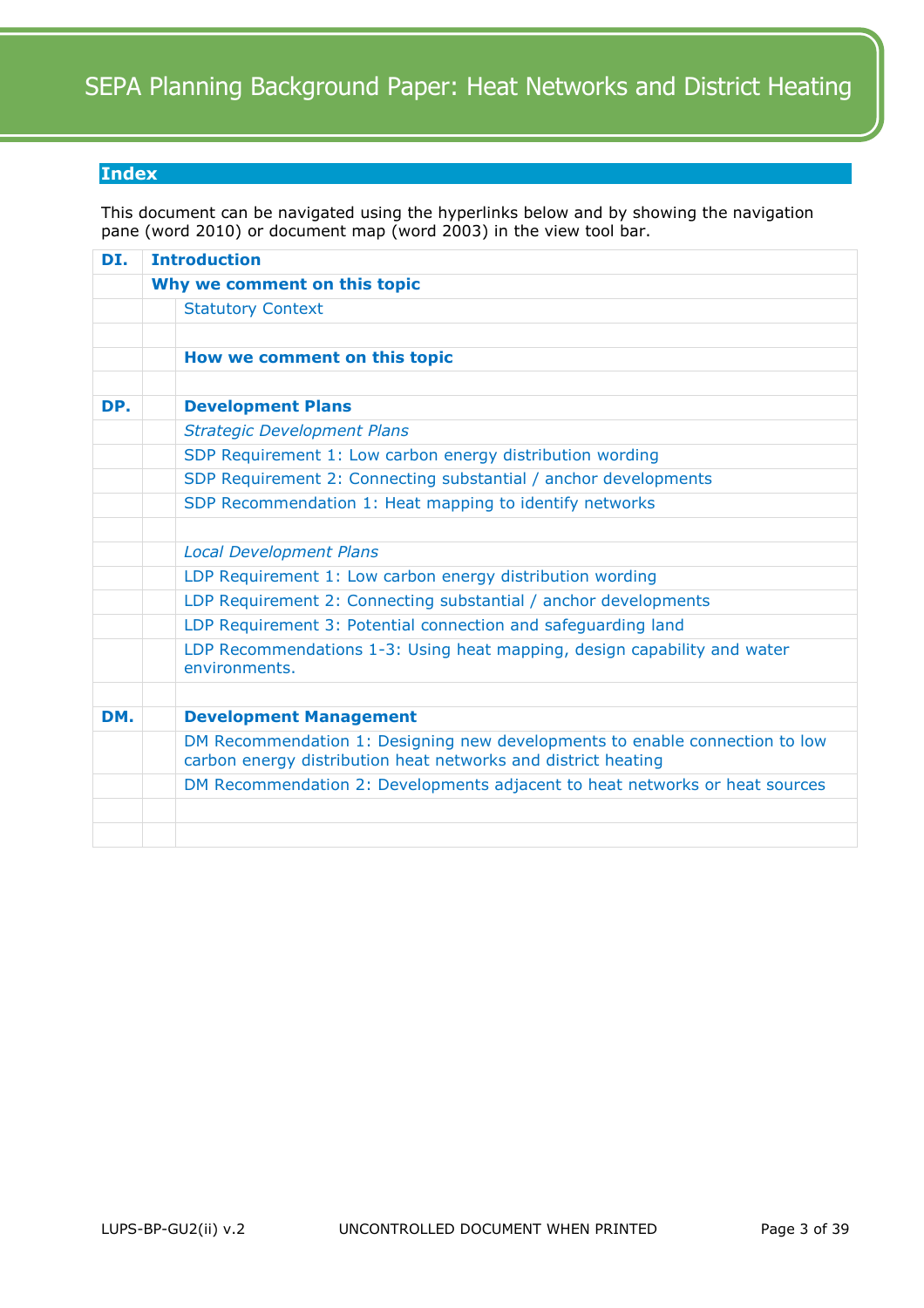# <span id="page-3-0"></span>**Why we comment on this topic**

- DI.1 SEPA's statutory purpose under the Regulatory Reform (Scotland) Act 2014 is "to protect and improve the environment, including managing natural resources in a sustainable way and that we must also contribute to improving the health and wellbeing of the people of Scotland and to the achievement of sustainable economic growth"
- DI.2 We have duties under the [Public](http://www.scotland.gov.uk/Resource/Doc/340746/0113071.pdf) Bodies Climate Change (Scotland) Act 2009, with the Public [Bodies Climate Change Act Guidance 2011](http://www.scotland.gov.uk/Resource/Doc/340746/0113071.pdf) setting out how we are to comply with these duties.
- DI.3 District heating and heat networks are becoming increasingly important topic area. This is particularly pertinent given the role that Heat Networks and district heating systems can contribute towards the attainment of Scottish Government's targets including:
	- a reduction in carbon and greenhouse gas emissions using low-carbon heat sources;
	- the provision of alternative technologies to reuse excess (waste) heat; and
	- opportunities to decrease our reliance on carbon-based energy.
- DI.4 It is essential that heat networks and district heating opportunities are fully explored and delivered through the planning system if these targets are to be met. New developments have a role to play in not only establishing and creating these networks, but also in connecting to networks to make use of heat that is being captured. Planning authorities should consider the potential links between heat producers and heat users when allocating sites for development.
- DI.5 We assist the delivery of the Scottish Government's national and planning outcomes by providing environmental advice in relation to development plans and proposals across Scotland on Heat Networks and District Heating. As set out in the table, the advice we provide also directly contributes to achieving two of our corporate outcomes.

| <b>Heat Networks and District Heating</b>                                                             |                                                                                                                                                                                                                                                         |                                                                                                      |                                                                   |                                                                                                                                                                                                                                                                |                                                                                                                                                                                                                                              |                                                                                                                                                                   |                                                                                                            |
|-------------------------------------------------------------------------------------------------------|---------------------------------------------------------------------------------------------------------------------------------------------------------------------------------------------------------------------------------------------------------|------------------------------------------------------------------------------------------------------|-------------------------------------------------------------------|----------------------------------------------------------------------------------------------------------------------------------------------------------------------------------------------------------------------------------------------------------------|----------------------------------------------------------------------------------------------------------------------------------------------------------------------------------------------------------------------------------------------|-------------------------------------------------------------------------------------------------------------------------------------------------------------------|------------------------------------------------------------------------------------------------------------|
| <b>Scottish Government National Outcomes</b>                                                          |                                                                                                                                                                                                                                                         |                                                                                                      |                                                                   |                                                                                                                                                                                                                                                                |                                                                                                                                                                                                                                              |                                                                                                                                                                   |                                                                                                            |
| Outcomes<br><u>ing</u><br>(relevant<br>lann<br>to Heat<br><b>Networks</b><br>and District<br>Heating) | our carbon<br>to climate change                                                                                                                                                                                                                         |                                                                                                      |                                                                   |                                                                                                                                                                                                                                                                |                                                                                                                                                                                                                                              | facilitating their<br>sustainable use                                                                                                                             | A natural,<br>resilient place<br>helping to protect<br>and enhance our natural<br>and cultural assets, and |
| Policy<br>Principles                                                                                  | change to a low<br>carbon economy<br>consistent with<br>national<br>objectives /<br>targets.                                                                                                                                                            | <b>Electricity generation</b><br>from renewable<br>energy technologies<br>including heat<br>networks |                                                                   | Guide<br>development<br>to appropriate<br>locations.                                                                                                                                                                                                           |                                                                                                                                                                                                                                              | Reduce<br>emissions &<br>energy use in<br>new buildings<br>& from new<br>infrastructure.                                                                          |                                                                                                            |
| Purpose                                                                                               | Protecting and improving the environment (including managing resources<br>in a sustainable way). As long as it is not inconsistent with the above we will also<br>contributes to (a) improving the health and well being of people in Scotland, and (b) |                                                                                                      |                                                                   |                                                                                                                                                                                                                                                                |                                                                                                                                                                                                                                              |                                                                                                                                                                   |                                                                                                            |
| Corporate<br>Outcomes<br>(relevant<br>to Heat<br><b>Networks</b>                                      |                                                                                                                                                                                                                                                         |                                                                                                      |                                                                   |                                                                                                                                                                                                                                                                | Champion sustainable resource use<br>and management of all resources and<br>explain the environmental, social and<br>economic benefits - We will work with<br>Government and other partners to<br>develop the necessary policies, regulatory |                                                                                                                                                                   |                                                                                                            |
|                                                                                                       | and District                                                                                                                                                                                                                                            | <b>Transformational</b>                                                                              | A low carbon<br><b>place</b> – reducing<br>emissions and adapting | achieving sustainable economic growth.<br>Scotland is developing in a way<br>which is environmentally<br>economic benefits presented by a<br>move to a low carbon economy and<br>greater use of renewable energy<br><b>sources -</b> resources are managed and | sustainable, taking advantage of the                                                                                                                                                                                                         | A successful<br>sustainable place<br>- supporting<br>sustainable economic<br>growth and regeneration,<br>and the creation of well-<br>designed sustainable places | framework, incentives and clear                                                                            |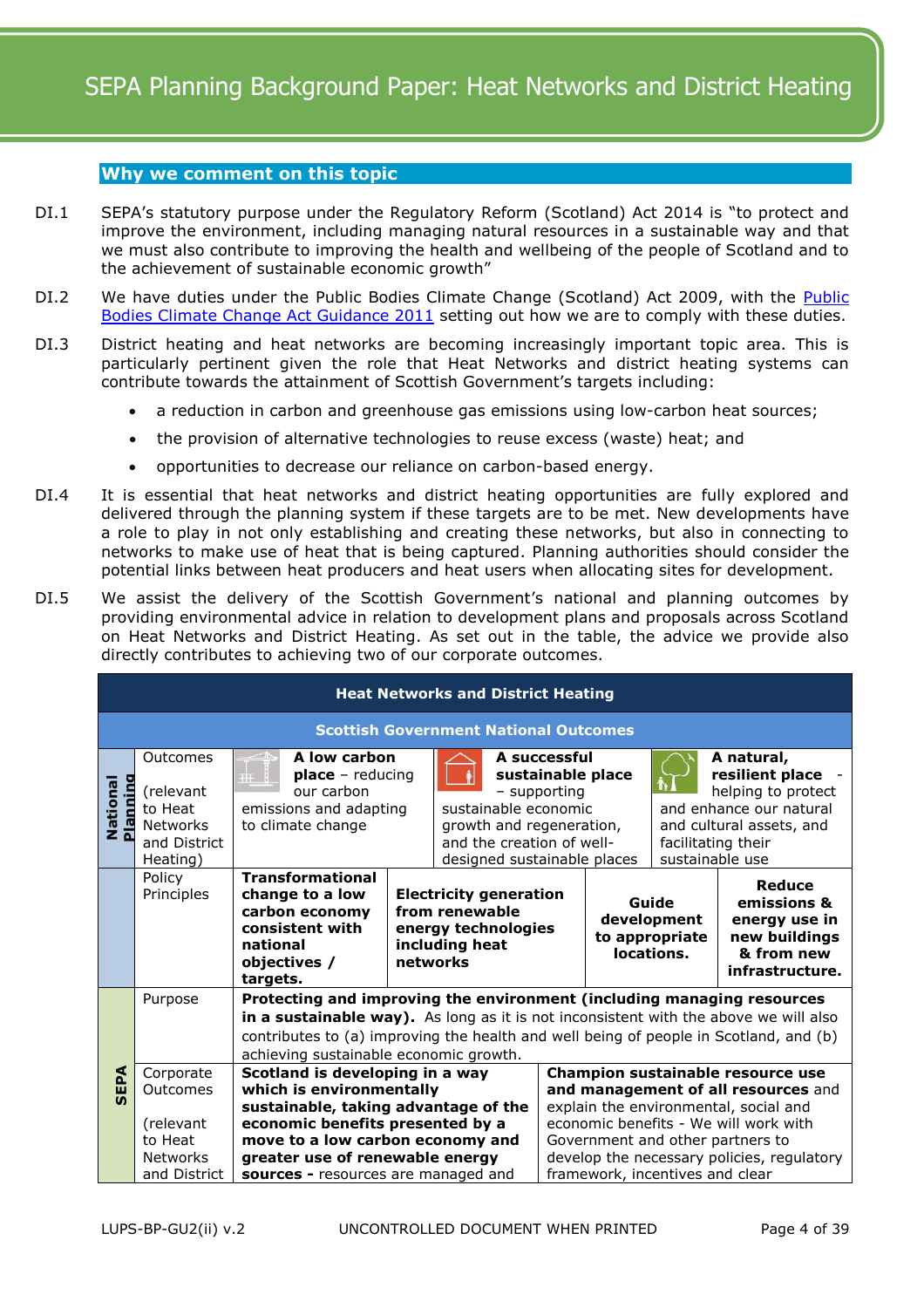| Heating)                 | used more sustainably and waste is<br>managed as a resource. More materials<br>are recycled and landfilling has been<br>virtually eliminated.                                                                                   | products and services.                                                                         |                                                                                                                                                                                                                                                         | information to encourage citizens, public<br>authorities and businesses to choose the<br>most sustainable and resource-efficient |                                                                                                                                                                                               |
|--------------------------|---------------------------------------------------------------------------------------------------------------------------------------------------------------------------------------------------------------------------------|------------------------------------------------------------------------------------------------|---------------------------------------------------------------------------------------------------------------------------------------------------------------------------------------------------------------------------------------------------------|----------------------------------------------------------------------------------------------------------------------------------|-----------------------------------------------------------------------------------------------------------------------------------------------------------------------------------------------|
| Planning<br>Objectives   | To ensure that development plans<br>make an effective contribution to<br>national targets relating to heat.                                                                                                                     |                                                                                                | waste heat in new development.                                                                                                                                                                                                                          |                                                                                                                                  | To encourage use of heat maps<br>to<br>maximise opportunities for the use<br>of                                                                                                               |
| Supporting<br>Objectives | 'Headline ambition' to<br>heat<br>from<br>have<br>renewable sources<br>rrecognised as the<br>first choice option<br>for new developments<br>in areas of the gas<br>grid and maximising<br>opportunities<br>for<br>retrofitting. | plans to<br>favourable<br>efficiencies<br><b>recovery</b> from energy<br>waste infrastructure. | Actively engaging in the<br>preparation of development<br>help identify<br>locations for<br>thermal treatment of waste<br><b>infrastructure</b> in relation to<br>potential end users and the<br>need to achieve high energy<br>through<br>heat<br>from | effects                                                                                                                          | <b>Protecting</b><br>the<br>environment<br>and<br>human health from the<br>of.<br>waste<br>and<br>management<br>disposal and applying the<br>principles that underpin<br>the waste hierarchy. |
| Planning<br>Guidance     | Development Plan<br>Guidance                                                                                                                                                                                                    | Development<br>Management<br>Guidance                                                          | Background Paper                                                                                                                                                                                                                                        |                                                                                                                                  | <b>Standing Advice</b>                                                                                                                                                                        |

DI.6 Four Strategic outcomes for SEPA identified in our Annual Operating Plan are;

#### (i) **Scotland is thriving in a low carbon world**:

- the Scottish economy is becoming increasingly resource efficient and there is a general acceptance of the need to live within the planet's regenerative capacity. The economy is becoming increasingly resilient to the threat of scarce raw materials.
- Scotland is developing innovative approaches to carbon and resource efficiency and is sharing and exporting its technologies and expertise.

# (ii) **Scottish businesses are prospering from better environmental performance**:

- Scottish businesses recognise the benefits to them of good environmental performance and take full advantage of them.
- SEPA regulated businesses secure and maintain full compliance with environmental rules and regulations. Non-compliance is not tolerated.

#### (iii) **The impact of flooding is reducing**:

- the likelihood and potential impact of flooding across Scotland is understood and strategies are developed to tackle greatest risks.
- Flood warnings are provided and businesses, communities and individuals understand the steps they can take to protect themselves from the impact of flooding.
- Robust advice is given to ensure planning decisions are well informed and new developments are not located in high risk areas.

#### (iv) **People benefit from Scotland's improving environment**:

- the quality of the air, water and land in Scotland is improving, providing benefits to health and local amenities and better resources for local businesses.
- The impact of pollution and environmental crime is reducing.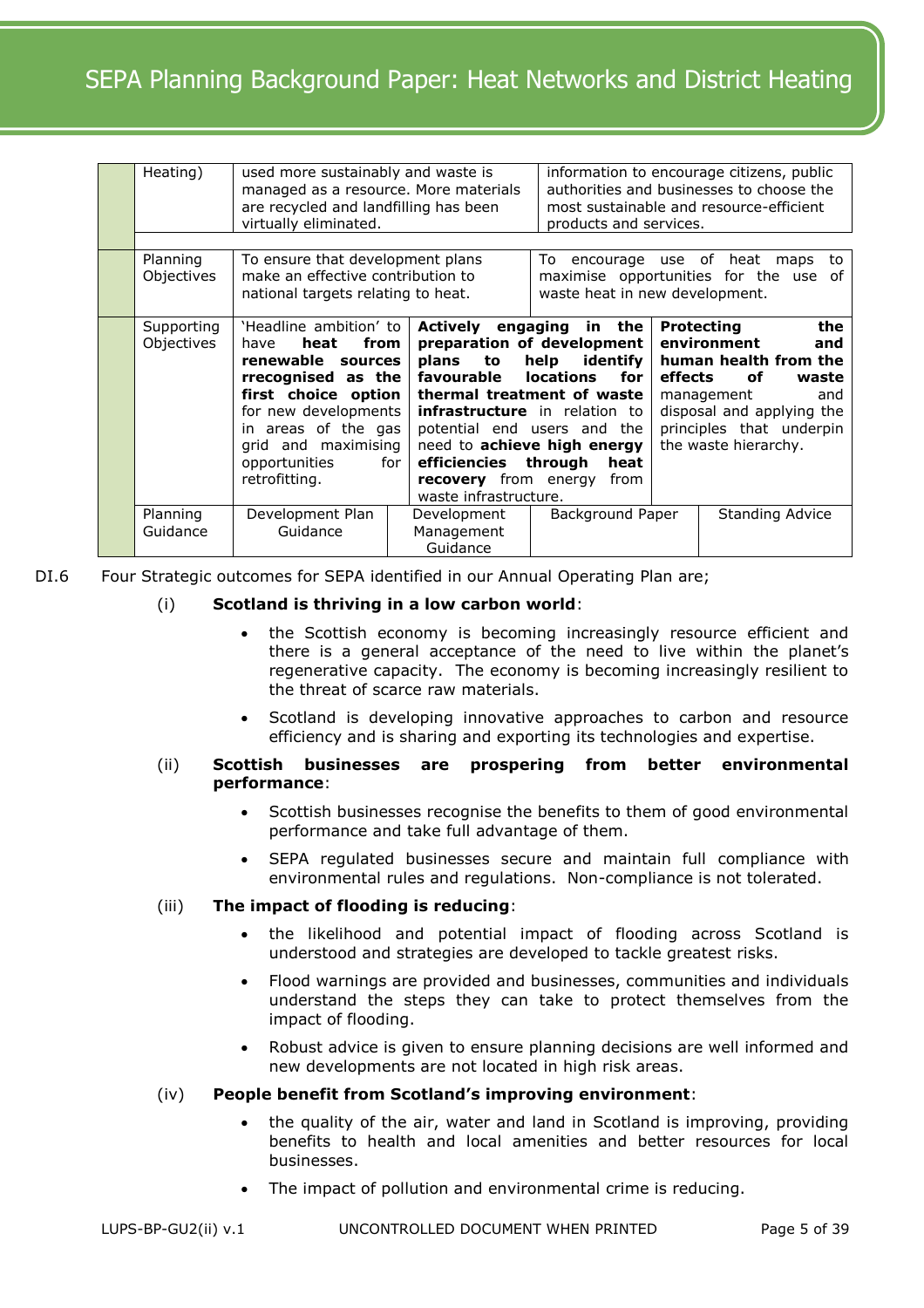- People understand the benefits a healthy environment provides for their quality of life and take full advantage of them.
- People have the information they need, when they need it, to help them make good decisions that improve the environment, society and the economy.
- DI.7 Delivery of our first outcome, Scotland is thriving in a low carbon world, is key to our involvement in district heating and heat networks.

# <span id="page-5-0"></span>**Statutory Context**

- DI.8 We have a duty under the Town and Country Planning (Scotland) Act 1997 and Planning etc (Scotland) Act 2006 to provide comments to Local Planning Authorities consultations on proposed Strategic and Local Development Plans and planning applications for major waste and energy related proposals.
- DI.9 The provision and promotion of Zero Waste advice through our Planning Service accords with the following statutory requirements within the table below.

| <b>Relevant Sections</b><br>Statute                                                                                                                                                                                                                                                                                                           |                                                                                                                                                                                                                                                                                            | Our Advice                                                                                                                                                                                                                                                                                                                                                    |  |
|-----------------------------------------------------------------------------------------------------------------------------------------------------------------------------------------------------------------------------------------------------------------------------------------------------------------------------------------------|--------------------------------------------------------------------------------------------------------------------------------------------------------------------------------------------------------------------------------------------------------------------------------------------|---------------------------------------------------------------------------------------------------------------------------------------------------------------------------------------------------------------------------------------------------------------------------------------------------------------------------------------------------------------|--|
| Town<br>and<br>Country Planning<br>(Scotland)<br>Act<br>1997<br>and<br>Planning<br>etc<br>(Scotland)<br>Bill<br>2006                                                                                                                                                                                                                          | Section 4 and 15 - Town and Country<br>Planning (Scotland) Act 1997<br>Section 2 and 18 - Planning etc<br>(Scotland) Act 2006                                                                                                                                                              | Requirements to prepare Strategic<br>and<br>Development<br>Plans<br>Local<br>under<br>the<br>aforementioned legislation ensures<br>that<br>SEPA are routinely consulted on Strategic<br>and Local Development Plans to assess the<br>acceptability of Heat Networks and District<br>Heating Zero policies and/or Heat related<br>strategic policy frameworks. |  |
| Development<br>Management<br>Procedure<br>(Scotland)<br>Regulations 2013                                                                                                                                                                                                                                                                      | Schedule 5 - Consultation<br>by the<br>Planning Authority.<br>The planning authority must consult<br>SEPA before determining<br>with<br>an<br>application for planning permission for<br>the use of land for the deposit of any<br>kind of refuse or waste, including slurry<br>or sludge. | Local Planning Authorities have a statutory<br>duty to consult SEPA as a<br>statutory<br>for<br>consultee<br>various<br>waste-related<br>development proposals to ensure adequate<br>consideration<br>of<br>potential<br>any<br>environmental impacts.                                                                                                        |  |
| Town<br>Part 4 (Sections<br>14, 15, 19) -<br>The<br>and<br>Country Planning<br>of<br>Preparation<br>Environmental<br>(Environmental<br><b>Statements</b><br>Impact<br>5 (Section<br>19)<br>Publicity<br>Part<br>&<br>Assessment)<br>Submission<br>of<br>Procedures<br>on<br>(Scotland)<br><b>Environmental Statements</b><br>Regulations 2011 |                                                                                                                                                                                                                                                                                            | Local Planning Authorities have a statutory<br>duty to consult SEPA as a consultation body<br>for various development proposals requiring<br>consideration under EIA Screening<br>Scoping or where proposals are supported<br>by an Environmental Statement.                                                                                                  |  |
| Change<br>Climate<br>(Scotland)<br>Act<br>2009                                                                                                                                                                                                                                                                                                | Part 4 - Public Body Duties                                                                                                                                                                                                                                                                | To ensure that we exercise our planning<br>advisory role in the way best calculated to<br>delivery<br>0f<br>contribute<br>the<br>national<br>greenhouse gas emission reduction targets.                                                                                                                                                                       |  |

# **Policy Context**

DI.10 The Committee on Climate Change outlined the challenges to meeting the targets in the Climate Change Act and to maintain the UK contribution to international action under the Paris Agreement in their report ["Next steps for UK heat policy"](https://www.theccc.org.uk/wp-content/uploads/2016/10/Next-steps-for-UK-heat-policy-Committee-on-Climate-Change-October-2016.pdf) 2016. A key message (page 17) from Chapter 1: The challenge to reduce emissions from heating UK buildings, is that: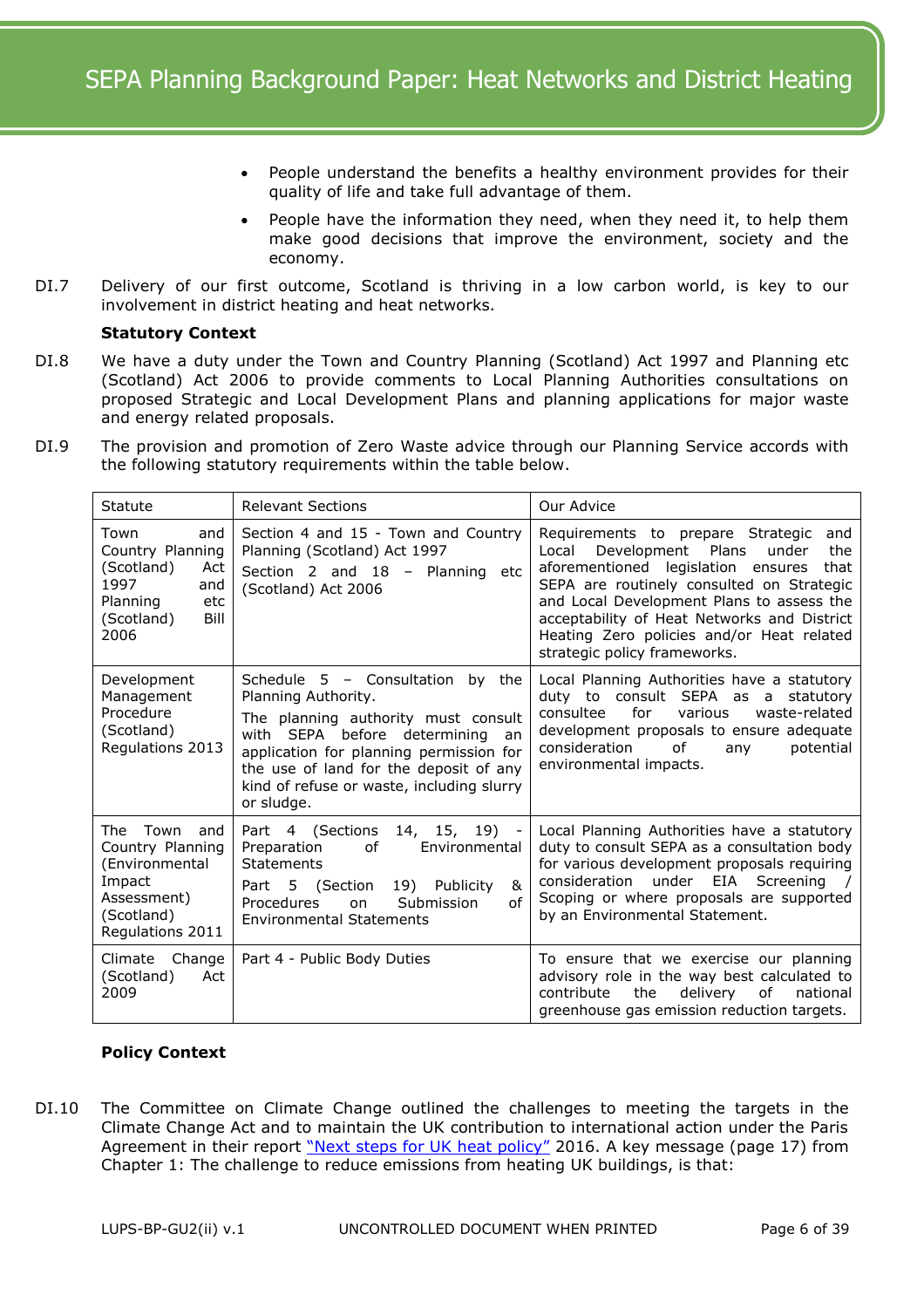- "heating and hot water for buildings make up 40% of energy use and 20% of greenhouse gas emissions in the UK.
- These emissions need to be reduced by over 20% by 2030, with a near complete decarbonisation by 2050, as a contribution to the legally-binding targets set by Parliament in the Climate Change Act. "
- DI.11 The Scottish Government's [Energy Efficiency Action Plan](https://www2.gov.scot/Resource/Doc/326979/0105437.pdf) for Scotland (2010) identified a role for SEPA in district heating through Action 6.2 which states that the Scottish Government "Will proactively develop district heating as a discrete policy area within energy efficiency, including by…(v) SEPA's advice to planning authorities re: water, heat and power."
- DI.12 The Scottish Government has an ambition for a largely decarbonised heat sector by 2050 [\(2020 Routemap for Renewable Energy in Scotland,](http://www.scotland.gov.uk/Resource/Doc/917/0118802.pdf) Scottish Government 2011), with significant progress by 2030. On 5 October 2011 the then Energy Minister, Fergus Ewing, announced publication of an independent study into the recovery of heat from power [generation in Scotland.](http://www.scotland.gov.uk/Topics/Business-Industry/Energy/Energy-sources/19185/Heat/Study) The study examines the technical and financial prospects for recovery of heat from four sites used for large scale fossil fuel power generation in Scotland and then explores policies that could help make the recovery of heat a more practical option. Promoting recovery of heat from large scale power stations through building on the results of this study is highlighted as a key action in the 2020 Routemap for Renewable Energy in Scotland
- DI.13 The [Expert Commission on District Heating](http://www.scotland.gov.uk/Resource/0040/00408383.pdf) recommendations to the Scottish Government (November 2012) sets out the benefits that district heating can have on a number of policy areas, including heat poverty, and reducing emissions – a key figure stated is that there are potential reductions in carbon emissions averaging 30-40% as a result of substituting district heating for other forms of heating. The Expert Commission set out a number of recommendations for future areas of work which are intended to support the delivery of lowcarbon renewable heat. One area of recommendation was the delivery of a national heat map. The Scottish Government published a [national heat map](http://www.scotland.gov.uk/Topics/Business-Industry/Energy/Energy-sources/19185/Heat/HeatMap) in April 2014 which identifies existing sites of heat demand as well as sources of heat supply, both primary and potential secondary/surplus heat supply. There is great potential for use of the national heat map, which is explored below.
- DI.14 Following the findings of the Expert Commission on District Heating in 2014, the Scottish Government set up a Special Working Group that was tasked to research and report on regulation to the Expert Commission on district heating. The Report of the Special Working [Group on Regulation For the Scottish Government and the Expert Commission on District](https://www2.gov.scot/Resource/0049/00497892.pdf)  [Heating](https://www2.gov.scot/Resource/0049/00497892.pdf) was published in 2016 on the opportunities that could be utilised to support and stimulate the district heating market in Scotland. Additionally, the report outlined the potential wider benefits that could be achieved from district heating:

(Page 1) District heating is an important means of both reducing carbon emissions and helping meet fuel poverty targets and can also make a significant contribution to the development of a low-carbon economy and to local economic regeneration. Reductions in carbon emissions as a result of substituting district heating for other forms of heating are estimated at 30-40% and fuel bill reductions can be of the same order. District heating also has significant benefits for both the national and local economies, including creation of jobs in the construction and operation of district heating systems and the retention of wealth in the local economy as a result of fuel bill savings.

DI.15 To summarise, benefits that have been identified include economic benefits and the opportunity to utilise district heating as an energy store which could help to balance the supply and demand of energy in Scotland. With regards to the source of heat, the report acknowledges that that networks can use heat from a variety of sources and (page 1) "can be repowered as lower carbon heat sources become available".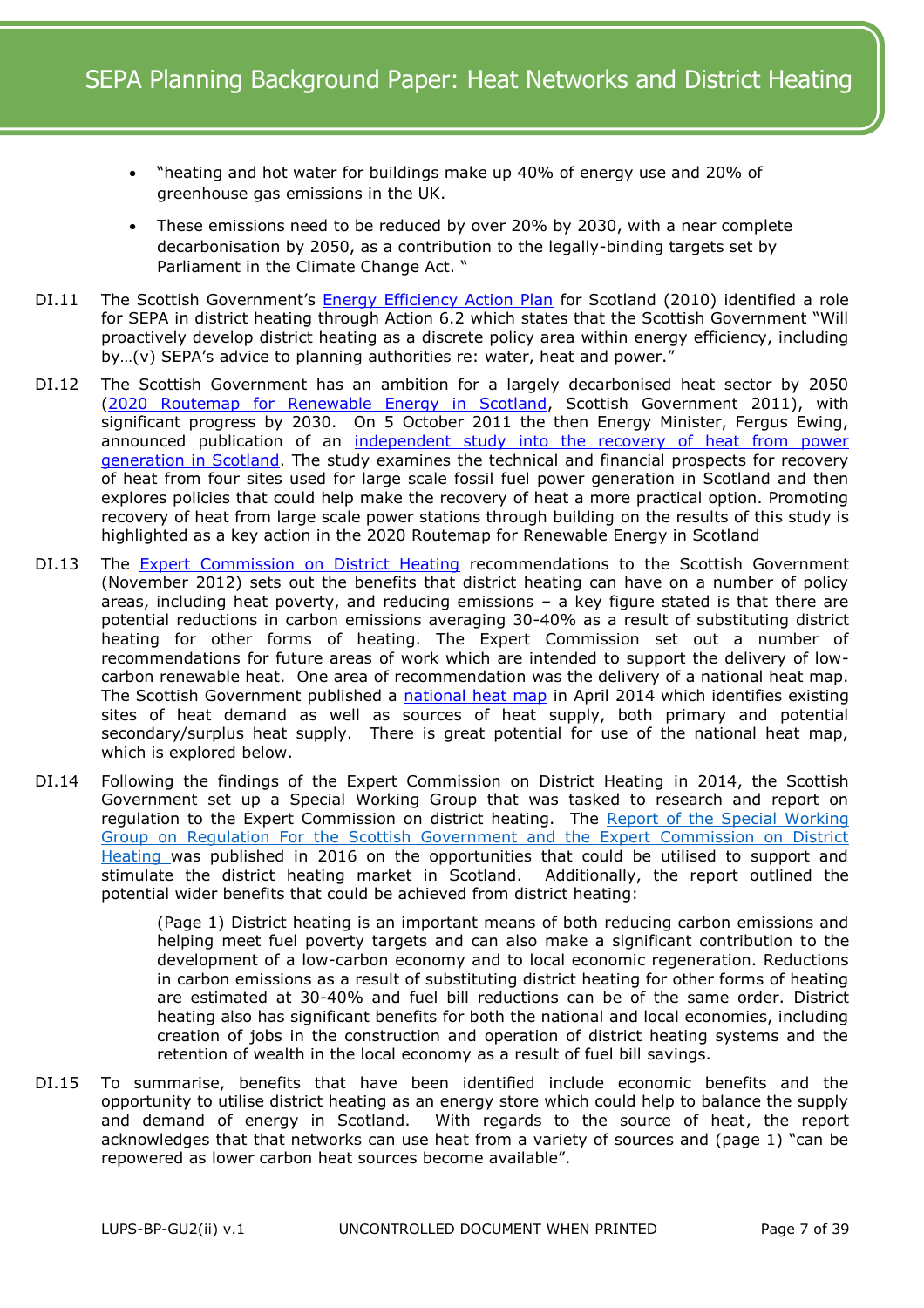DI.16 The role of Local Authorities is also explored in some detail, with the recommendation from the Special Working Group that Local Authorities are tasked with the responsibility to prepare (page 5) "strategic plans for developing district heating in their area and exercise their planning powers to implement these plans." The potential role for planning and these strategic plans (which have been realised by the Scottish Government as LHEES discussed in paragraph DI.21) is suggested that it can identify and promote large-scale users of heat from district heating systems, and Local Authorities could utilise the strategic plan for district heating to require buildings with significant heat loads to connect to district heating networks where the network can offer heating at a competitive cost. There is also the recommendation that the strategic plans can be used to future-proof district heating schemes to allow for the ability to expand in line with the overall strategic plan for district heating.

# Energy in Scotland 2014 and Scottish Energy Strategy 2017

- DI.17 [Energy in Scotland 2014](http://www.scotland.gov.uk/Resource/0044/00444530.pdf) (Scottish Government) and [the Scottish Energy Strategy \(2017\)](https://www.gov.scot/publications/scottish-energy-strategy-future-energy-scotland-9781788515276/) estimates that heat accounts for over half of all the energy we use for our homes, offices, hospitals, businesses, schools, other buildings and industries. There are clear links between district heating and climate change – Scotland's long term climate change targets will require the near complete decarbonisation of our energy system by 2050. Switching from fossil fuel to renewable sources of heat has the potential to reduce greenhouse gas emissions, support delivery of climate change targets and make a significant contribution to Scotland's overall renewable energy target.
- DI.18 The Scottish Energy Strategy is mindful that any approach towards decarbonising heat depends on the decisions the UK Government will make on the future of the gas network, however it also identifies a role for low carbon and renewable heat in the prioritisation of decarbonisation of Scotland's heat supply as an integral part of SEEP, including(pages 50/51)
	- "a priority to reduce heat demand as set out in the heat hierarchy of the heat Policy Statement; and
	- Promoting low carbon heat via low regrets options as set out by the Committee on Climate Change, such as:
		- $\circ$  District heating projects where appropriate, delivering affordable, low carbon heat efficiently; and
		- $\circ$  Renewable heat technologies to individual properties, particularly in areas off the gas network.
- DI.19 The document goes on to outline (page 51) the support that the Scottish Government will continue to extend towards investment and consumer protection, financial support that will continue through the District Heating Loan Fund, Low Carbon Infrastructure Transition Programmes and others that may be developed under SEEP (Scotland's Energy Efficiency Programme).
- DI.20 The Scottish Government's support for low-carbon and renewable sourced heat is outlined in the Scottish Government's [Heat Policy Statement: Towards Decarbonising Heat \(June 2015\).](http://www.gov.scot/Resource/0047/00478997.pdf) This sets an ambition of 40,000 homes to benefit from affordable low carbon heat from district heating, part of an overall ambition of 1.5TWh of heat to be delivered by district heating by 2020 to both domestic and non-domestic properties. This approach is sought to ensure that renewable heat makes a significant contribution to meeting Scotland's climate change targets and support the delivery of our renewable heat target.
- DI.21 The Heat Policy Statement sets out the Scottish Government's future policy direction for addressing the Heat including: how heat is used (i.e. heat demand and its reduction); how heat is distributed and stored (i.e. heat networks and heat storage) and where our heat comes from (i.e. heat generation). Initiatives provided by the Policy Statement have now been established. Each of the initiatives address objectives set out in the Government's Heat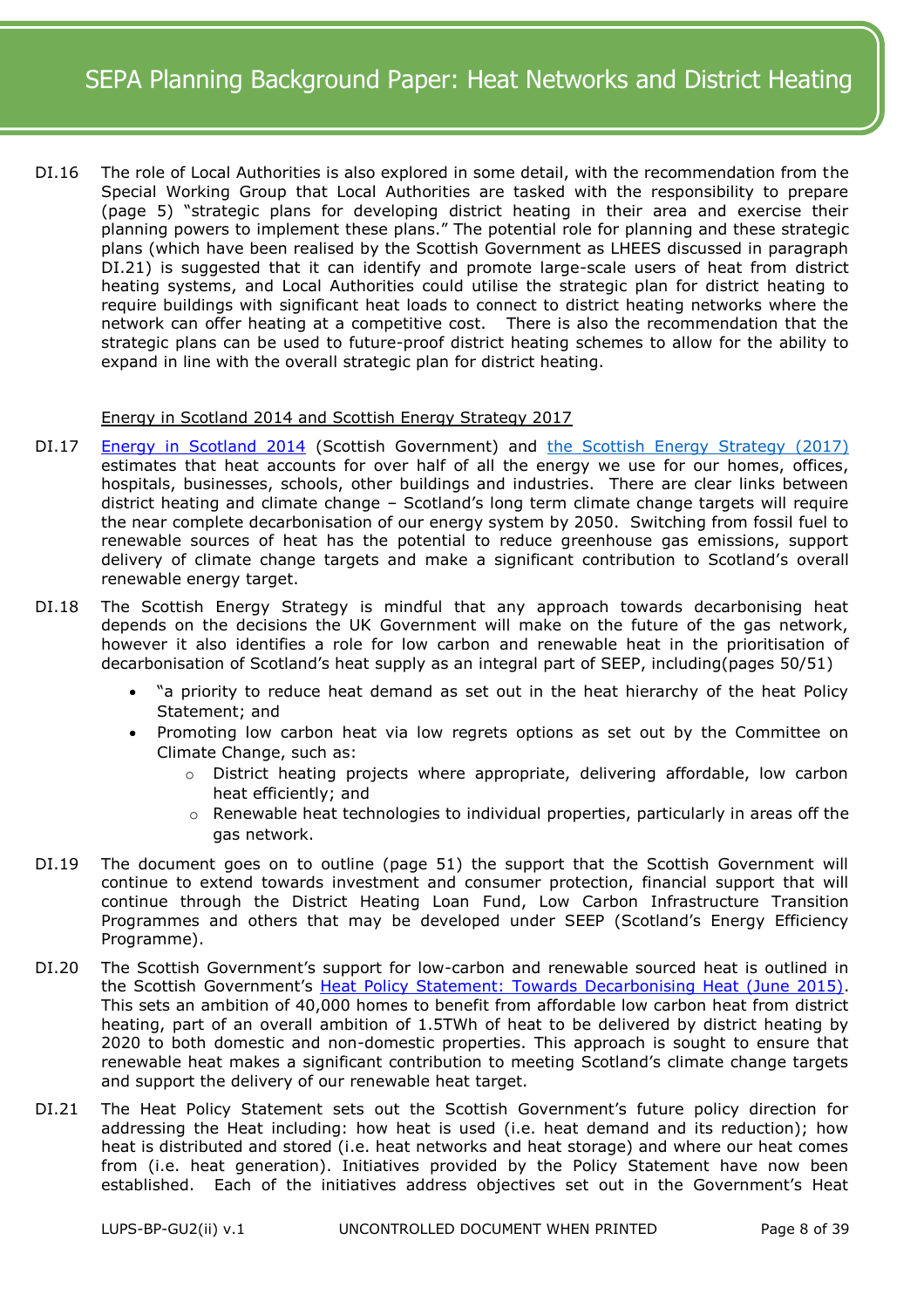Hierarchy – reducing the need for heat; supplying heat efficiently and at least cost to consumers; and using renewable and low carbon heat. A number of projects were identified to deliver the priorities in the Heat Policy Statement:

 The Scottish Government designated energy efficiency as a National Infrastructure Priority, the cornerstone of which is **[Scotland's Energy Efficiency Programme](https://www.gov.scot/binaries/content/documents/govscot/publications/consultation-paper/2017/01/national-infrastructure-priority-energy-efficiency-scotlands-energy-efficiency-programme/documents/00513248-pdf/00513248-pdf/govscot%3Adocument/00513248.pdf)** (SEEP). This is a 15 to 20 year programme that has been set up to support to all buildings in Scotland – domestic and non-domestic – to improve their energy efficiency rating and decarbonise heat over the long term.

[SEEP phase 1](https://www2.gov.scot/Topics/Business-Industry/Energy/Action/lowcarbon/LCITP/SEEP/Phase-1) is formed by "Pathfinder" pilot projects that will help the development of SEEP, contribute to the design of future programmes aimed at tackling fuel poverty and reducing greenhouse gas emissions and inform how future SEEP funding is best deployed to achieve Ministerial objectives. [SEEP Phase 2](https://www2.gov.scot/Topics/Business-Industry/Energy/SEEP/SEEPPhase2) is a second round of invitations for pilot projects to further help the development of SEEP.

- The [Low Carbon Infrastructure Transition Programme](https://www.gov.scot/publications/low-carbon-infrastructure-transition-programme-supported-projects-2017/) (LCITP) was launched by the Scottish Government, and supported by European Regional Development Funding (ERDF), in March 2015 with £76 million available for the first 3 years, and a further £60 million allocated from 2018-2020, to provide tailored project development support for established and start-up infrastructure projects, including heat, across the private, public and community sectors. The projects that have gained funding through the LCITP programme include schemes to develop heat networks from low carbon heat sources.
- The Scottish Government has consulted twice on Local Heat and Energy Efficiency Strategies (LHEES) as part of the **Heat and Energy Efficiency Strategies and district** [Heating Regulation consultations](https://www.gov.scot/publications/consultation-heat-energy-efficiency-strategies-regulation-district-heating/pages/3/). These were identified by the Expert Commission's Special Working Group as an opportunity for Local Authorities to plan how energy efficiency measures and local heat issues could be addressed in the most appropriate way for their area. The LHEES would be prepared by local authorities, setting out a framework and delivery programme for how the local authority would reduce energy demand and decarbonise the heat supply of existing and proposed buildings in its area, to ensure progress against the national objectives of SEEP.

A number of local authorities in Scotland are currently piloting, through SEEP Phase 2, the development of Local Heat and Energy Efficiency Strategies. The lessons learnt from this pilot will support other local authorities in how to develop, and the methods that can be used to develop, an LHEES. To date, an [LHEES pilots evaluation interim](https://www.gov.scot/binaries/content/documents/govscot/publications/corporate-report/2018/02/lhees-pilots-evaluation-interim-report/documents/526ecb50-c254-4e09-87a7-a03f7ebb1090/526ecb50-c254-4e09-87a7-a03f7ebb1090/govscot%3Adocument)  [report](https://www.gov.scot/binaries/content/documents/govscot/publications/corporate-report/2018/02/lhees-pilots-evaluation-interim-report/documents/526ecb50-c254-4e09-87a7-a03f7ebb1090/526ecb50-c254-4e09-87a7-a03f7ebb1090/govscot%3Adocument) is available.

DI.22 The [Scottish Government's Energy Strategy](https://www.gov.scot/publications/scottish-energy-strategy-future-energy-scotland-9781788515276/) was published in 2017 and outlines the vision for energy in Scotland in 2050. The Energy Strategy sets two new targets for the Scottish energy system by 2030: the equivalent of 50% of the energy for Scotland's heat, transport and electricity consumption to be supplied from renewable sources; an increase by 30% in the productivity of energy use across the Scottish economy. Priorities have been set in the Strategy to deliver the 2050 vision; for heating this includes the priority for "A smarter local energy model" and "Renewable and low carbon solutions" where the government proposes a smarter, more coordinated approach to planning and meeting distinct local energy needs, including heat, and "will continue to champion and explore the potential of Scotland's huge renewable energy resource, and its ability to meet our local and national heat, transport and electricity needs – helping to achieve our ambitious emissions reduction targets." The Energy Strategy identifies the existing role the planning system has in supporting the development of the energy system, and in setting positive policies for heat network installations and other renewable generation technologies.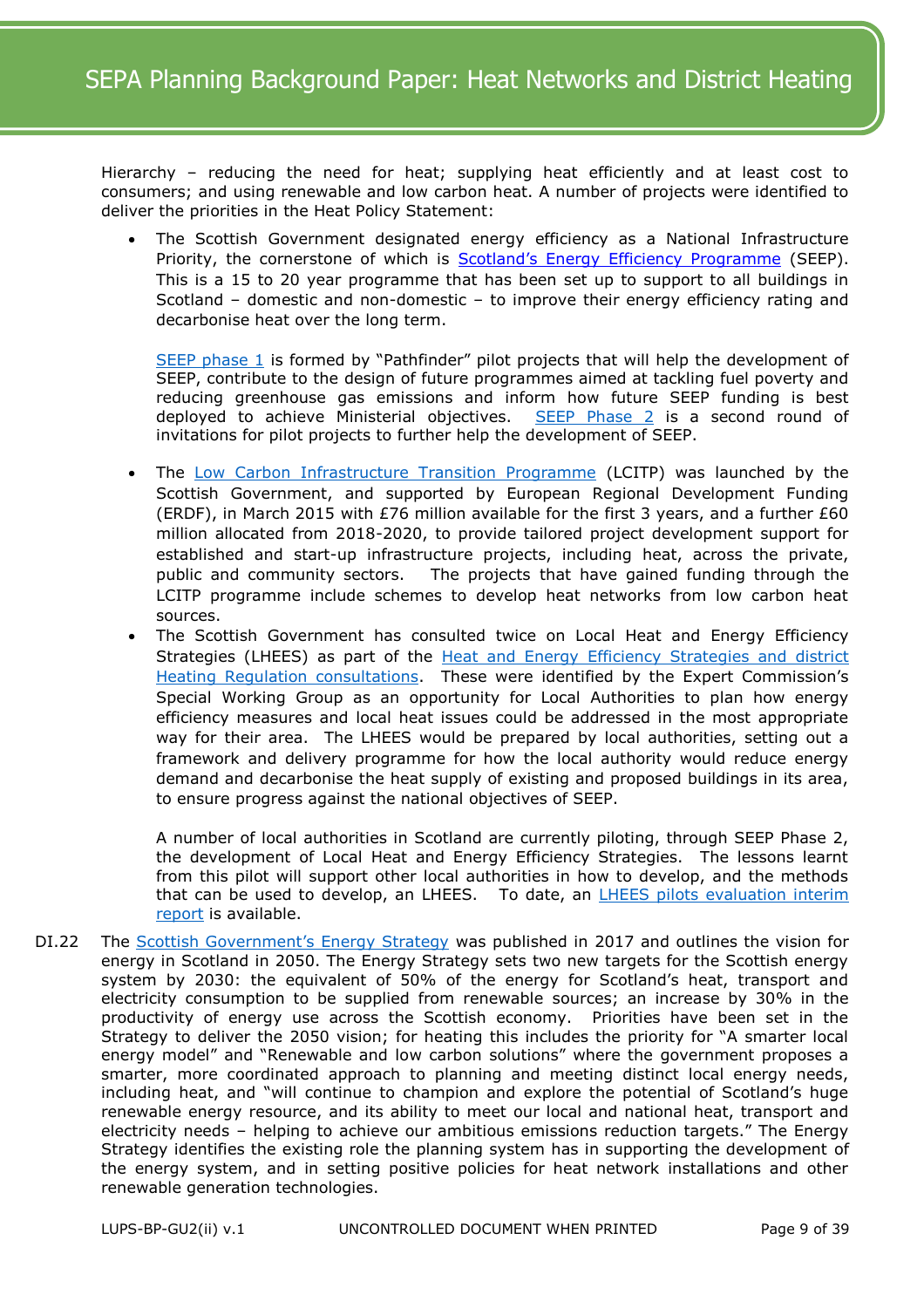- DI.23 The Energy Strategy (Diagram 6) identifies that in 2016 an estimated 4.8% to 5% of total Scottish heat demand was met from renewable sources. Visions for the future include (page 35) the growth of renewable heat to around 20% of non-electrical heat demand, and that renewable heat is also likely to increase due to growth in district heating (if powered by renewable fuels).Specific priorities are set for different sectors in Scotland, with the industrial sector playing a role in the decarbonisation of energy, increasingly investing in more energyefficient equipment or reusing waste heat (page 39).
- DI.24 Renewable and low carbon energy is identified in the Energy Strategy (page 41) as the foundation of future energy systems in Scotland and a Strategic Priority. A strategy for low carbon and renewable heat is expected to be developed in the early/mid 2020s, but until this happens the Scottish Government will continue to prioritise the decarbonisation of Scotland's heat supply. This includes, as a priority, utilising SEEP to reduce heat demand in line with the heat hierarchy and promoting low carbon heat via "low regrets" options as identified by the Committee on climate Change which includes district heating projects where appropriate, to deliver affordable, low carbon heat efficiently, and renewable heat technologies to individual properties, particularly in areas off the gas network. Support will continue to be provided through existing funding programmes such as the District Heating Loan Fund and LCITP and new funding opportunities developed under SEEP.

#### Climate Change Plan Third Report on Proposals and Policies 2018

- DI.25 The [Climate Change Plan Third Report on Proposals and Policies 2018](https://www.gov.scot/binaries/content/documents/govscot/publications/report/2018/02/scottish-governments-climate-change-plan-third-report-proposals-policies-2018/documents/00532096-pdf/00532096-pdf/govscot%3Adocument) (CCP RPP 3) provides the most recent annual update on proposals and policies set out by the Scottish Government to meet its climate change targets. The vision for Scotland (page 22) is that by 2032, Scotland will have reduced emissions by 66% (relative to the baseline), while growing the economy, increasing the wellbeing of the people of Scotland and protecting and enhancing our natural environment. The CCP RPP3 ambitions include the delivery, by 2032 of
	- 35% of heat for domestic properties will be supplied using low carbon technologies, where technically feasible, and all buildings (residential and non-domestic) will be insulated to the maximum appropriate level
	- 70% of heat and cooling for non-domestic buildings will be supplied using low carbon heat technologies
	- Improvements to the building fabric of Scotland's buildings will result in a 15% reduction in residential and 20% in non-residential heat demand.
- DI.26 One outcome identified in CCP RPP3 is that Scotland's buildings will be insulated to an appropriate level and will increasingly be heated and cooled by low carbon technologies. The progress made so far in lowering emissions to date identifies that Scotland is on track to meet our 42% emissions reduction target by 2020 (2015 emissions reduction was at 41%). Decarbonising heat is a key component of the decarbonisation of the energy system in Scotland, and the Climate Change Delivery Plan 2018 identifies (page 24) that in the residential sector, the expectation is that from 2025 there will be a greater uptake of low carbon heating sources (heat pumps and district heating) as well as energy efficiency measures. This is expected to contribute towards a reduction of 23% in residential emissions to 2032.
- DI.27 The CCP RPP 3 recognises the important role of the planning system (page 33):

" Decisions we take about the places in which we live, work and play last for decades and sometimes hundreds of years. These decisions can, therefore, have an impact on people for their entire lives. The planning system must provide the framework in which decisions about "place" can support low carbon lifestyles and the transformative change needed to deliver emissions reduction targets."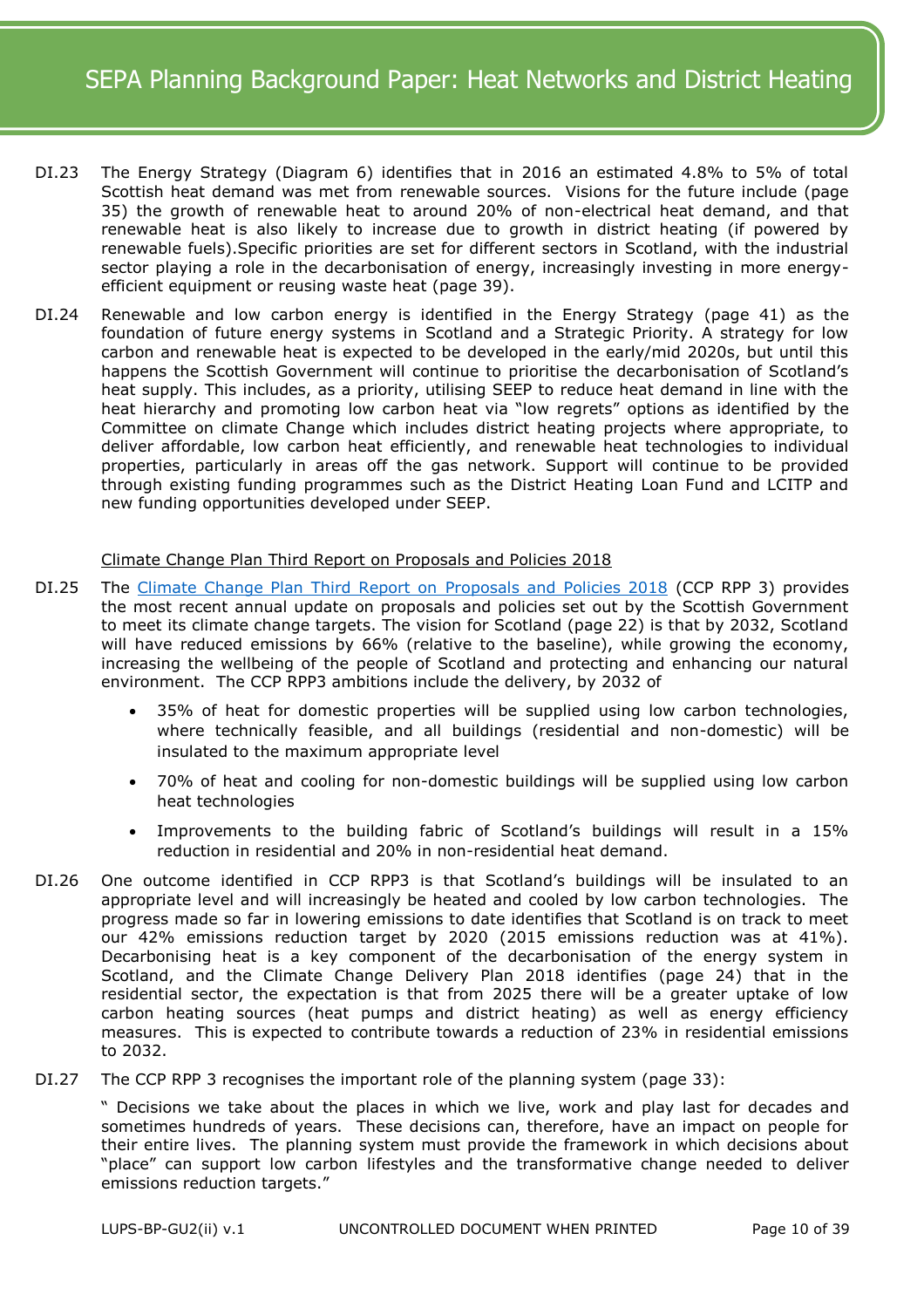# And in page 34 that:

"The planning system is a means by which the missing infrastructure which would assist low carbon choices to be made, can be identified and developed in the future."

- DI.28 The CCP RPP3 also identifies key approaches being undertaken by the Scottish Government (page 83), and that these include the decarbonisation of buildings through the Renewable Heat Incentive as a key approach (page 83), along with supporting the transition to low carbon heating through the District Heating Loan fund (page 84).
- DI.29 The "Climate Change Plan [Third Report on Proposals and Polices 2018](https://www.gov.scot/publications/scottish-governments-climate-change-plan-third-report-proposals-policies-2018-9781788516488/)  2032 Summary [Document](https://www.gov.scot/publications/scottish-governments-climate-change-plan-third-report-proposals-policies-2018-9781788516488/)" is provides a useful accessible summary of CCP RPP3. During the development of Energy Efficient Scotland, the Scottish Government will also consider what funding mechanisms are needed to support low carbon heat technologies over longer time frames (page 28). With regards to industry and the industrial sector, these have also been identified as having a role in district heating with the work being undertaken through the Manufacturing Action Plan to support investment in energy efficiency and heat recovery for the industrial sector (page 34).

# Energy Efficiency Directive

- DI.30 In addition to heat that can be sourced from energy from waste facilities, geothermal heat and water from mines (ie where heat is a primary source), there is significant potential for using surplus or secondary source heat, that is heat that is currently wasted or unused which comes from industrial processes, waste water or from other industries. Maximising the use of secondary heat brings benefits to the heat source as it can reduce emissions, but it also can reduce the need for new primary heat sources, reducing emissions and the need to source fuel for the processes which generate heat. The EU Energy Efficiency Directive updates the EU's legal framework for energy efficiency, pursuing the target of saving 20% of the EU's primary energy consumption by 2020, and of making further energy efficiency improvements after 2020. In order to maximise the potential for district heating networks to be established, new developments with the potential to deliver heat, including waste heat from industrial processes, should consider the potential for providing heat to areas of high heat demand.
- DI.31 This "co-location" will provide a benefit for both heat user and supplier, and will enable the supplier to consider the potential for providing heat as required under the **Energy Efficiency** [Directive](http://eur-lex.europa.eu/legal-content/en/TXT/?uri=celex:32012L0027) Article 14. Article 14 encourages the identification of cost effective potential for delivering energy efficiency through cogeneration (combined heat and power), efficient district heating and cooling, and recovering industrial waste heat. Under Article 14 (5) specific developments (new installations and substantial refurbishments) may be required to assess the cost and benefit of utilising heat generated for use in cogeneration of heat and power, reusing waste heat and/or connecting the installation to a district heating and cooling network. . Article 14 of the EED is implemented, in Scotland, through [The Pollution Prevention and](http://www.legislation.gov.uk/sdsi/2014/9780111023990/contents)  [Control \(Scotland\) Amendment Regulations 2014.](http://www.legislation.gov.uk/sdsi/2014/9780111023990/contents) Scottish Government gave SEPA Directions [\(The Pollution Prevention and Control\(Energy Efficiency Directive\)\(Scotland\)Directions 2014\)](http://www.scotland.gov.uk/Resource/0046/00460566.pdf) regarding the exercise of its powers under regulation 60 of the PPC (Scotland) Regulations 2012 and the Direction outlines that the requirement for the Cost Benefit Analysis to be undertaken will be met through the PPC application process. The EED requirements apply to any industrial installation or thermal electricity generation installation with a total thermal input greater than 20MW permitted after 2014 ie may include sites that have a number of small boilers, etc, that may not meet the current thresholds for PPC.
- DI.32 Some types of District Heating schemes can provide an opportunity to contribute towards achieving these climate change goals related to reducing emissions and the goals to decarbonise heat in Scotland. The Scottish Government's Local Air Quality Management Policy [Guidance,](https://www.gov.scot/publications/local-air-quality-management-policy-guidance-scotland/pages/12/) a document intended to help local authorities with their local air quality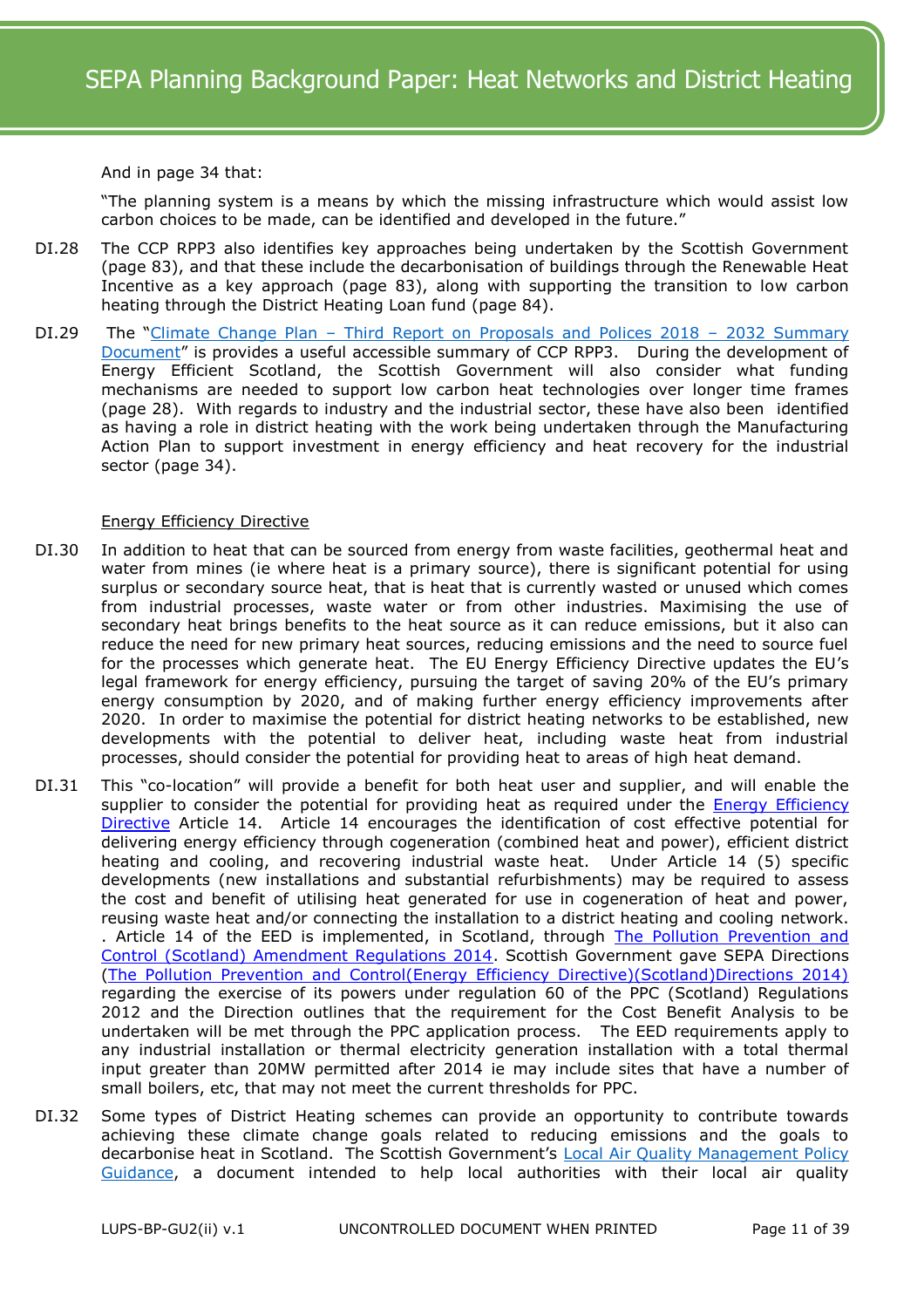management duties, outlines in section 12 the impacts of biomass combustion on air quality. Part of this section identifies the role that decentralised biomass district heating or community heating may have on air quality:

"12.6 The individual installation tool will allow authorities to make informed judgements on the impact of biomass combustion on air quality and the potential need to specify control measures. The combined tool will help to identify high density or industrial areas where single large district or community heating schemes may be more appropriate and have less impact on air quality than numerous individual small boilers. For example, at one large proposed housing development in Edinburgh, the study shows that use of a small number of centralised biomass boilers may contribute 0.5-1.0  $\mu$ g m<sup>3</sup> to PM<sub>10</sub> and PM<sub>2.5</sub> concentrations, compared to 2.0-5.0  $\mu$ g m<sup>3</sup> for individual heating systems."

# National Planning Framework 3 and SPP

- DI.33 The ability for heat storage, heat Networks and district heating systems to facilitate the provision of efficient energy systems within Scotland has been advocated through the NPF3 and SPP. It is acknowledged that this is an emerging technology that is likely to significantly expand in the short to medium term. NPF3 National Planning Outcomes which require consideration and incorporation of this issue into Development Plans would contribute towards are:
	- **a successful sustainable place** supporting sustainable economic growth and regeneration, and the creation of well-designed sustainable places
	- **a low carbon place** helping to reduce our carbon emissions and adapt to climate change, and supporting the transition to a low carbon place
- DI.34 The context supporting the attainment of a 'Low Carbon Plan' within Scotland by reducing greenhouse gas emissions is set with section 3 of NPF. In particular, NPF (paragraph 3.5) outlines the significance of heating/cooling energy demand, indicating the growing opportunity, scale and variety of heat networks and district heating systems and, subsequently, their ability in achieving Scottish Government targets for renewable heat.
- DI.35 Scottish Planning Policy 2014 outlines the key Scottish Government planning policy principles relating to delivering renewable heat and electricity. A clear position is made in paragraph 153 that "Terrestrial and marine planning facilitate development of renewable energy technologies, link generation with consumers and guide new infrastructure to appropriate locations. Efficient supply of low carbon and low cost heat and generation of heat and electricity from renewable energy sources are vital to reducing greenhouse gas emissions and can create significant opportunities for communities."
- DI.36 The Scottish Government advocates approaches that will 'future-proof' development to ensure that adequate provision is made to facilitate future connection to existing and proposed heat networks / district heating systems. Local Planning Authorities must be mindful to ensure that developments do not compromise future heat network connection options, particularly for large-scale (anchor/significant heat load or demand) developments within proximity of heat producers, energy hubs or with an ability to reasonably connect to network pipelines.
- DI.37 Policy Principles in paragraph 154 state that:
	- The planning system should:
	- Support the transformational change to a low carbon economy, consistent with national objectives and targets, including deriving:
		- o 30% of overall energy demand from renewable sources by 2020;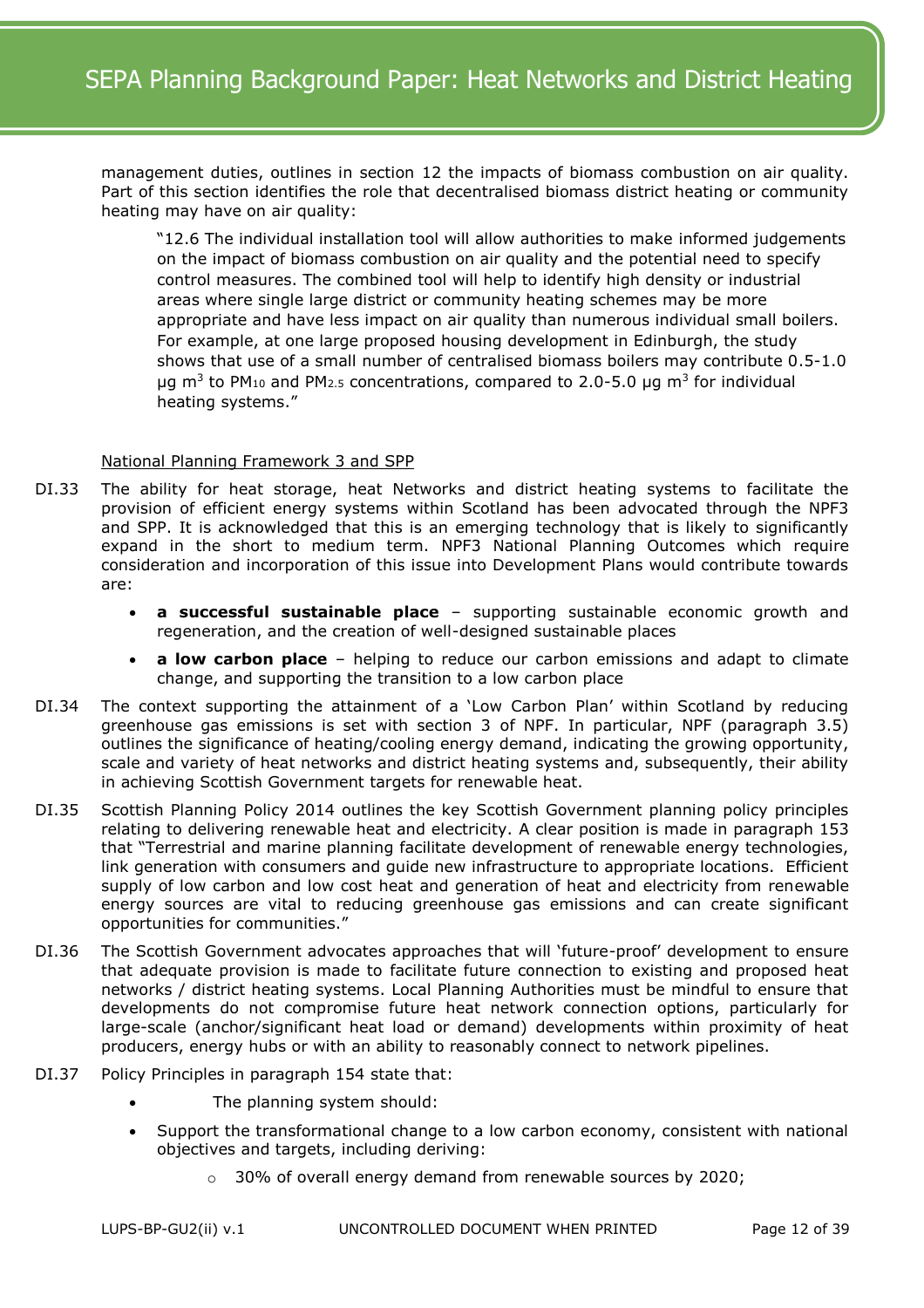- 11% of non-electrical heat demand from renewable sources by 2020; and
- o The equivalent of 100% of electricity demand from renewable sources by 2020.
- Support the development of a diverse range of electricity generation from renewable energy technologies – including the expansion of renewable energy generation capacity – and the development of heat networks;
- DI.38 The Scottish Government provides additional [advice](http://www.gov.scot/Resource/0042/00423580.pdf) on Planning and heat online and additional support and information on district heating projects can be found from the *Heat Network Partnership*.

# SEPA's Energy Framework

- DI.39 We have an important role to play in helping to deliver the renewable heat aspects of the Renewables Action Plan by actively engaging in the preparation of development plans to help identify favourable locations for thermal treatment of waste infrastructure in relation to potential end users. Maximising the energy efficiency of thermal treatment facilities through heat recovery should be a key consideration in site allocation. SEPA's [Energy Framework](https://www.sepa.org.uk/media/383806/sepa_energy_framework.pdf) was published in November 2018 and sets out SEPA's approach to energy. We recognise that people are overusing our planet's resources and that if everyone lived as people in Scotland do, we would require the resources of three planets to sustain this. SEPPA's Energy Framework identifies (page 2) our statutory purpose as directing us to "protect and improve the environment, in ways that as far as possible create social and economic success; this provides us with the opportunity to support Scotland in
	- decarbonising its energy system;
	- reducing the impacts, environmental and social, that can be associated with electricity and heat generation, transmission, and use;
	- creating economic opportunities for communities and industry driving innovation and investment.
- DI.40 The Energy Framework clearly outlines the way forward for SEPA in terms of energy and meeting the ambitions set out in the Climate Change (Scotland) Act 2009 (page 3):

"How we use and manage our energy resources is central to our ability to live within the resources of our planet. Scotland is demonstrating strong leadership in the transition to a sustainable low carbon economy and we recognise that energy is one of the most important factors in achieving this. We also understand the complex considerations that must be taken into account when undertaking such a transition. The Climate Change (Scotland) Act 2009 requires an 80% reduction in greenhouse gases by 2050 and this is not possible without transitioning to a decarbonised energy system."

- DI.41 A key means of action will be driving change in energy systems through the energy cycle this is a means to identify ways to reduce energy use, recover excess energy, and sustainable source any further energy needs. One of the key levers (page 5) identified to do this is using our role in planning to "influence and drive energy decisions in planning policy development and implementation" and using our regulatory role to "Regulate, influence and support improved energy efficiency and low carbon heat demands."
- DI.42 In addition to this, our "Share" aim (page 7) "communities are benefitting from investment and innovation in low carbon energy" identifies the role that we undertake in planning as means to meet success in delivering this aim: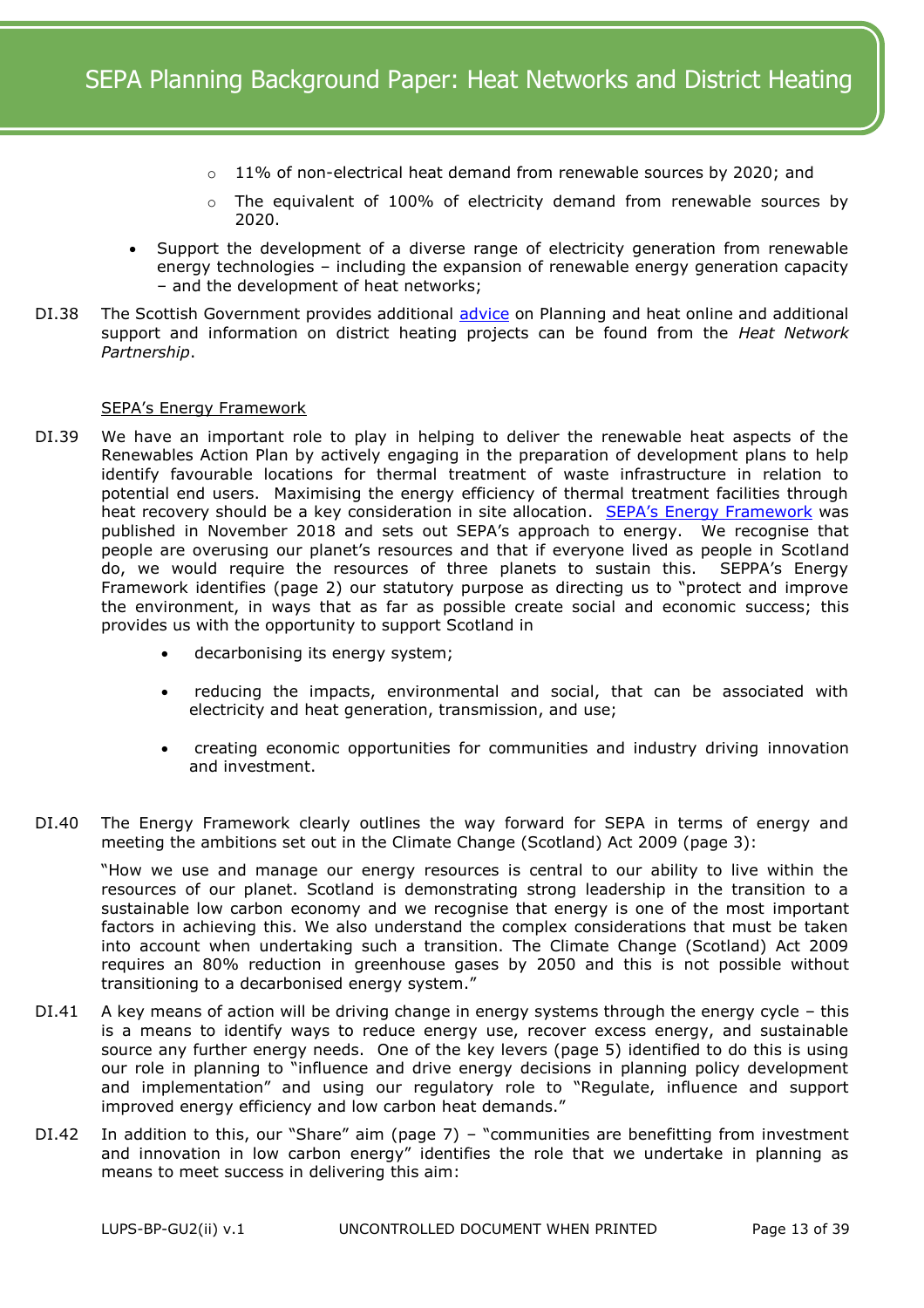- Provide information that empowers people to make decisions. We will use data and information to underpin policy development at national and local levels, inform regulatory interventions and report on a range of issues including the availability and utilisation of waste heat.
- Work with planning authorities to encourage strong energy resource planning policies in all development plans and encourage new industrial facilities to be situated in the most appropriate location.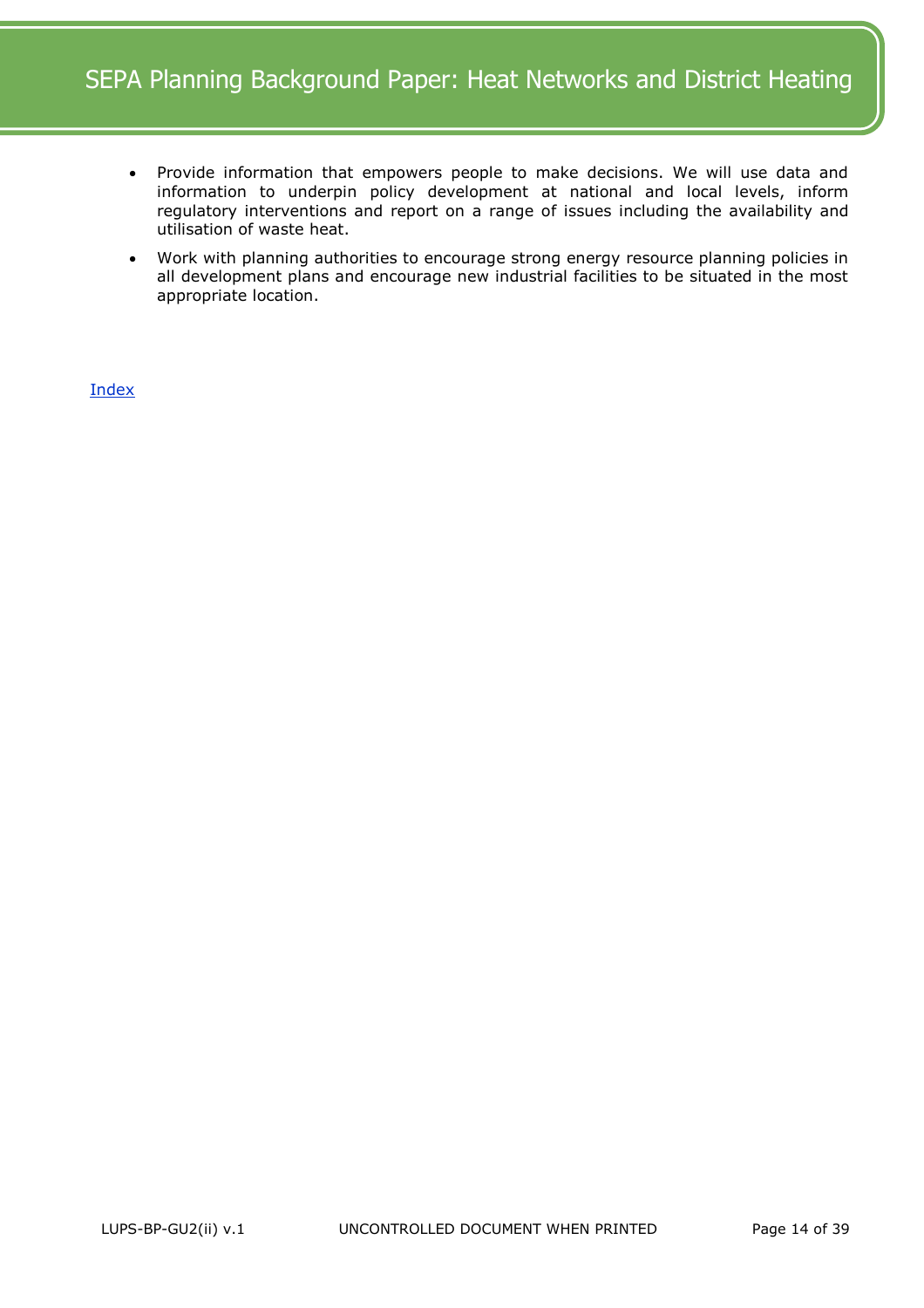#### <span id="page-14-0"></span>**How we comment on this topic**

- DI.43 In relation to planning for Heat Networks and District Heating systems our role is to encourage responsible authorities to explore opportunities to enable the delivery of low-carbon heat network opportunities within Strategic and Local Development Plans.
- DI.44 Our consultation comments on Development Plans seek to ensure that future development options plan for the provision and/or subsequent connection to such networks to help achieve, and comply with targets, to reduce carbon-based emissions within the context of Scotland's overarching planning policy framework on renewable energy.
- DI.45 Our planning position, based on the documents, guidance and statements above, encourages the use of renewable heat and district heating. We provide consultation responses on Development Plans to this effect. We therefore recommend to planning authorities that consideration is given in Development Plans towards the implementation of heat networks/district heating, and require that links are made between proposals for renewable energy facilities generating excess (waste) heat and potential 'heat users' nearby.
- DI.46 We recommend that information is included to expect developers to take into account and be designed to make use of the potential for district heating to use the heat identified in the heat map. (This is not limited to housing developments, as all land uses can benefit from using heat).
- DI.47 This document seeks to provide concise, consistent and robust advice to outline SEPA's position in relation to planning for the delivery of Heat Networks and District Heating opportunities within Development Plans.

SEPA's overarching objectives in providing advice to planning authorities on Heat Networks and District Heating related matters are:

- To ensure that development plans make an effective contribution to national targets relating to heat; and,
- To encourage use of heat maps to maximise opportunities for the use of waste heat in new development.
- DI.48 Our approach to Heat Networks and District Heating is set out in the following documents. This background paper provides the context and justification for the advice contained in the guidance notes. It also explains how our requirements and recommendations can be achieved.
	- SEPA Interim Position Statement on Planning, Energy and Climate Change.
	- SEPA LUPS-DP-GU2c: Development Plan Guidance on Sustainable Resource Use and Energy.
	- SEPA LUPS-GU6: Guidance on input to development management consultations in relation to Zero Waste Plan issues 2013 (and any revised versions / updated Zero Waste Development Management Guidance).
	- SEPA Thermal Treatment of Waste Guidelines 2014.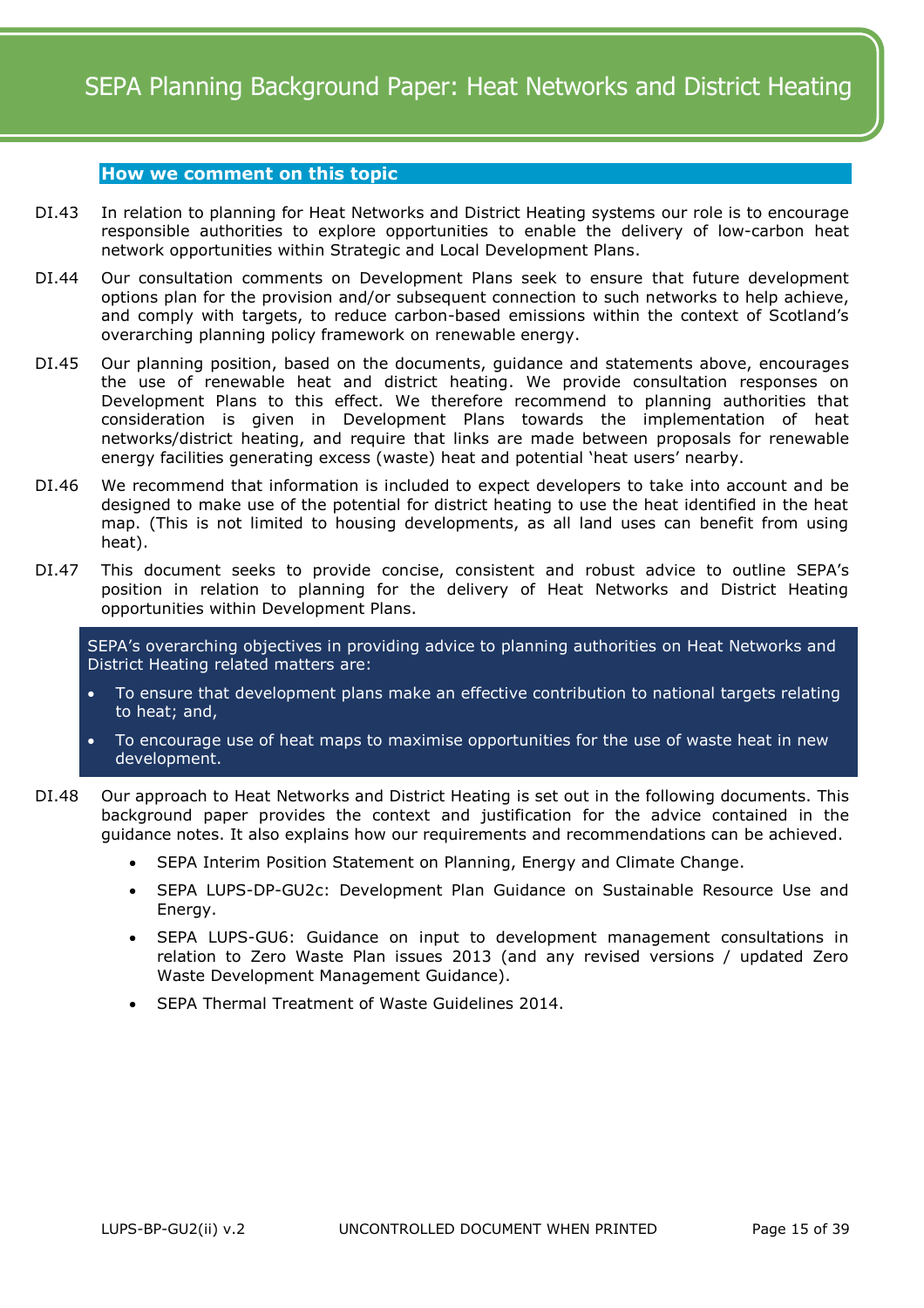# <span id="page-15-0"></span>**Development Plans**

- DP.1 The central issue we will consider when consulted on a Development Plan and/or the proposed development of Heat Networks and District Heating is whether the proposed Plan objectives or alternatively the proposed development will support the delivery of low-carbon energy generation objectives.
- DP.2 The ability to encourage innovative heat networks that reduce our reliance on carbon based energy production and the efficient re-use of (previously discarded) waste is considered to be critical to achieve a reduction in both greenhouse gas emissions and the potential impacts associated with climate change.
- DP.3 Initially your assessment should base consideration of this issue on:
	- SEPA's Development Plan Guidance: Sustainable Resource Use and Energy (LUPS-DP-GU2-C)
- DP.4 This will be backed by key policy documentation and guidance to support the assessment of such proposals including:
	- [National Planning Framework 3 NPF3.](http://www.gov.scot/Resource/0045/00453683.pdf)
	- [Scottish Planning Policy \(2014\)](http://www.gov.scot/Resource/0045/00453827.pdf)  (Delivering Heat & Electricity Chapter p36–38: para  $152 - 160$ ).
	- [Zero Waste Plan Scotland \(2010\)](http://www.gov.scot/Publications/2010/06/08092645/0) Objectives, Waste Targets and Actions 1 -22.
	- [Energy in Scotland 2014](http://www.scotland.gov.uk/Resource/0044/00444530.pdf)
	- [Climate Change Delivery Plan](http://www.scotland.gov.uk/Publications/2009/06/18103720/0) 2009
	- [2020 Routemap for Renewable Energy in Scotland](http://www.scotland.gov.uk/Resource/Doc/917/0118802.pdf)
	- [Expert Commission on District Heating](http://www.scotland.gov.uk/Resource/0040/00408383.pdf)
	- [National Heat Map for Scotland](http://www.scotland.gov.uk/Topics/Business-Industry/Energy/Energy-sources/19185/Heat/HeatMap)
	- **[Energy Efficiency Action Plan](http://www.scotland.gov.uk/Resource/Doc/326979/0105437.pdf)**
	- [Outline Heat Vision](http://www.scotland.gov.uk/Topics/Business-Industry/Energy/Energy-sources/19185/Heat/DraftHeatDeployment)
	- The Heat Policy Statement: [Towards Decarbonising Heat: Maximising the Opportunities](http://www.gov.scot/Resource/0047/00478997.pdf)  [for Scotland 2015](http://www.gov.scot/Resource/0047/00478997.pdf)
	- [Energy Efficiency Directive](http://eur-lex.europa.eu/legal-content/en/TXT/?uri=celex:32012L0027)

SEPA:

- SEPA's [Interim Position Statement on Planning, Energy and Climate Change](http://www.sepa.org.uk/media/146762/interim-position-statement-on-planning-energy-and-climate-change.pdf)
- SEPA's [Thermal Treatment of Waste Guidelines \(2014\).](http://www.sepa.org.uk/media/28983/thermal-treatment-of-waste-guidelines_2014.pdf)
- [SEPA's Energy Framework \(2018\).](https://www.sepa.org.uk/media/383806/sepa_energy_framework.pdf)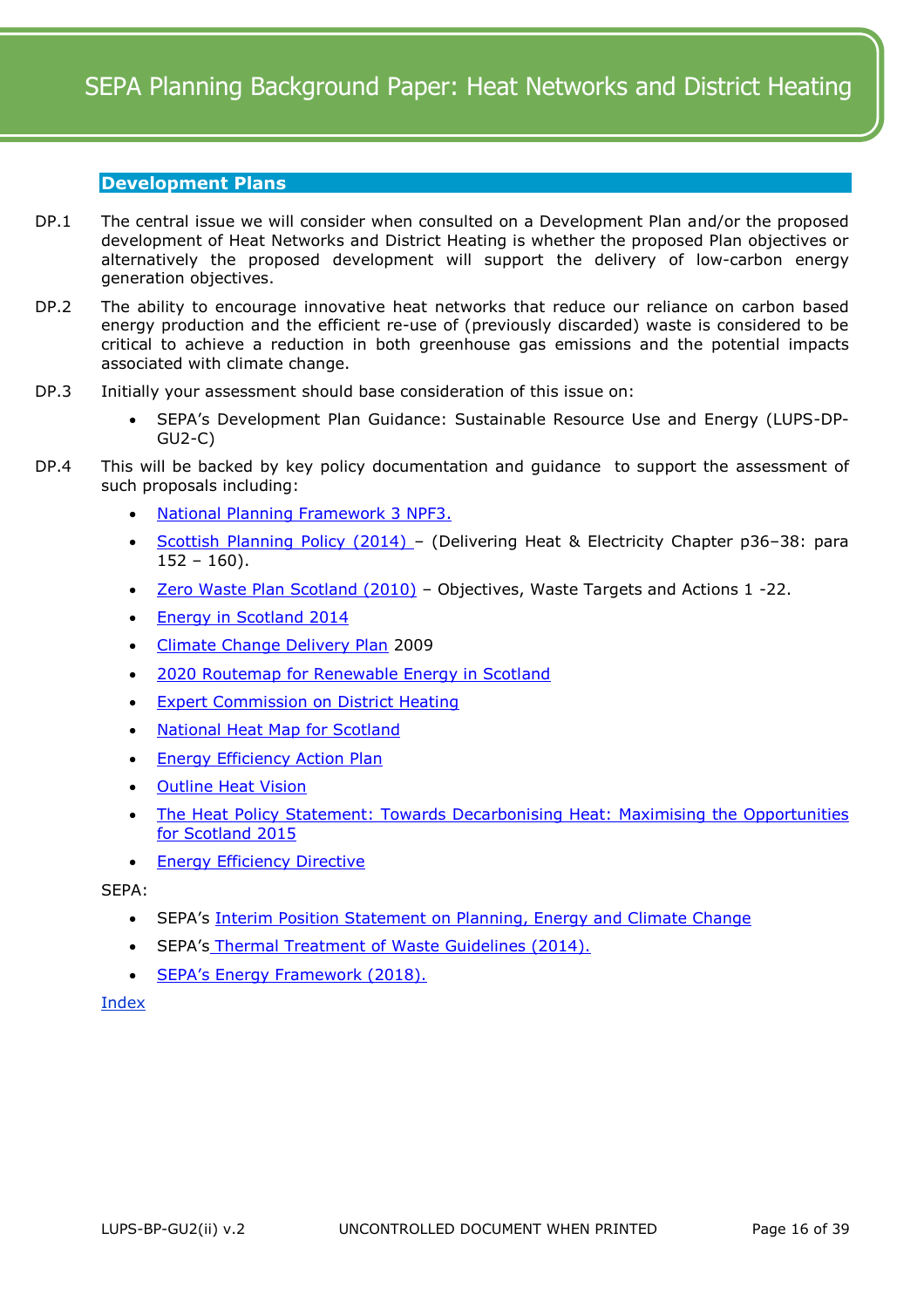# <span id="page-16-0"></span>**SDP Requirement 1: Low carbon energy distribution wording**

# <span id="page-16-1"></span>**LDP Requirement 1: Low carbon energy distribution wording**

**Strategic Development Plan and Local Development Plan Requirement 1: Low carbon energy distribution wording**

Include policy wording which supports low carbon district heating networks.

#### **Context**

|          | Planning<br>outcome(s)   | A natural, resilient place                                                                                            |                                                                                                        | A low carbon place                                                 |                                                                                                          |
|----------|--------------------------|-----------------------------------------------------------------------------------------------------------------------|--------------------------------------------------------------------------------------------------------|--------------------------------------------------------------------|----------------------------------------------------------------------------------------------------------|
| National | Planning<br>principle(s) | Transformational<br>change to a low<br>carbon<br>economy<br>consistent<br>with I<br>national objectives<br>/ targets. | Electricity<br>generation<br>from<br>renewable energy<br>technologies<br>including<br>heat<br>networks | Guide development<br>appropriate<br>to<br>locations.               | emissions<br>Reduce<br>&<br>energy use<br>-in<br>buildings<br>&<br>new<br>from<br>new<br>infrastructure. |
| SEPA     | Planning<br>objective(s) | that development plans<br>To ensure<br>effective contribution to<br>make an<br>national targets relating to heat.     |                                                                                                        | To encourage use of heat maps to<br>waste heat in new development. | maximise opportunities for the use of                                                                    |

#### **How this can be achieved**

Strategic and Local Development Plans

- DP.5 Strategic and local development plans can meet this requirement by providing a positive policy framework to promote:
	- 1. low carbon district heating networks for new development sites;
	- 2. the co-location of new development with 'waste heat' sources through the use of national and, where available, local heat maps; and,
	- 3. the use of other low carbon sources of renewable heat such as biomass or geothermal for new development sites.

The national heat map is available on the Scottish Government's website here: <http://www.gov.scot/Topics/Business-Industry/Energy/Energy-sources/19185/Heat/HeatMap>

#### **Justification**

- DP.6 Development plans have an important role to support the development of heat networks, allocating land to enable the co-location of heat supply and demand both now and for the future. Policies can also support the realisation of renewable heat capture through, where appropriate, requiring that new developments are designed to be capable of connecting to district heating networks that currently exist or are planned for the future.
- DP.7 This position is supported by a policy framework underpinned by SPP (Paragraph 154) which indicates that the planning system should support a 'transformational change' to allow for the provision of a low-carbon economy that allows for renewable energy targets to be met including:
	- 30% of overall energy demand from renewable sources by 2020;
	- 11% of non-electrical heat demand from renewable sources by 2020; and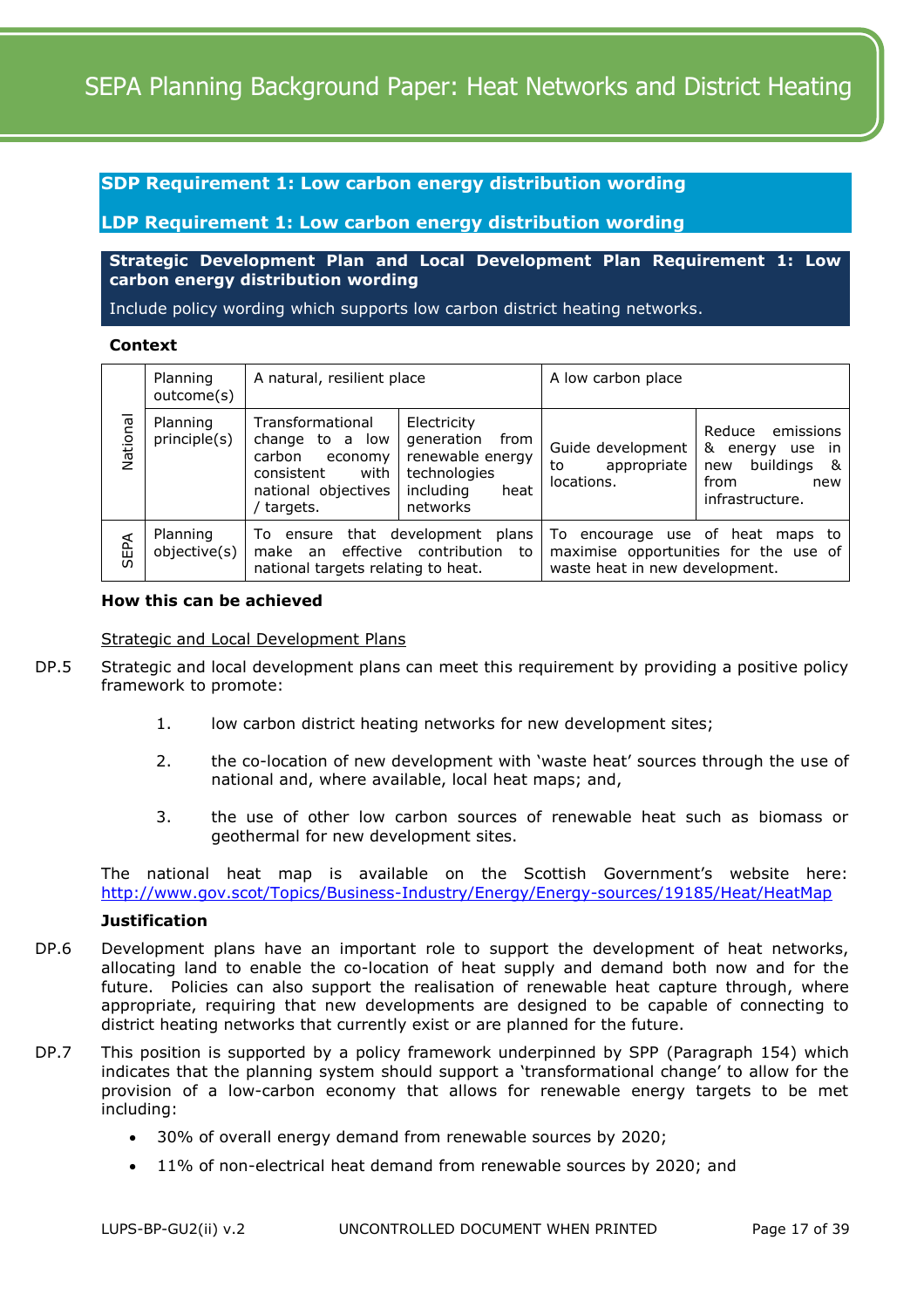- the equivalent of 100% of electricity demand from renewable sources by 2020.
- DP.8 It also expressly supports the provision of heat networks and the growth in a diverse range of electricity generation from renewable (or low carbon) energy technologies. Under this policy, Development Plan are required to identify suitable locations for such developments and clarify applicable requirements / design considerations required to be assessed for the provision of such facilities. This policy then goes on to advocate any renewable energy generation facilities within new buildings and/or infrastructure that could enable the reduction of carbon emissions including energy efficiency, heat recovery, efficient energy supply/storage, electricity and heat from renewable sources. In this regard, SPP (Paragraph 156) also states that Strategic Development Plans support national priorities to construct and/or improve strategic energy infrastructure (generation, storage, transmission and distribution networks) to address crossboundary issues and ultimately provides a Scottish-wide approach to electricity and heat that supports a transition to a low carbon economy.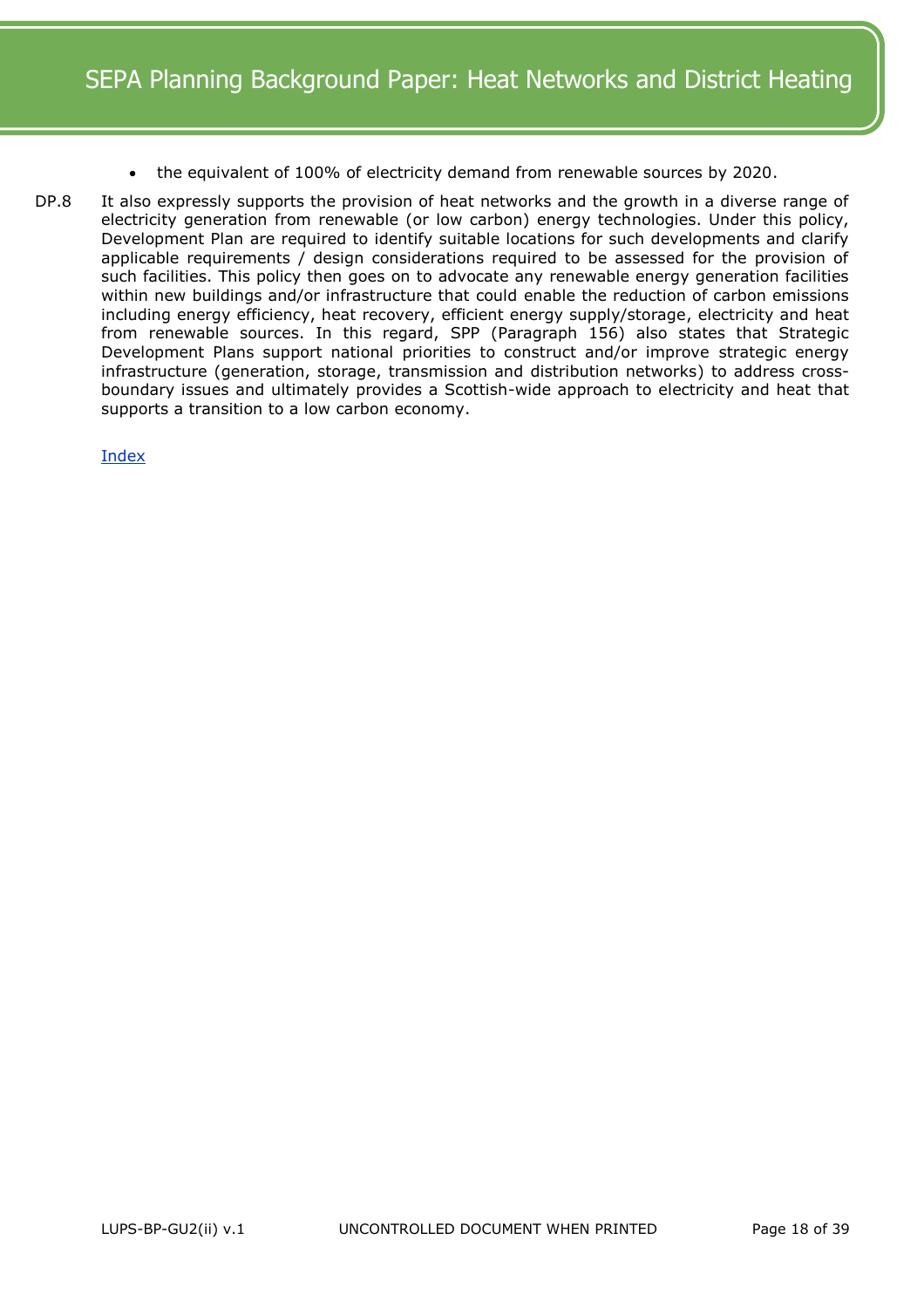<span id="page-18-0"></span>**SDP Requirement 2: Connecting substantial / anchor developments**

<span id="page-18-1"></span>**LDP Requirement 2: Connecting substantial / anchor developments**

# **Strategic Development Plan and Local Development Plan Requirement 2: Connecting substantial / anchor developments**

A requirement should be placed on all substantial developments to ensure that their heat demand is met through a district heating network subject to a feasibility study. This should be achieved through onsite heat generation or co-location with a heat source or connection to an existing or planned district heating network.

#### **Context**

|          | Planning<br>outcome(s)   | A natural, resilient place                                                                                        |                                                                                                           | A low carbon place                                      |                                                                                                   |
|----------|--------------------------|-------------------------------------------------------------------------------------------------------------------|-----------------------------------------------------------------------------------------------------------|---------------------------------------------------------|---------------------------------------------------------------------------------------------------|
| National | Planning<br>principle(s) | Transformational<br>change to a low<br>carbon<br>economy<br>consistent<br>with<br>national<br>objectives/targets. | Electricity<br>generation<br>from<br>renewable<br>energy<br>technologies<br>including<br>heat<br>networks | Guide<br>development<br>to<br>appropriate<br>locations. | emissions<br>Reduce<br>&<br>energy use in<br>buildings &<br>new<br>from<br>new<br>infrastructure. |
| SEPA     | Planning<br>objective(s) | To:<br>ensure<br>make<br>an<br>national targets relating to heat.                                                 | that development plans<br>effective contribution<br>to                                                    | waste heat in new development.                          | To encourage use of heat maps to<br>maximise opportunities for the use of                         |

#### **How this can be achieved**

Strategic Development Plans

- DP.9 Strategic development plans can meet this requirement by:
	- 1. Ensuring that the heat demand of strategic development sites is met through a district heating network sourced by either onsite heat generation or through connection to existing or proposed district heating networks or other significant heat sources identified from the national, or where available, local heat map. This could be achieved through a development requirement or other clear policy commitment for delivery; and,
	- 2. Directing LDPS to ensure that substantial\* developments allocations meet their onsite heat demand through district heating networks.

#### Local Development Plans

DP.10 Local development plans can meet this requirement by ensuring that the heat demand of substantial\* allocations is met through a district heating network sourced by either onsite heat generation or through connection to existing or proposed district heating networks or other significant heat sources identified from the national, or where available, local heat map. This should be achieved through a development requirement or other clear policy commitment for the delivery of the network.

\*'Substantial' developments may consist of new towns, urban extensions, large regeneration areas or large development sites subject to master planning. There is, however, an element of judgment that will need to be applied here and it might be that some sites offer significant potential for heat networks due their location, support from the local authority and 'buy in' from developers.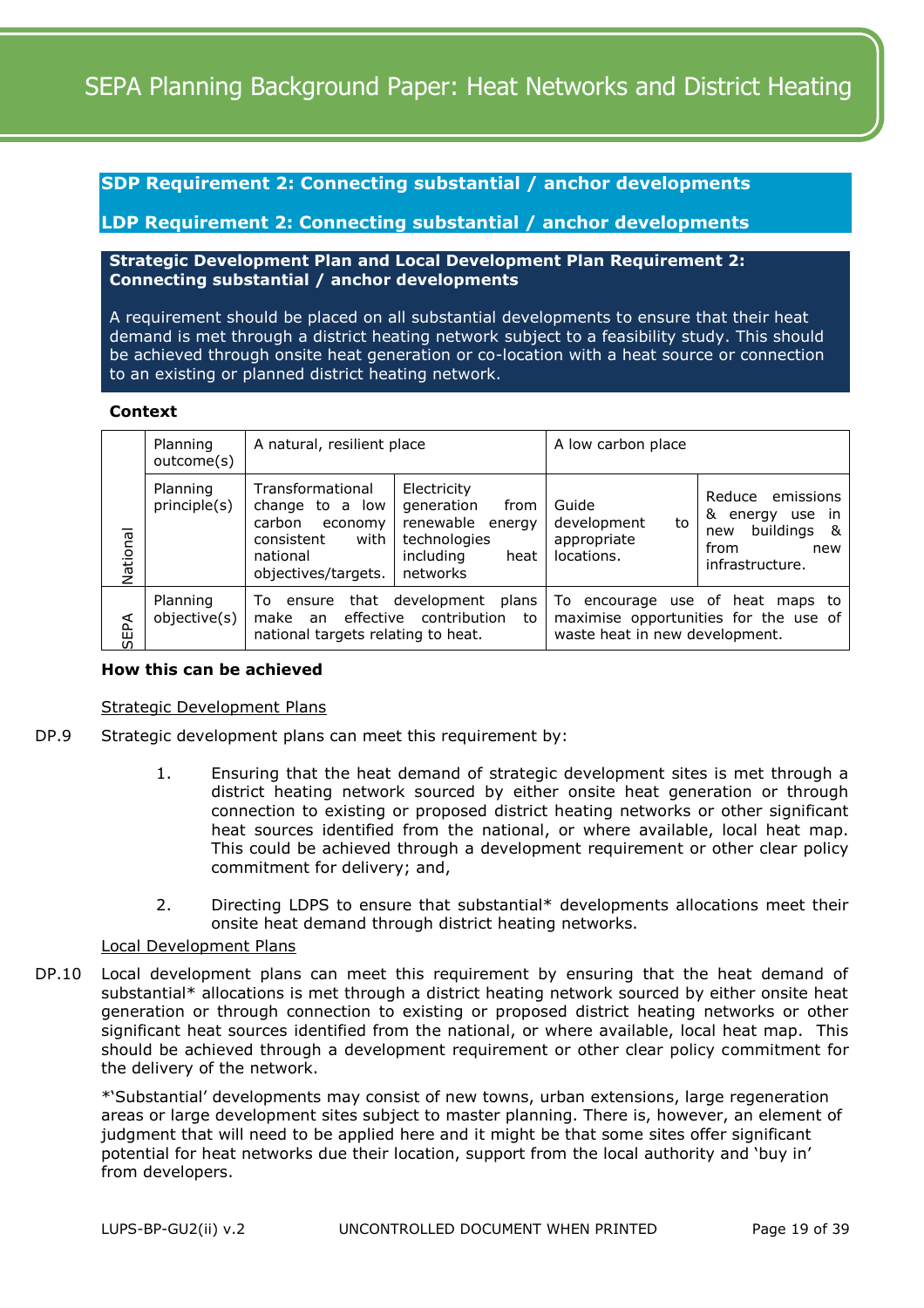The national heat map is available on the Scottish Government's website here: <http://www.gov.scot/Topics/Business-Industry/Energy/Energy-sources/19185/Heat/HeatMap>

# **Justification**

- DP.11 In order to deliver the Scottish Government's ambitions for 1.5tw of heat demand delivered by district or communal heating and for 40,000 homes to be heated through heat networks, new developments need to be designed to incorporate district heating. Where substantial new developments are planned, the opportunity arises for providing a heat network within the site and for this to be required and designed in at the earliest stages. New developments have a role to play in not only establishing and creating these networks, but also in connecting to networks to make use of heat that is being captured.
- DP.12 Paragraph 154 of SPP states that the planning system should support the transformational change to a low carbon economy consistent with national objectives and targets including deriving 11 % of non-electrical heat demand from renewable sources by 2020. Paragraph 159 of SPP goes on to advocate that Local Development Plans should support the development of heat networks in as many locations as possible even where these may be initially reliant on carbon-based fuels if there is potential to convert them to low carbon fuels in the future. Maximising the use of existing waste heat sources should always be explored and heat mapping used to co-locate developments with a high heat demand with sources of heat supply (paragraph 158).
- DP.13 Paragraph 159 of SPP also states that LDPs should specifically identify appropriate locations for the development of heat networks/storage/energy centres and include heat policies that support the implementation of this approach.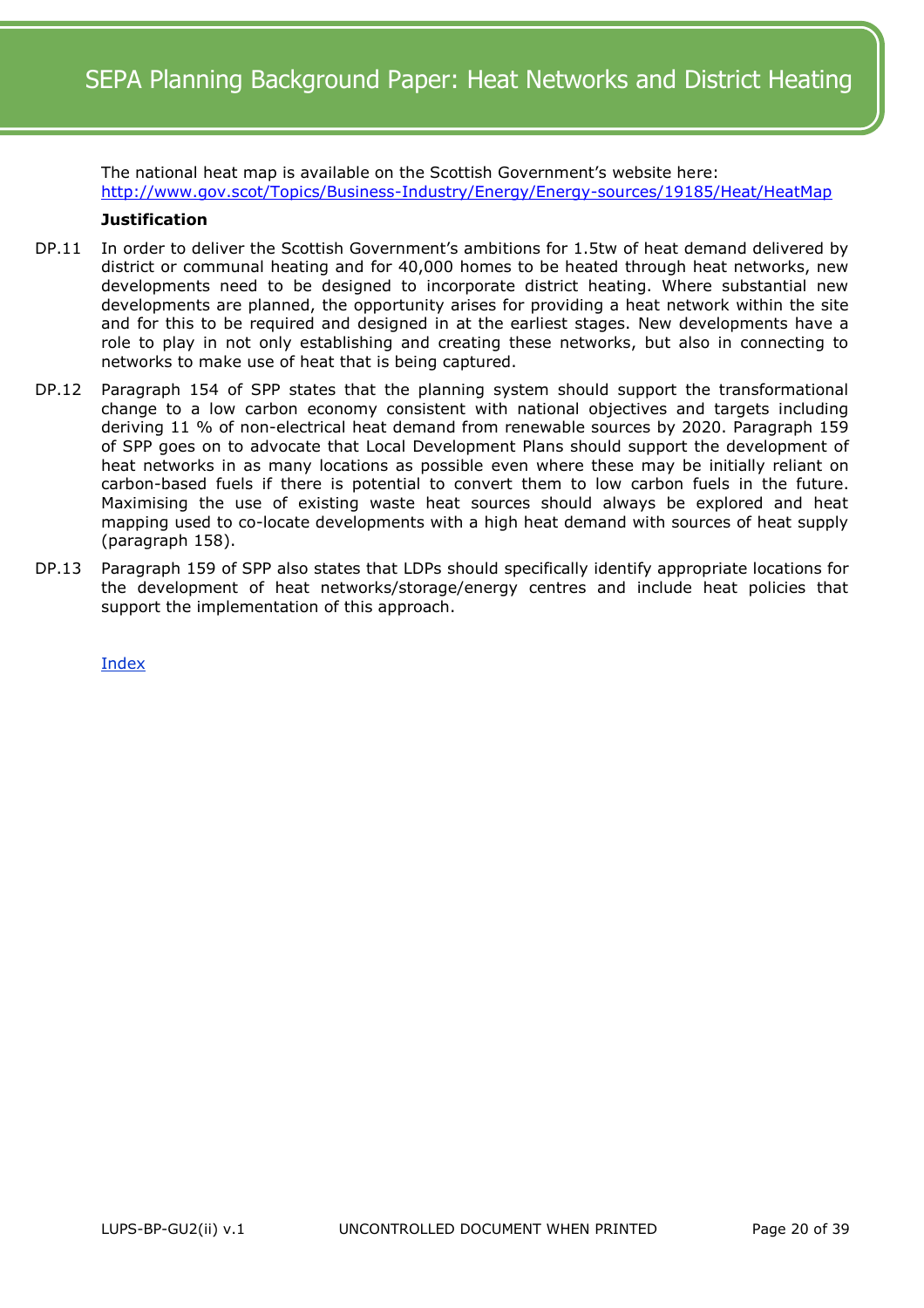# <span id="page-20-0"></span>**LDP Requirement 3: Potential connection and safeguarding land**

# **Local Development Plan Requirement 3: Potential connection and safeguarding land**

New developments located adjacent to existing or proposed heat networks or significant heat sources should be designed to be capable of connecting to the heat supply. Land required for the heat network infrastructure should be protected.

# **Context**

|          | Planning<br>outcome(s)   | A natural, resilient place                                                                                                        |                                                                                                           | A low carbon place                                                                                          |                                                                                                             |
|----------|--------------------------|-----------------------------------------------------------------------------------------------------------------------------------|-----------------------------------------------------------------------------------------------------------|-------------------------------------------------------------------------------------------------------------|-------------------------------------------------------------------------------------------------------------|
| National | Planning<br>principle(s) | Transformational<br>change to a low<br>carbon<br>economy<br>consistent<br>with<br>national<br>objectives/targets.                 | Electricity<br>generation<br>from<br>renewable<br>energy<br>technologies<br>including<br>heat<br>networks | Guide<br>development<br>to<br>appropriate<br>locations.                                                     | emissions<br>Reduce<br>&<br>energy use<br>- in<br>buildings<br>- &<br>new<br>from<br>new<br>infrastructure. |
| SEPA     | Planning<br>objective(s) | plans<br>that development<br>To:<br>ensure<br>contribution<br>effective<br>to<br>make<br>an<br>national targets relating to heat. |                                                                                                           | To encourage use of heat maps to<br>maximise opportunities for the use of<br>waste heat in new development. |                                                                                                             |

# **How this can be achieved**

DP.14 The plan can achieve this in two ways:

#### 1. Policy framework

Developments affected by this policy can be identified through reference to the national heat map and any local heat maps which will provide information on significant heat sources within the local plan area. Significant heat sources, alongside any proposed and existing heat networks should be identified on the LDP proposals map to assist implementation of the policy.

The policy framework should ensure that such new developments incorporate space to be safeguarded for future pipework/piperuns and energy centres. This space can be incorporated into grass/green corridors along footpaths or roads so that they can be more easily excavated for installing heat network pipes without significant disturbance. The policy framework should also ensure that the any land required for the network is protected so that new infrastructure does not obstruct the development of the planned heat network.

#### 2. Site allocation requirements

Any site allocations being brought forward through the development plan which are adjacent to significant heat sources or any proposed or existing heat networks should have a site requirement attached to them to ensure that they are designed to be capable for connection to a heat network from that that source and that any land required for the heat network infrastructure is protected.

#### DP.15 The national heat map is available on the Scottish Government's website here: <http://www.gov.scot/Topics/Business-Industry/Energy/Energy-sources/19185/Heat/HeatMap>

# **Justification**

DP.16 In order to deliver the Scottish Government's ambitions for 1.5tw of heat demand delivered by district or communal heating and for 40,000 homes to be heated through heat networks, new developments need to be designed to incorporate district heating. Where substantial new developments are planned, the opportunity arises for providing a heat network within the site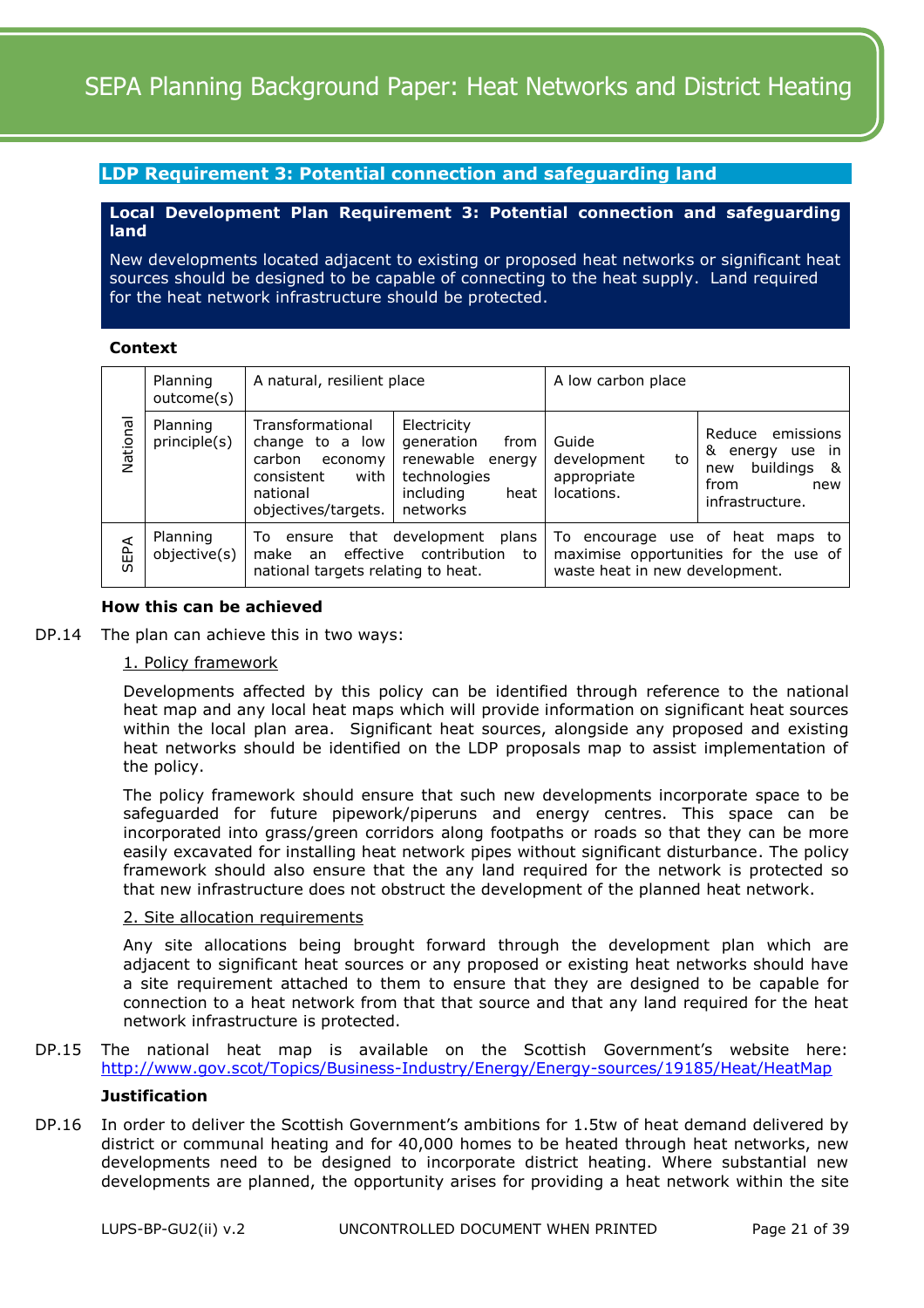and for this to be required and designed in at the earliest stages. New developments have a role to play in not only establishing and creating these networks, but also in connecting to networks to make use of heat that is being captured.

- DP.17 Paragraph 154 of SPP states that the planning system should support the transformational change to a low carbon economy consistent with national objectives and targets including deriving 11 % of non-electrical heat demand from renewable sources by 2020. Paragraph 159 of SPP goes on to advocate that Local Development Plans should support the development of heat networks in as many locations as possible even where these may be initially reliant on carbon-based fuels if there is potential to convert them to low carbon fuels in the future. Maximising the use of existing waste heat sources should always be explored and heat mapping used to co-locate developments with a high heat demand with sources of heat supply (paragraph 158).
- DP.18 SPP (paragraph 159) states that LDPS should identify the location of existing/proposed/anticipated heat networks, support their development, and make provision to safeguard land for piperuns that would allow for subsequent connection to heat networks, pipelines and/or energy hubs.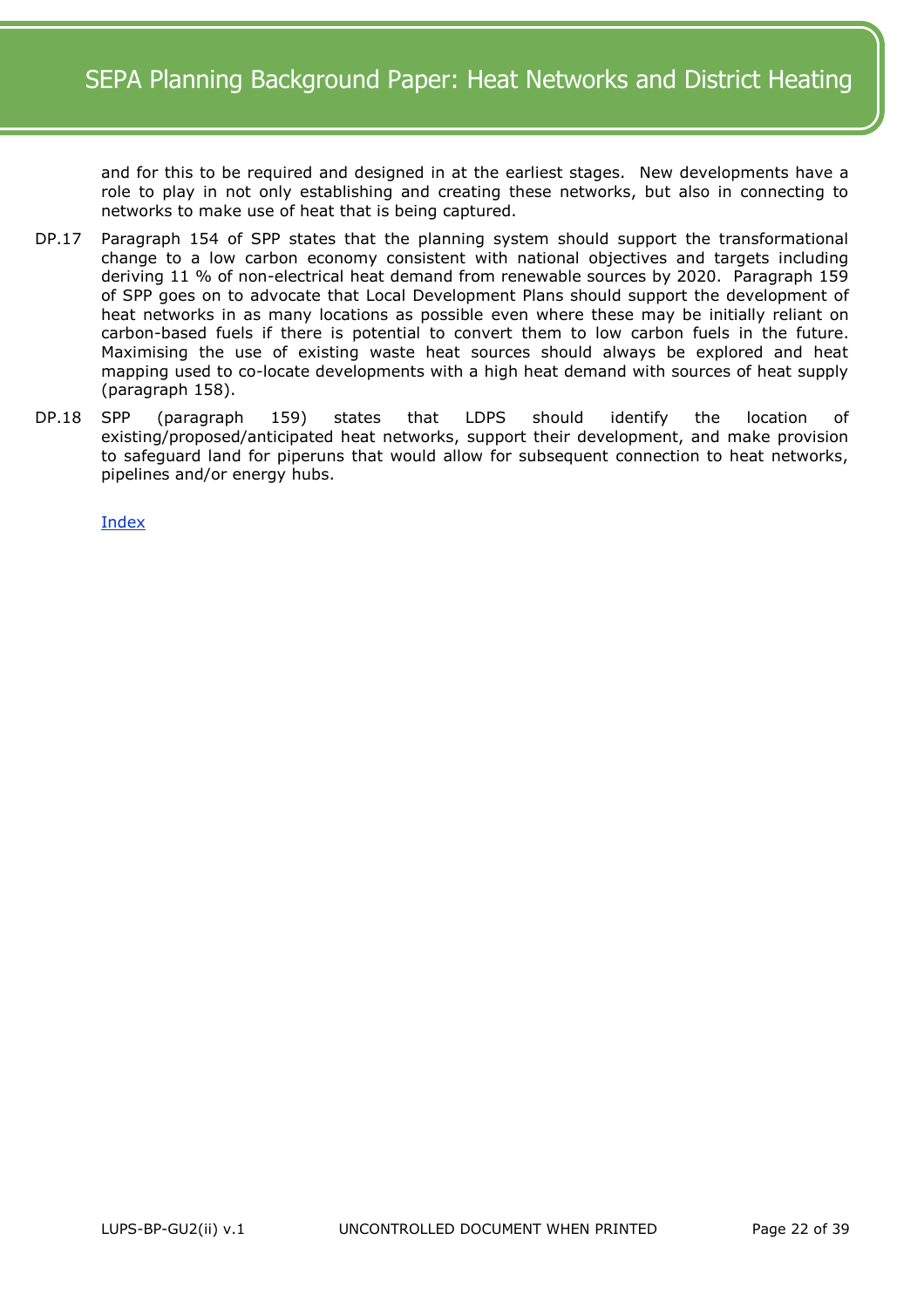# <span id="page-22-0"></span>**SDP Recommendation 1: Heat mapping to identify networks**

<span id="page-22-1"></span>**LDP Recommendations 1-3: Using heat mapping, design capability and water environments.** 

# **Strategic Development Plan Recommendation 1: Heat mapping to identify networks**

Heat maps are used to identify opportunities for schemes to promote heat networks, sitespecific where possible. Cross boundary co-ordination is considered for development of heat networks and district heating schemes.

#### **Local Development Plan Recommendations 1-3: Using heat mapping, design capability and water environments.**

- 1. Where possible, LDPs should identify the allocated development sites that can be grouped together to improve the viability of developing a heat network.
- 2. Design/sustainable development policies require that new development located close to existing or proposed heat networks or sources of renewable heat should be designed to be capable of connecting to make use of district heating.
- 3. Any areas of search for water as a heat source should avoid sensitive and/or protected water environments.

# **Context**

|          | Planning<br>outcome(s)   | A natural, resilient place                                                                                                                                                                           |                        | A low carbon place                                                                                          |
|----------|--------------------------|------------------------------------------------------------------------------------------------------------------------------------------------------------------------------------------------------|------------------------|-------------------------------------------------------------------------------------------------------------|
| National | Planning<br>principle(s) | Transformational<br>Electricity<br>generation<br>change to a low<br>renewable<br>carbon<br>economy<br>technologies<br>consistent<br>with<br>including<br>national<br>objectives/targets.<br>networks | from<br>energy<br>heat | development<br>appropriate<br>Guide<br>to<br>locations.                                                     |
| SEPA     | Planning<br>objective(s) | To ensure that development plans make<br>an effective contribution to<br>national<br>targets relating to heat.                                                                                       |                        | To encourage use of heat maps to<br>maximise opportunities for the use of<br>waste heat in new development. |

# **How this can be achieved**

DP.19 The above mentioned SDP and LDP recommendations are quite detailed and therefore require little further explanation in relation to their implementation. It is recommended that these approaches are followed to help implement strategic heat network objectives.

#### **Justification**

- DP.20 We advise local authorities to make use of the National Heat Map when preparing their development plans. The Scottish Government published the national heat map in 2014 with data available to all local authorities showing heat demand and supply across the country. The heat map identifies both a range of existing potential heat generators, including all types of technology from existing energy generating power stations to potential sources of heat from wind farms, and heat demand. A full user quide can be found on the Scottish Government [Heat Map](http://www.scotland.gov.uk/Topics/Business-Industry/Energy/Energy-sources/19185/Heat/HeatMap) webpage.
- DP.21 Using heat maps can help local authorities to identify appropriate development sites for major heat providers in order to maximise the use of the heat generated, and can also be used to identify major allocations for new developments to make use of existing and proposed heat providers, for example new employment or industrial sites could be allocated adjacent to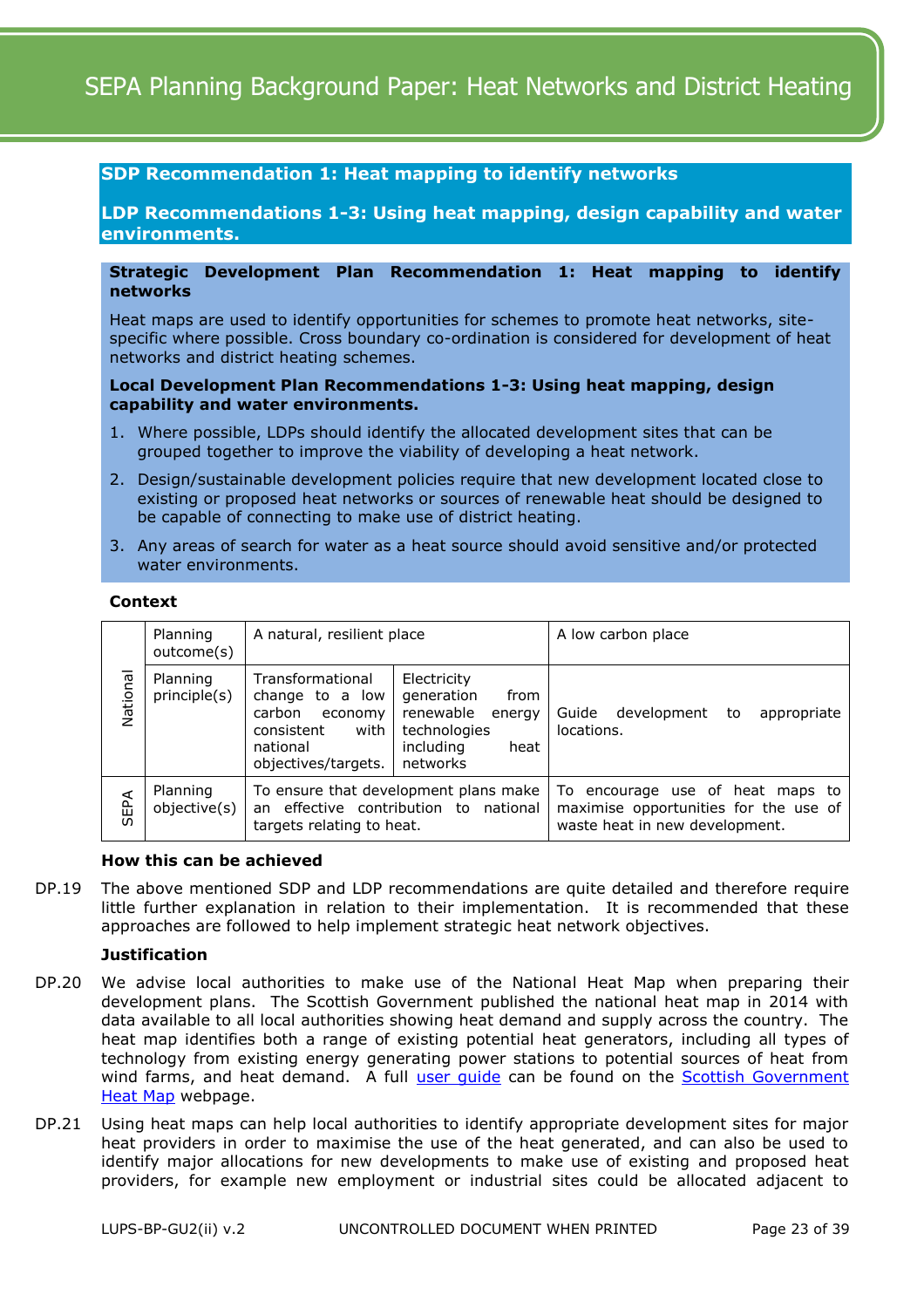existing landfill gas facilities. For major developments, masterplans could be required to identify space within the overall site which can be utilised by a heat provider, if one has not been identified already.

- DP.22 A key issue to overcome in the development of district heating networks is the design of new developments. In order to make use of existing or planning district heating networks, new development sites must be capable of connection. This can include anything from installing pipe network at the time of construction of the development, if the district heating network is far advanced or will be built as part of the new development, or incorporating in the site layout green channels/grass/planting which can accommodate pipe network in future.
- DP.23 Grouping together allocated sites can provide opportunities to make heat networks more viable, than if sites are treated individually. This can allow for economies of scale, for example more premises justifying larger and more efficient heat providers, or reducing initial outlay costs for infrastructure like pipework throughout all of the development sites. Midlothian Council has drafted policy which considers grouping sites in this manner, wording copied below in Good Practice section. The Scottish Government's consultation on the Energy Efficiency [Directive Article 14 \(5\)-\(8\)](http://www.scotland.gov.uk/Publications/2014/01/4430) provides some quidance on feasible distances for creating district heating. It is expected that full guidance will be prepared regarding implementation of this requirement for Cost Benefit Analysis into the feasibility of creating Combined Heat and Power networks including guidance on distances between heat suppliers and potential heat users.
- DP.24 Consider also any potential limiting effects of major new road networks/bypass routes. These may cut off district heating networks or cause problems in the future for expansion of district heating networks. If the local authority is considering development of a new network or expansion of an existing network, it should also take into account where major infrastructure could affect the layout of the network. Where appropriate, new road development can require access points to be incorporated to allow for future pipe development, for example creating channels underneath the road/infrastructure to enable pipe development with minimal disruption to the infrastructure.
- DP.25 Where a planning authority has already created their own Heat Map, identifying existing heat networks, this could be used to identify where new connections could be made to create heating for new developments. [Fife Council heat map](http://www.fifedirect.org.uk/minisites/index.cfm?fuseaction=page.display&pageid=BC7246A0-C395-5502-EBAD04AAE7A0547C&siteID=430EB347-005B-8681-1629D8206303D4C8) shows existing and potential heat networks; in Dunfermline the heat network has potential to extend to an anchor load (hospital) which would open up additional district heating opportunities in residential areas between the existing network and the anchor load. Major development sites are also adjacent to the existing network, which allows the potential to provide district heating to new development.

#### **Water as Heat Source**

- DP.26 There is an opportunity to utilise water as a source of heat. This can include using underground water (eg minewater, geothermal) as a heat source, extracting water from below ground, as well as using water from rivers or coastal waters.
- DP.27 If a development plan has identified that river water is a potential source of heat within their area, we recommend that care is taken to avoid sensitive areas or protected water bodies. As water is extracted from the river and cooled down (normally by approximately 2°c), the discharge of the water into the river may have an effect on the ecological systems within or dependent on the water body. Development plans should identify if there are any protected water environments that should be protected from any potential impacts arising from using water as a heat source.
- DP.28 The following policy framework supports the Development Plan requirement identified above:
- DP.29 SPP (paragraph 40) requires that spatial strategies within Development Plans promote a sustainable pattern of development set against principles to enhance the potential of existing resources by ensuring that appropriate infrastructure investment (including heat networks) is paired with development growth.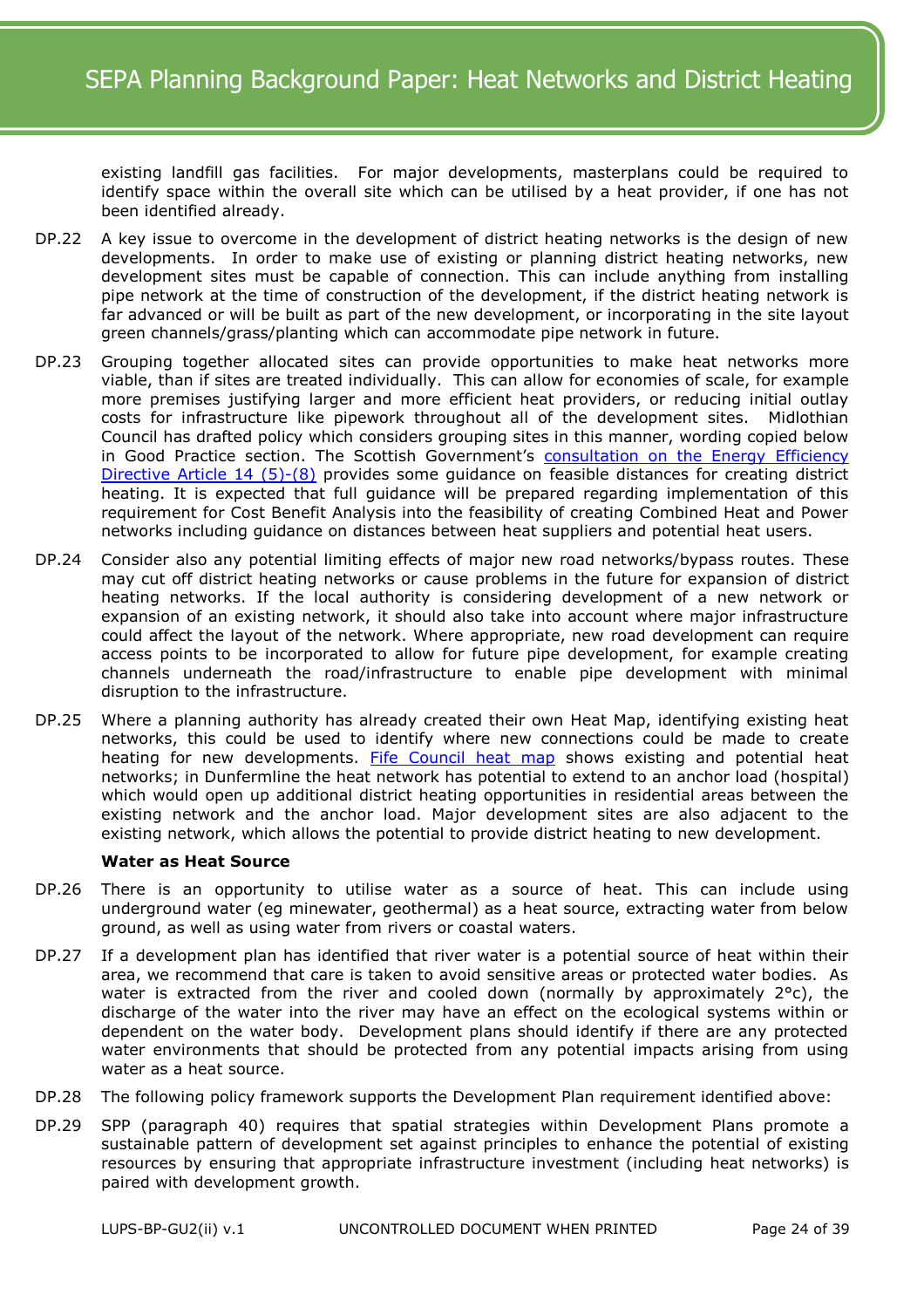- DP.30 Building on this position, SPP (Paragraph 154) indicates that the planning system should support a 'transformational change' to allow for the provision of a low-carbon economy that allows for renewable energy targets to be met. These include:
	- 30% of overall energy demand from renewable sources by 2020;
	- 11% of non-electrical heat demand from renewable sources by 2020; and
	- the equivalent of 100% of electricity demand from renewable sources by 2020.
- DP.31 It also expressly supports the provision of heat networks and growth in a diverse range of electricity generation from renewable (or low carbon) energy technologies. Under this policy, Development Plan are required to identify suitable locations for such developments and clarify applicable requirements / design considerations required to be assessed for the provision of such facilities. This policy then goes on to advocate any renewable energy generation facilities within new buildings and/or infrastructure that could enable a reduction in carbon emissions including energy efficiency, heat recovery, efficient energy supply/storage and electricity and heat from renewable sources.
- DP.32 In the same vein, SPP (Paragraph 158) specifically requires the provision of localised heat mapping to identify the potential for co-location of heat supply sources (with excess heat generation i.e. CHP, biogass, geothermal etc) and high demand energy users. Building on this, it is recommended that heat recovery is utilised to harness residual heat recovery systems from these sources and that heat storage schemes are implemented enable the re-use of excess heat within fuel-poor areas, areas 'off the gas grid' or anchor development such as large mixed use schemes, hospitals, schools and leisure centres etc.
- DP.33 Critically, SEPA Thermal Treatment of Waste Guidelines is a material consideration in the determination of planning applications for thermal treatment facilities. This document provides clarity on SEPA's position to such facilities and outlines various requirements to be met within the planning application and any subsequent regulatory requirements.
- DP.34 Section 2.4 (page 4) provides a strong indication of our position indicating that: "it is important for new developments to maximise the opportunities to use existing and proposed heat and energy sources. We will continue to encourage planning authorities to consider this an integral element in their assessment of land allocations for their development plans. We will expect that where heat networks and heat generators do exist that any new development proposed in the vicinity will be connected to these sources."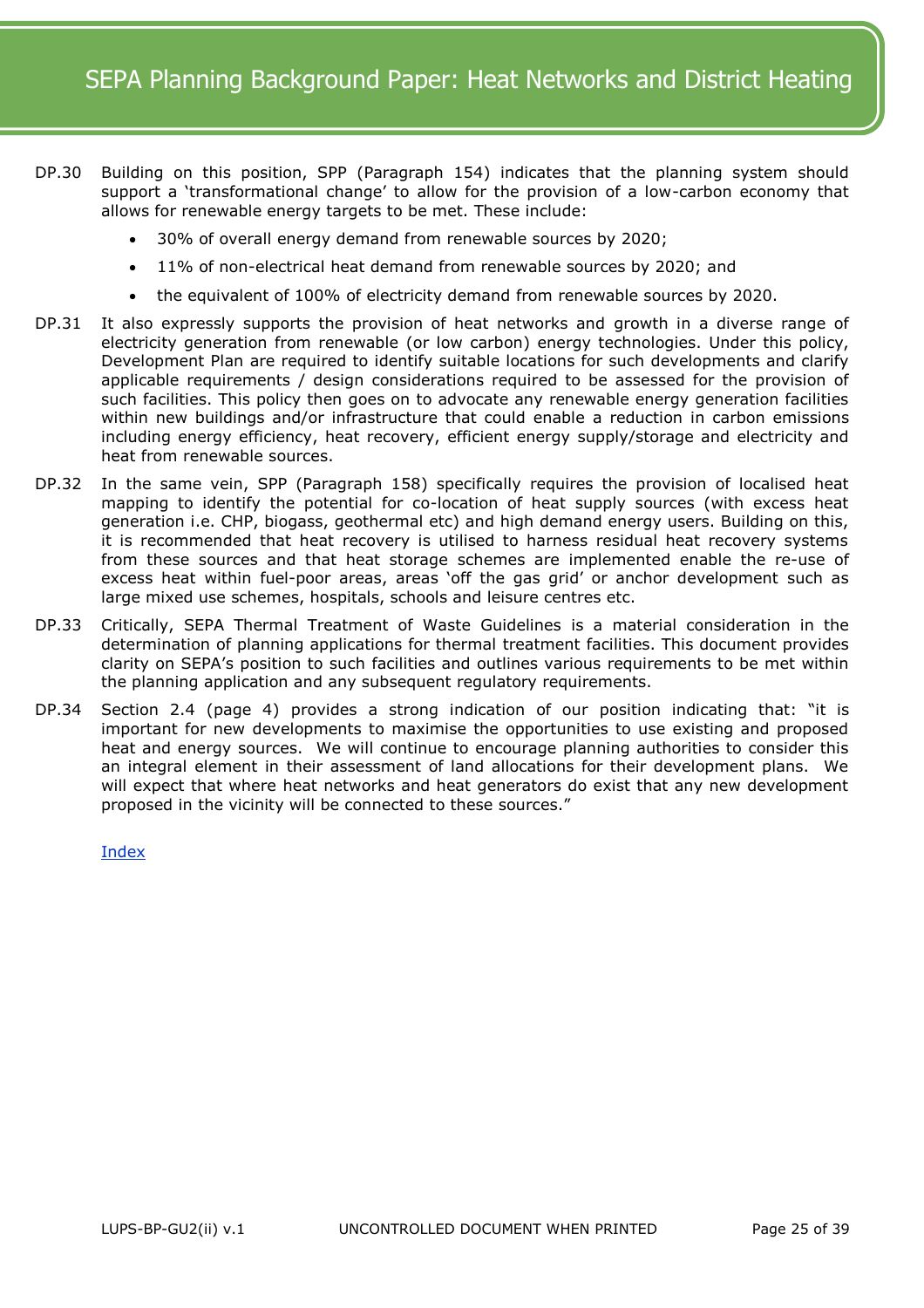# **Development Management**

<span id="page-25-0"></span>**Development management recommendation 1: Designing new developments to enable connection to low carbon energy distribution heat networks and district heating**

#### **Development Management Recommendation 1:**

All significant/anchor developments or substantial developments\* (allocated sites and non-allocated sites) should strongly consider the potential to meet their heat demand through district heating networks, subject to the outcomes of a feasibility statement. Where the relevant Local Development Plan has a policy position on district heating, we will object if the proposed development is inconsistent with this.

All other developments should aim to meet their heat demand through district heating networks, subject to a feasibility statement.

\*'Substantial' developments may consist of new towns, urban extensions, large regeneration areas, or large development sites subject to master planning, or large mixed use developments. There is, however, an element of judgement that will need to be applied here and it might be that some sites offer significant potential for heat networks due to their location, support from the local authority and 'buy in' from developers. Where there is clear opportunity or context of district heating being developed adjacent to or near the proposed development, we will strongly support the assessment of district heating feasibility as part of the development.

#### **Context**

|          | Planning<br>outcome(s)   | A natural, resilient place                                                                                          |                                                                                                           | A low carbon place                                                                                          |                                                                                                   |
|----------|--------------------------|---------------------------------------------------------------------------------------------------------------------|-----------------------------------------------------------------------------------------------------------|-------------------------------------------------------------------------------------------------------------|---------------------------------------------------------------------------------------------------|
| National | Planning<br>principle(s) | Transformational<br>change to a low<br>carbon<br>economy<br>consistent<br>with l<br>national<br>objectives/targets. | Electricity<br>generation<br>from<br>renewable<br>energy<br>technologies<br>including<br>heat<br>networks | Guide<br>development<br>to<br>appropriate<br>locations.                                                     | emissions<br>Reduce<br>& energy<br>use in<br>buildings &<br>new<br>from<br>new<br>infrastructure. |
| SEPA     | Planning<br>objective(s) | To<br>effective<br>make<br>an<br>national targets relating to heat.                                                 | ensure that development plans<br>contribution<br>to                                                       | To encourage use of heat maps to<br>maximise opportunities for the use of<br>waste heat in new development. |                                                                                                   |

#### **Information requirements**

DM.1 Applications should consider how the potential for district heating within the site can be supported by an Energy Statement or feasibility statement demonstrating how the proposal has considered district heating. The findings of the Statement should be informed by national and, where available, local heat maps, and should be reflected in a section of the Environmental Statement and used to influence the site layout and

#### **How this can be achieved**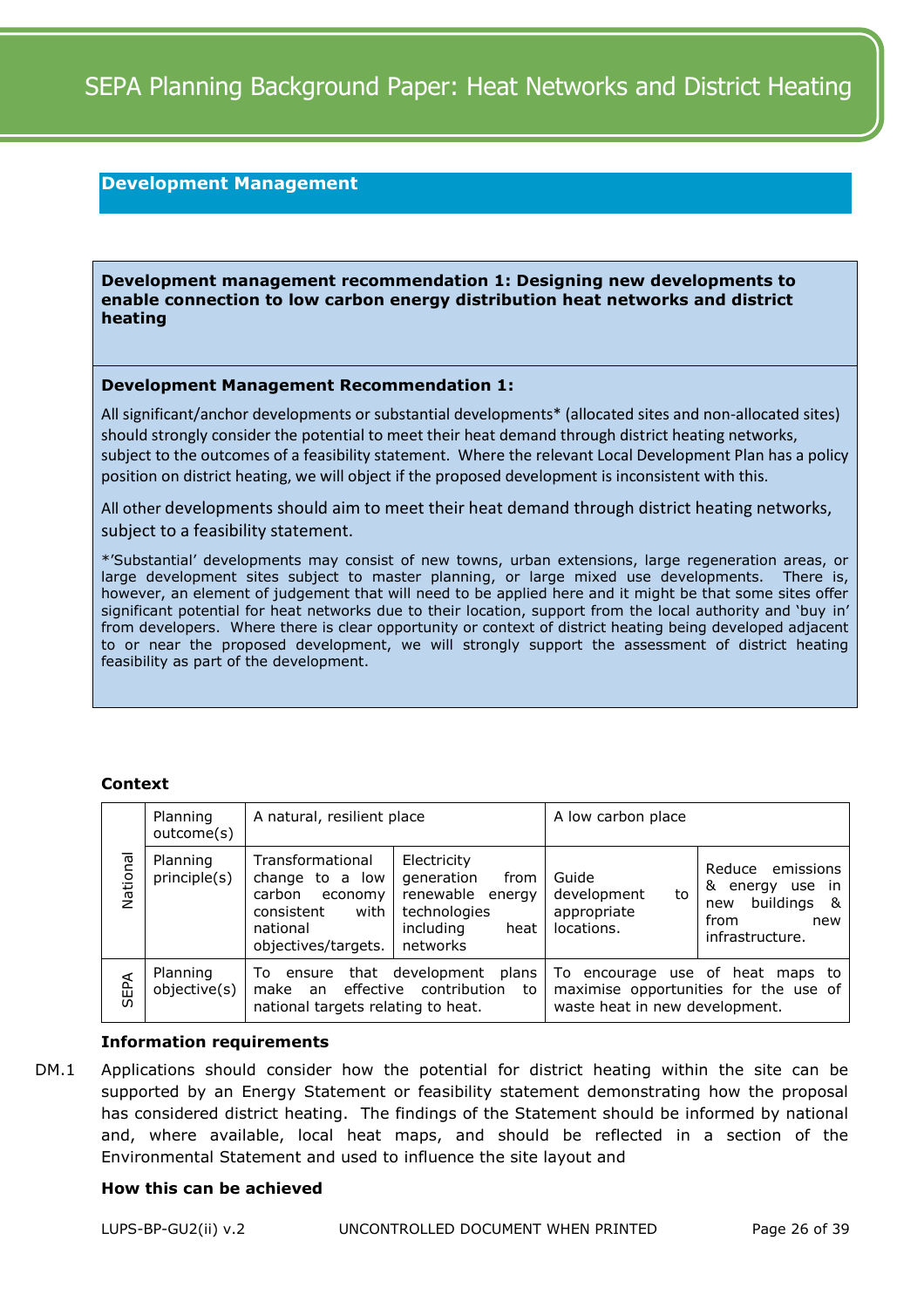- DM.2 This recommendation could be achieved through:
	- onsite heat generation,
	- co-location with an existing or proposed heat source (including Energy from Waste facility or other facility which produces heat/power including excess or waste heat), or;
	- an existing or proposed heat network off site.
- DM.3 Where the relevant Local Development Plan has a policy position on district heating, we **will object** if the proposed development is inconsistent with this. Heat and energy should be considered within a chapter of the Environmental Statement, and that an Energy Statement will be submitted (see para 4). We recommend to the Local Planning Authority that a condition be placed on applications for Planning Permission in Principle (PPP) for heat and energy to be considered within the Environmental Statement and for an Energy Statement to be submitted as part of any Application for Matters Subject to Conditions.

# Energy Statements

DM.4 The development must enable connection to a heat network or heat producer, unless it can be demonstrated to the Planning Authority that this would not be feasible. An Energy Statement informed by a Feasibility Study should be provided for assessment by the planning authority demonstrating how the proposal will meet the requirements for providing district heating onsite. This should be prepared in line with the **[Scottish Government's online planning](http://www.gov.scot/Resource/0048/00488003.pdf) advice** [Planning and Heat](http://www.gov.scot/Resource/0048/00488003.pdf) and assess the technical feasibility and financial viability of heat network/district heating for this site, identifying any available existing or proposed sources of heat (within or outwith the site) and other factors such as where land will be safeguarded for future district heating infrastructure. We will not audit Energy Statements or Feasibility Studies (the responsibility for this lies with the planning authority) but expect them to be undertaken to demonstrate full consideration of how the proposed development can contribute towards Scotland's climate change targets in line with our Public Body Duties under the Climate Change (Scotland) Act 2009 to act "in the way best calculated to help deliver the emissions reduction targets and the statutory Adaptation Programme" and "in a way we consider is most sustainable."

# Heat maps

- DM.5 Applicants should provide evidence of how the [national heat map](http://www.scotland.gov.uk/Topics/Business-Industry/Energy/Energy-sources/19185/Heat/HeatMap) and/or relevant local authority heat maps (where available) have been used to maximise potential connections / colocation between heat providers and high heat demand users when considering site selection for developments involving heat/power. Consideration of heat mapping should maximise opportunities for the co-location of 'high heat demand' developments with heat supply sources, like energy from waste facilities, to maximise the provision of energy efficient and low carbon heat networks and district heating installations.
- DM.6 Heat Maps clearly show where there are areas of heat use and heat generation, and can therefore be used as locational criteria for new heat providers, or for new development sites which could utilise the heat being generated. Heat maps are intended for a number of uses, including in planning new developments, and identifying heat network feasibility. They also identify existing heat providers, particularly those that produce heat as "excess" or "waste" who can connect to heat networks, utilising heat that was previously "wasted".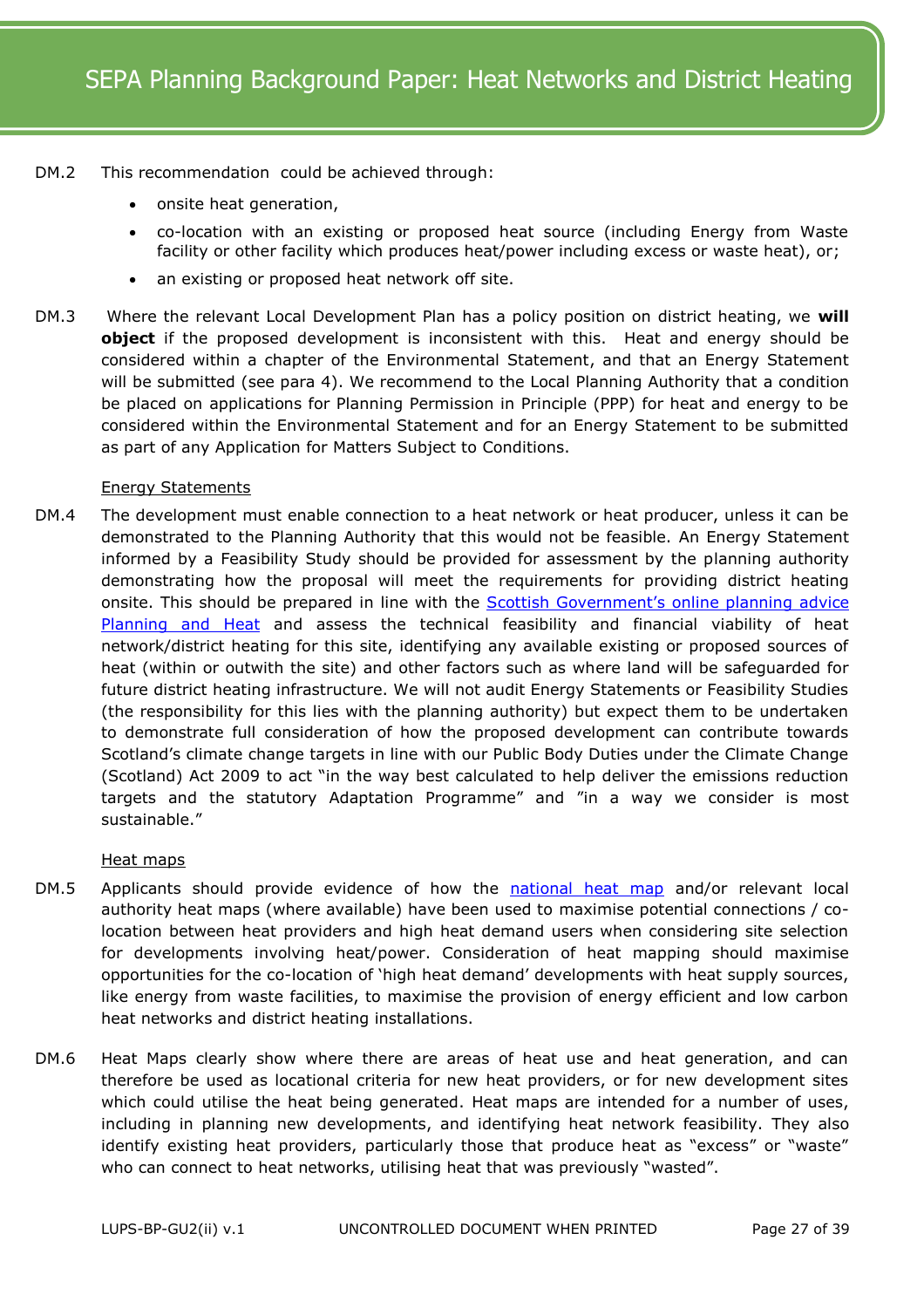# Environmental Statements

- DM.7 We consider that the provision of heat and energy for the proposed development has an environmental impact, and this should be assessed by the developer. The environmental impacts of a heat network and district heating should be fully considered including the potential options for heat sources either within or outwith the site. These should be presented in a section of the Environmental Statement dedicated to heat and energy. The [Town and](http://www.legislation.gov.uk/ssi/2011/139/pdfs/ssi_20110139_en.pdf)  [Country Planning \(Environmental Impact Assessment\)\(Scotland\) Regulations 2011](http://www.legislation.gov.uk/ssi/2011/139/pdfs/ssi_20110139_en.pdf) ("the EIA regulations") Schedule 4 sets out the information to be included in Environmental Statements. In paragraph 3 of Part 1 it outlines the aspects of the environment which might be significantly affected by proposed development, this includes **air, climate and material assets** which we consider are most relevant to, and most likely to be significantly affected by, district heating and heat networks. The EIA Regulations outlines in paragraph 4 of Part 1 that developments are required to provide "A description of the likely significant effects of the development on the environment, which should cover the direct effects and any indirect, secondary, cumulative, short, medium and long-term, permanent and temporary, positive and negative effects of the development…" This refers to both negative and positive likely significant effects, resulting from use of natural resources and emission of pollutants.
- DM.8 Creating centralised heating, and potentially using low or zero carbon heat sources, will support the Scottish Government's aims to prevent and reduce significant adverse effects on the environment resulting from carbon emissions as part of the development, and also identify how the proposed development will support the Government's targets to decarbonise the heat sector in Scotland by 2030. It is therefore important that such significant adverse effects are covered in a section of the supporting Environmental Statement.

# Development design and layout

- DM.9 A Design and Access statement which demonstrates how the findings of the Energy Statement have been incorporated into the design and layout of the proposed development should be provided. Where new developments are located adjacent to existing heat networks or district heating, the connection should be an integral part of the design to enable connection to take place at time of construction, unless it would not be viable or feasible to do so (the burden of proof is placed on the developer). Ensuring users can be connected to district heating networks is an essential part of delivering the Government's targets towards renewable and low-carbon heat. There are also significant opportunities within Scotland to make use of heat that is currently waste or excess, in particular from industrial facilities.
- DM.10 Where connections are intended to be made to proposed heat sources in the future, the design of new developments should incorporate space to 'safeguard' the future provision of pipework, energy hubs or other associated heat infrastructure to ensure that the subsequent connection to a proposed district heating network can be undertaken (if not already proposed within the original design) without causing disturbance to buildings or infrastructure. This applies to all new significant/anchor development (i.e. developments with a significant heat load or demand). Consideration should be given to potential barriers or restrictions on making district heating connections, for example when planning new key infrastructure such as bypass roads which may interrupt the route of district heating pipeworks.

Other low or zero carbon technologies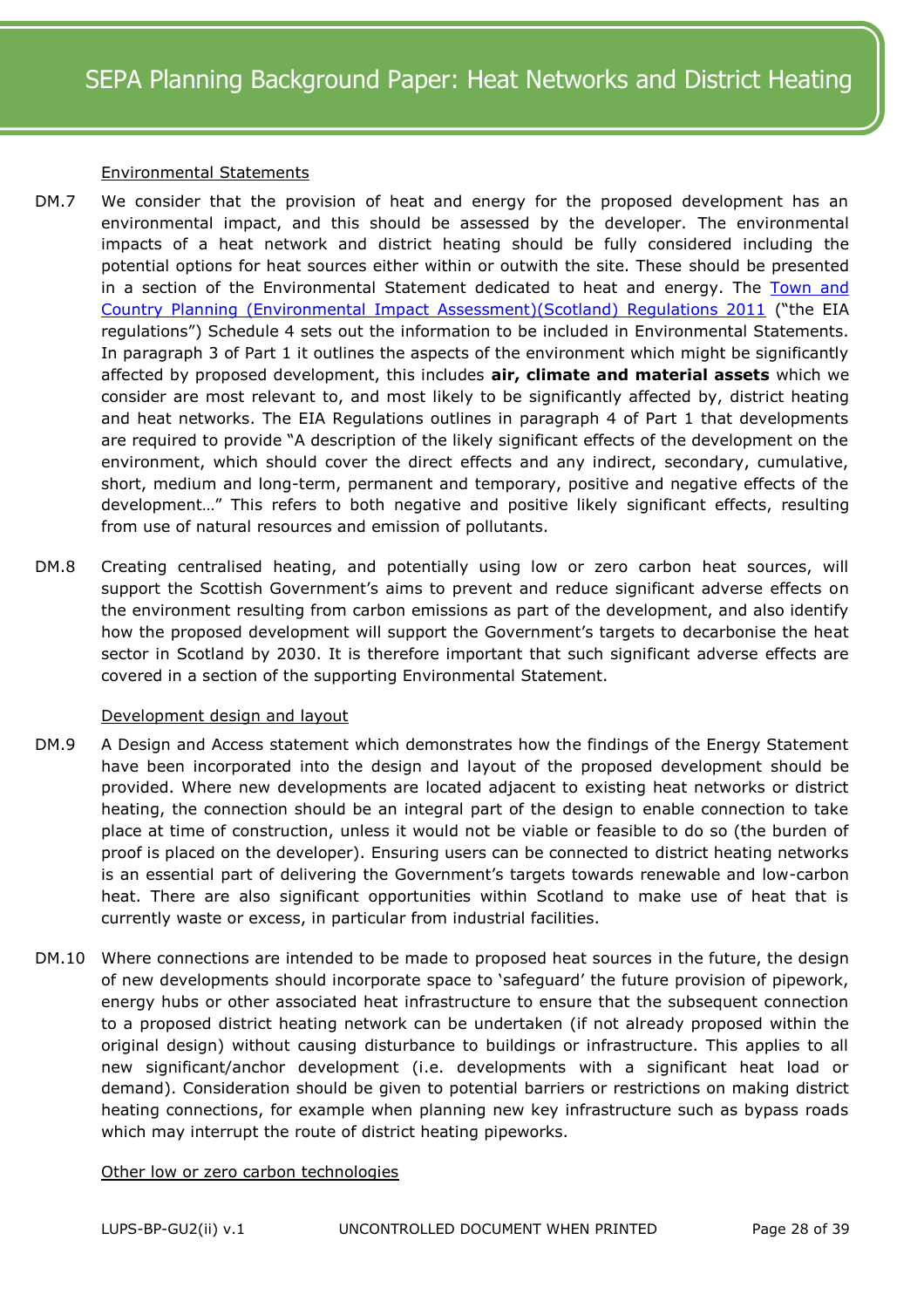DM.11 It is recognised that other low or zero carbon technology is available, and may be incorporated into the design of the proposed development. Such technology can also contribute towards tackling climate change through the reduction of carbon emissions.

# Scottish Pollution Release Inventory

DM.12 SEPA is currently compiling information submitted voluntarily to **Scottish Pollution Release** [Inventory \(SPRI\)](http://www.sepa.org.uk/environment/environmental-data/spri/) by industry which will show where waste heat generated by industrial processes is located, and how much and what temperature this heat is. Initial information should be available from late 2016, and this can be used to identify useable waste heat that could be utilised for district heating (subject to discussion and negotiation between the industrial facility and the potential heat user).

# Examples of Energy Statements

- DM.13 Resource Efficient Scotland have an online "first step" Renewables [Calculator Tool](http://renewables.resourceefficientscotland.com/favicon.ico) that can be used to assess suitability of onsite electricity and heat generation which can then go on to be used as the basis of an Energy Statement that can be submitted with a planning application. The Heat Network Partnership also has a District Heating Strategy factsheet that can be used to understand how to identify opportunities for heat networks and early stages of designing for heat networks: [http://www.districtheatingscotland.com/wp-content/uploads/2017/10/Module-](http://www.districtheatingscotland.com/wp-content/uploads/2017/10/Module-5-Infrastructure.pdf)[5-Infrastructure.pdf](http://www.districtheatingscotland.com/wp-content/uploads/2017/10/Module-5-Infrastructure.pdf)
- DM.14 Example approaches of English Local Authorities on District Heating, Feasibility Assessments and Energy Statements are provided below. Whilst these have been prepared under a different planning policy and regulatory regime they provide useful examples of the scope and purpose of such Statements and Studies.

#### *Stockport*

- [http://www.stockport.gov.uk/2013/2994/developmentcontrol/planningpolicy/LDF/ldfcor](http://www.stockport.gov.uk/2013/2994/developmentcontrol/planningpolicy/LDF/ldfcorestrategydpd) [estrategydpd](http://www.stockport.gov.uk/2013/2994/developmentcontrol/planningpolicy/LDF/ldfcorestrategydpd) (see page 50 - Development Management Policy SD-4 District Heating (Network Development Areas))
- [http://www.stockport.gov.uk/2013/2994/developmentcontrol/planningpolicy/dhguidanc](http://www.stockport.gov.uk/2013/2994/developmentcontrol/planningpolicy/dhguidance) [e](http://www.stockport.gov.uk/2013/2994/developmentcontrol/planningpolicy/dhguidance) (Guidance for District Heating Feasibility)

#### *Greater London Authority Guidance on preparing energy assessments*

 33 page guidance setting out purpose of energy assessments, structure and content, including 4 appendices on calculating regulated  $CO<sub>2</sub>$  emissions, required approach for whole life costing, guidance on different types of renewable energy, offsetting [\(https://www.london.gov.uk/file/22340/download?token=En8l3jJy\)](https://www.london.gov.uk/file/22340/download?token=En8l3jJy)

# *Islington*

- Policy DM7.3 in the local development plan (published 2013) [http://www.islington.gov.uk/publicrecords/library/Planning-and-building](http://www.islington.gov.uk/publicrecords/library/Planning-and-building-control/Publicity/Public-consultation/2013-2014/(2013-06-21)-Development-Management-Policies-adoption-draft-(June-2013).pdf)[control/Publicity/Public-consultation/2013-2014/\(2013-06-21\)-Development-](http://www.islington.gov.uk/publicrecords/library/Planning-and-building-control/Publicity/Public-consultation/2013-2014/(2013-06-21)-Development-Management-Policies-adoption-draft-(June-2013).pdf)[Management-Policies-adoption-draft-\(June-2013\).pdf](http://www.islington.gov.uk/publicrecords/library/Planning-and-building-control/Publicity/Public-consultation/2013-2014/(2013-06-21)-Development-Management-Policies-adoption-draft-(June-2013).pdf)
- And Annex's 6-8 (55-67) and section 2 (page 7 onward) of the Supplementary Planning Guidance - [http://www.islington.gov.uk/publicrecords/library/Planning-and-building](http://www.islington.gov.uk/publicrecords/library/Planning-and-building-control/Publicity/Public-consultation/2012-2013/(2012-10-22)-Environmental-Design-SPD-FINAL.pdf)[control/Publicity/Public-consultation/2012-2013/\(2012-10-22\)-Environmental-Design-](http://www.islington.gov.uk/publicrecords/library/Planning-and-building-control/Publicity/Public-consultation/2012-2013/(2012-10-22)-Environmental-Design-SPD-FINAL.pdf)[SPD-FINAL.pdf](http://www.islington.gov.uk/publicrecords/library/Planning-and-building-control/Publicity/Public-consultation/2012-2013/(2012-10-22)-Environmental-Design-SPD-FINAL.pdf)

# **Justification**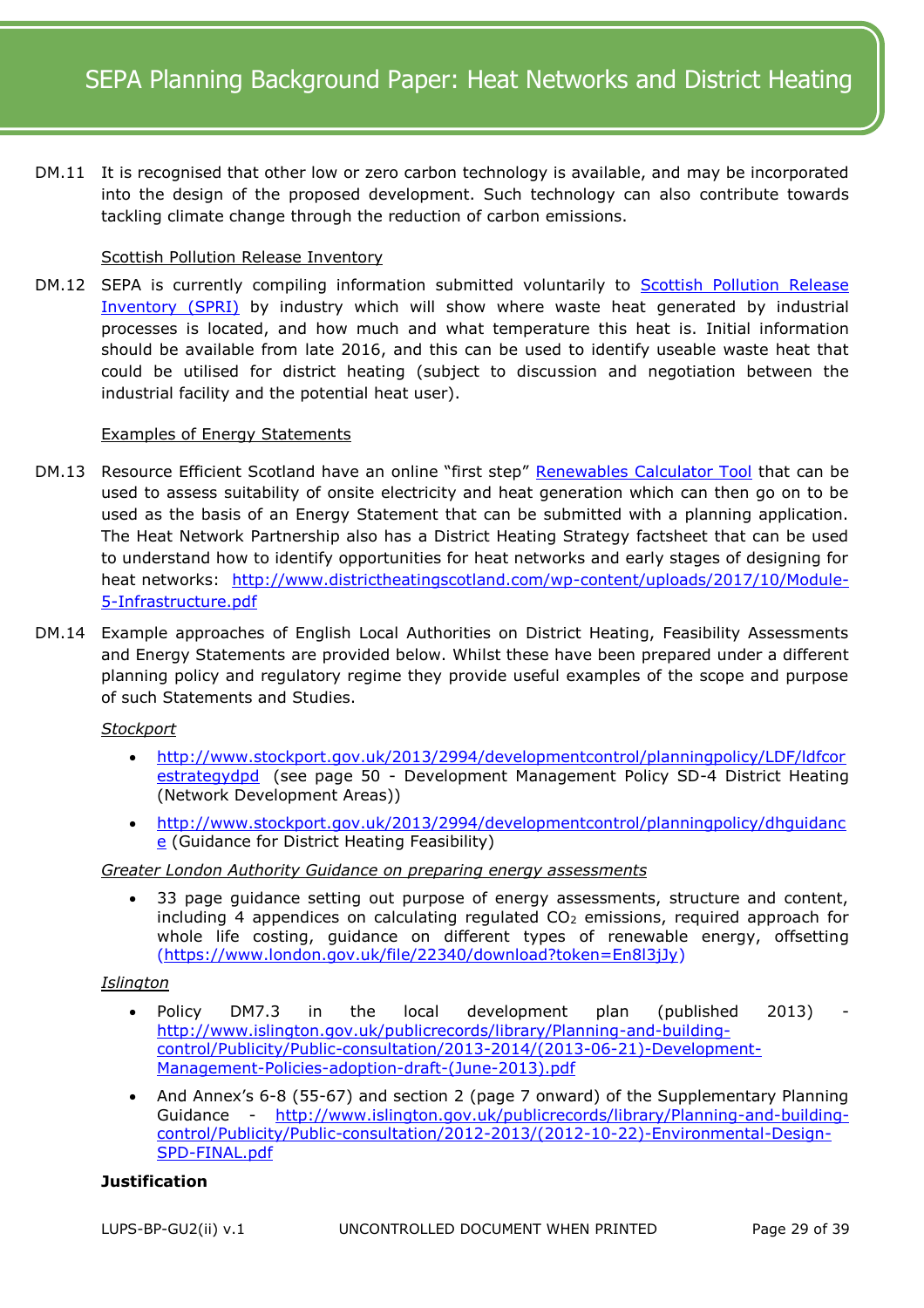- DM.15 Creating links between heat producers and heat users is essential to create heat networks. In order to deliver the Scottish Government's ambitions for 1.5tw of heat demand delivered by district or communal heating and for 40,000 homes to be heated through heat networks, new developments need to be designed to incorporate district heating. Where substantial new developments are planned, the opportunity arises for providing a heat network within the site and for this to be required and designed in at the earliest stages. New developments have a role to play in not only establishing and creating these networks, but also in connecting to networks to make use of heat that is being captured.
- DM.16 Paragraph 154 of SPP states that the planning system should support the transformational change to a low carbon economy consistent with national objectives and targets including deriving 11 % of non-electrical heat demand from renewable sources by 2020.
- DM.17 Paragraph 154 of SPP states that the planning system should support the development of heat networks. SPP (Paragraph 159) Also states that LDPs should identify existing heat networks, heat storage and energy centres exist, where they would be acceptable, and ensure that LDP energy policies support the implementation of these networks. Further support for the provision of network infrastructure is supported SPP (paragraph 159) which states that LDPs energy policies support the safeguarding land for piperuns, energy centres within developments that could allow for subsequent provision of such networks.
- DM.18 Paragraph 159 of SPP recommends that LDP energy policies include a requirement for new development to include associated infrastructure for connection to ensure that opportunities to use the heat from existing and/or proposed networks is achieved. Our position in this requirement is therefore consistent with our development plan position and complies with the Scottish Government's position presented in SPP.
- DM.19 Scottish Government targets within NPF3 (page 83/84) seek to ensure that:
	- 11% of non-electrical heat demand will be derived from renewables by 2020; and
	- significant progress to decarbonise the heat sector in Scotland by 2030.
- DM.20 NPF3 (para3.17) notes the increased opportunities for the distribution of district heating systems and aims to put better practises in place that can take advantage of heat sources and unused renewable heat using, in the first instance, using the National Heat Map. In particular, opportunities to recover renewable and low cost heat energy are identified within cities with various opportunities to harness excess heat from multiple heat sources. In this regard NPF (para 3.17) recommend 'future-proofing' new development to ensure subsequent connections to existing or planned heat networks as soon as they become operational/viable.
- DM.21 Additional opportunities to deliver heat networks within Scotland are identified within NPF3 (Para 3.18) which identifies Carbon Capture Storage (CCS) as a major opportunity to enable reduction in carbon emissions associated with energy generation and their implementation should provide additional opportunities for reuse of residual and/or unused heat for nearby heat networks.
- DM.22 [The Scottish Government's "Public Bodies Climate Change Duties: Putting them Into Practice"](http://www.gov.scot/Resource/Doc/340746/0113071.pdf) refers in page 6 of four transformational outcomes that must be delivered to reduce emissions by 80% by 2050, and these include "largely decarbonised heating for buildings by 2050,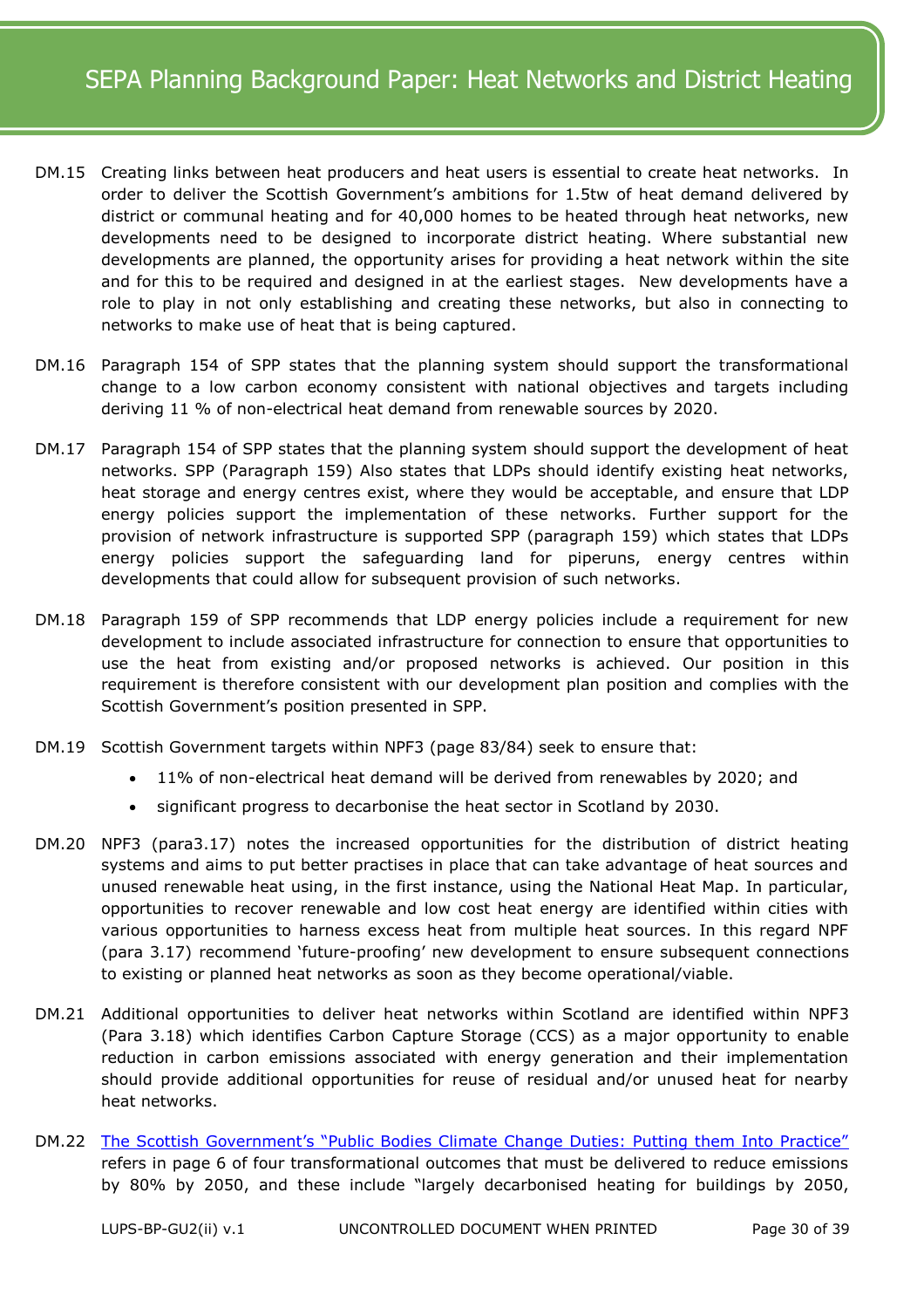through reduced demand, energy efficiency, and renewable and low-carbon heating". SEPA's [Climate Change Vision set out in](http://www.sepa.org.uk/media/40789/our_climate_challenge-2014_2015.pdf) "Our Climate Challenge" states on page 5 that "SEPA will do everything in its power to help Scotland address climate change to ensure Scotland's environment, economy and communities flourish."

- DM.23 SEPA's position on this issue is also identified within the Thermal Treatment of Waste Guidelines 2014, section 2.4 (final paragraph) which states that it is important for new developments to maximise the opportunities to use existing and proposed heat and energy sources and that we will continue to encourage planning authorities to consider this an integral element in their assessment of land allocations for their development plans. Furthermore, it states that we would expect new development to connect to heat networks and heat generators where they are available within the vicinity of proposed development.
- DM.24 SPP (para 40 bullet point 1) initially sets this agenda, seeking to optimise the use of existing resource capacities by supporting opportunities to co-locate infrastructure investment (i.e. heat networks) with compatible high-demand uses (i.e. residential and commercial).
- DM.25 SPP (para 183) indicates that energy from waste facilities should enable links to potential users of renewable heat and energy, particularly proximate to areas with constant long-term heat demand.
- DM.26 Additionally, SPP (para 158) requires that LDPs use heat mapping to identify the potential for co-locating developments with a high heat demand with sources of heat supply including high density proposals, communities off the gas grid, fuel poor areas and 'anchor' developments or developments with significant heat load/demand such as hospitals, schools, leisure centres and heat intensive industry.

# **Sources of useful information and guidance**

- National / Local Heat Map(s)
	- $\circ$  To consider the appropriate distance between heat supply and heat users and to aid assessment of need/supply distances.
	- $\circ$  A general approach could be to use the Exemption Threshold distances set out chapter 5 of the **Scottish Governments consultation on the transposition** [of the EU Energy Efficiency Directive Article 14, section five.](http://www.scotland.gov.uk/Resource/0044/00442205.pdf) These thresholds have been developed by DECC and the Scottish Government as maximum appropriate distances between heat source and heat load, minimum amount of heat that can be recovered and considered worth supplying from that installation.
- Existing heat maps are available online for:
	- o Perth & Kinross Council –[Heat Map](http://www.pkc.gov.uk/heatmap)
	- o Fife Council [Heat Map](http://www.pkc.gov.uk/heatmap)
- Information is available for heat maps for:
	- o Highland Council [Heat Mapping project](http://www.highland.gov.uk/yourenvironment/planning/energyplanning/renewbleenergy/HighlandHeatMappingProject)
- Scotland's Heat Map and background information is available:
	- o [National Heat Map](http://www.scotland.gov.uk/Topics/Business-Industry/Energy/Energy-sources/19185/Heat/HeatMap) -information available on this page at present
	- o Scotland's National Heat Map- direct link to the National Heat Map
- A [UK wide map](http://chp.decc.gov.uk/developmentmap) has been prepared by the Department of Energy and Climate Change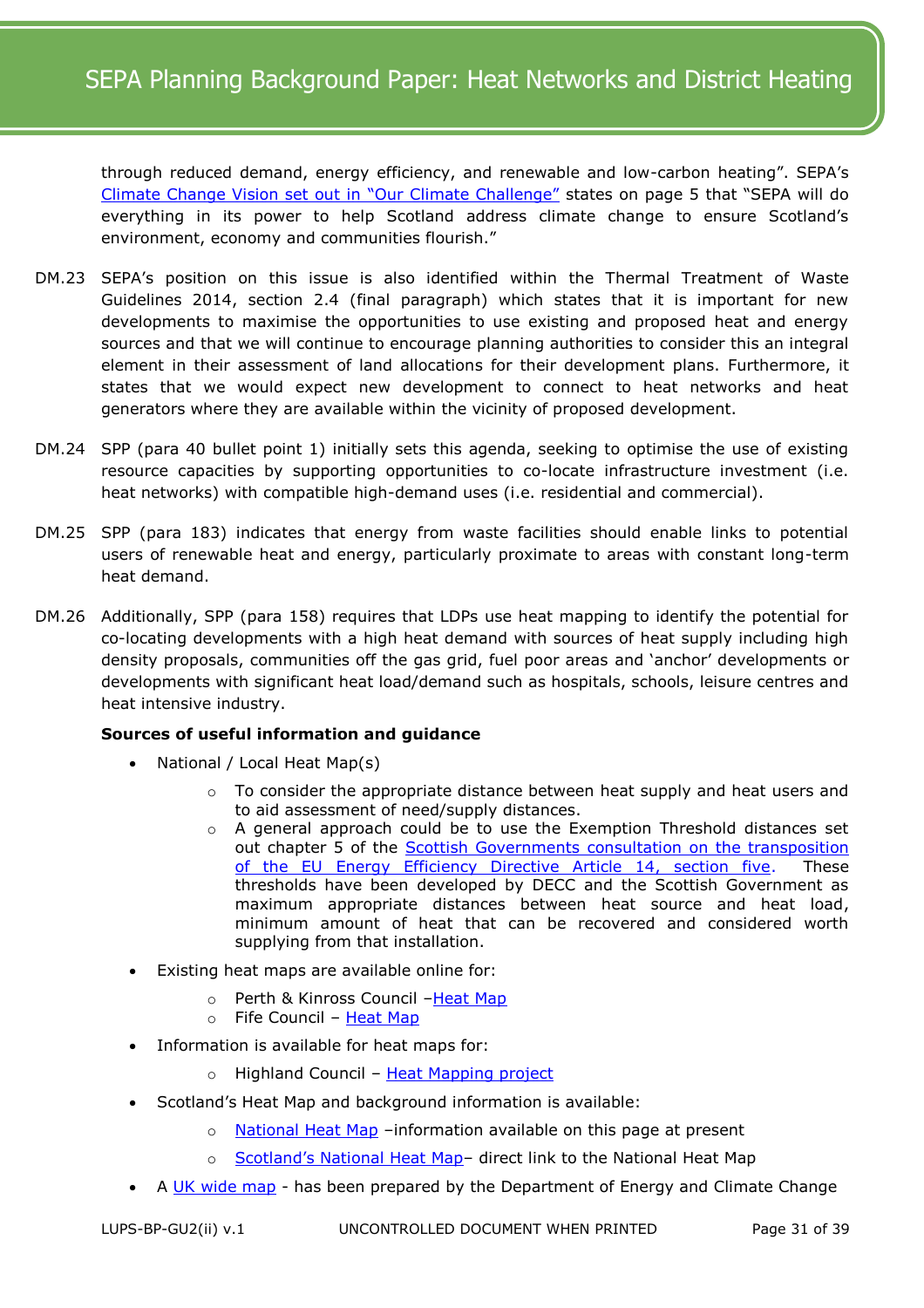- [District Heating Scotland](http://www.districtheatingscotland.com/) webpage
- Scottish Government has a planning guidance and advice relating to [Renewable Energy](http://www.scotland.gov.uk/Topics/Built-Environment/planning/National-Planning-Policy/themes/renewables) which includes documents of use to heat networks and district heating.
- [Climate Change \(Scotland\) Act 2009](http://www.scotland.gov.uk/Topics/Environment/climatechange)
- Scottish Government's [Renewables Action Plan](http://www.scotland.gov.uk/Publications/2009/07/06095830/0)
- [Renewable Heat Action Plan](http://www.scotland.gov.uk/Publications/2009/11/04154534/0)
- [Energy Efficiency Action Plan](http://www.scotland.gov.uk/Topics/Business-Industry/Energy/Action/energy-efficiency-policy/ActionPlan)
- Scottish Enterprise Energy Masterplanning guidance [http://www.scottish](http://www.scottish-enterprise.com/knowledge-hub/articles/publication/guide-to-energy-masterplanning)[enterprise.com/knowledge-hub/articles/publication/guide-to-energy-masterplanning](http://www.scottish-enterprise.com/knowledge-hub/articles/publication/guide-to-energy-masterplanning)
- [Heat Network Partnership](http://www.districtheatingscotland.com/content/district-heating-scotland) which is a hub of information promoting and supporting District Heating schemes in Scotland. http://www.districtheatingscotland.com/support/ Heat Network Partnership support to Local Authorities
- [Scottish Futures Trust](http://www.scottishfuturestrust.org.uk/)
- <http://renewables.resourceefficientscotland.com/> Resource Efficient Scotland online Renewables Calculator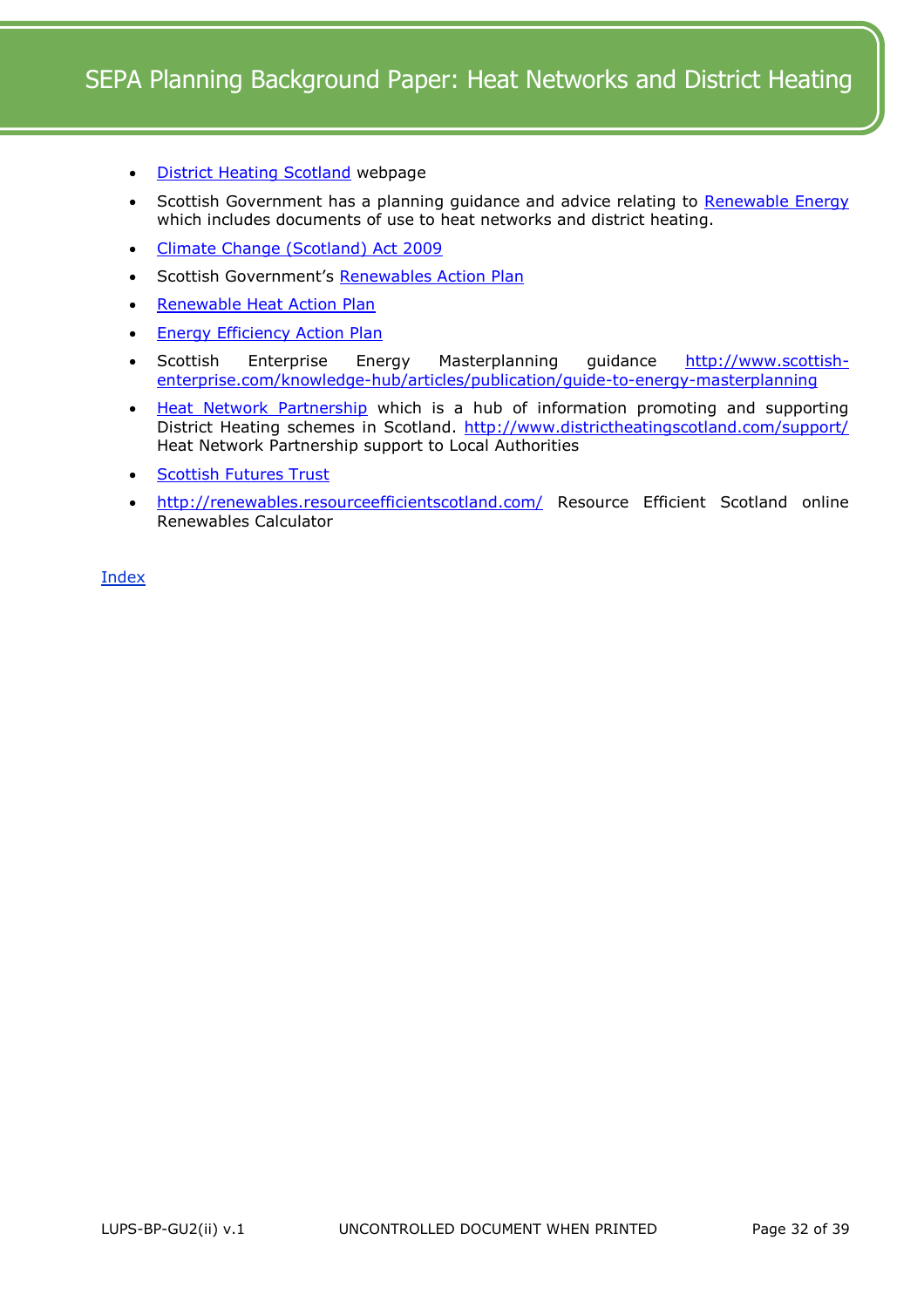# <span id="page-32-0"></span>**DM Recommendation 2: Developments adjacent to heat networks or heat sources**

#### **Development management recommendation 2: Development Adjacent to heat networks or heat sources**

All new developments, including linear infrastructure developments that are located adjacent to an existing or proposed heat network or heat source should be designed to enable connection to such networks our sources unless suitable justification can be provided to demonstrate that this would not be technically feasible. For sites that include district heating networks as part of their infrastructure and design, the land required for heat network infrastructure within the site should be protected.

# **Context**

|          | Planning<br>outcome(s)   | A natural, resilient place                                                                                  |                                                                                                  | A low carbon place                                   |                                                                                       |
|----------|--------------------------|-------------------------------------------------------------------------------------------------------------|--------------------------------------------------------------------------------------------------|------------------------------------------------------|---------------------------------------------------------------------------------------|
| National | Planning<br>principle(s) | Transformational<br>change to a low<br>carbon economy<br>consistent with<br>national<br>objectives/targets. | Electricity<br>generation from<br>renewable energy<br>technologies<br>including heat<br>networks | Guide<br>development to<br>appropriate<br>locations. | Reduce emissions<br>& energy use in<br>new buildings &<br>from new<br>infrastructure. |
| SEPA     | Planning<br>objective(s) | To ensure that development plans<br>make an effective contribution to<br>national targets relating to heat. |                                                                                                  | To.<br>waste heat in new development.                | encourage use of heat maps to<br>maximise opportunities for the use of                |

# **Information requirements**

Applications should consider how the potential for district heating within the site can be supported by an Energy Statement, demonstrating how the proposal has considered district heating. The findings of the Statement should be informed by national and, where available, local heat maps, and should be reflected, where appropriate, in a section of the Environmental Statement and used to influence the site layout and design.

# **How this can be achieved**

- DM.27 Proposed developments outwith Recommendation 1 that are adjacent to proposed or existing heat networks or sources should fully explore how they can utilise the heat and ensure that they are designed to enable connection either upon completion or in the future. We will expect that the application is supported by an Energy Statement and for developments subject to EIA Regulations we will expect that heat and energy will be considered within a chapter of the Environmental Statement to reflect the findings of the Energy Statement (see paragraph 29). We require a condition to be placed on applications for Planning Permission in Principle (PPP) for heat and energy to be considered within the Environmental Statement and for an Energy Statement to be submitted as part of any Application for Matters Subject to Conditions.
- DM.28 Linear infrastructure projects, such as new roads, bypasses and dualling of main roads, provide an opportunity to incorporate district heating pipework as part of the works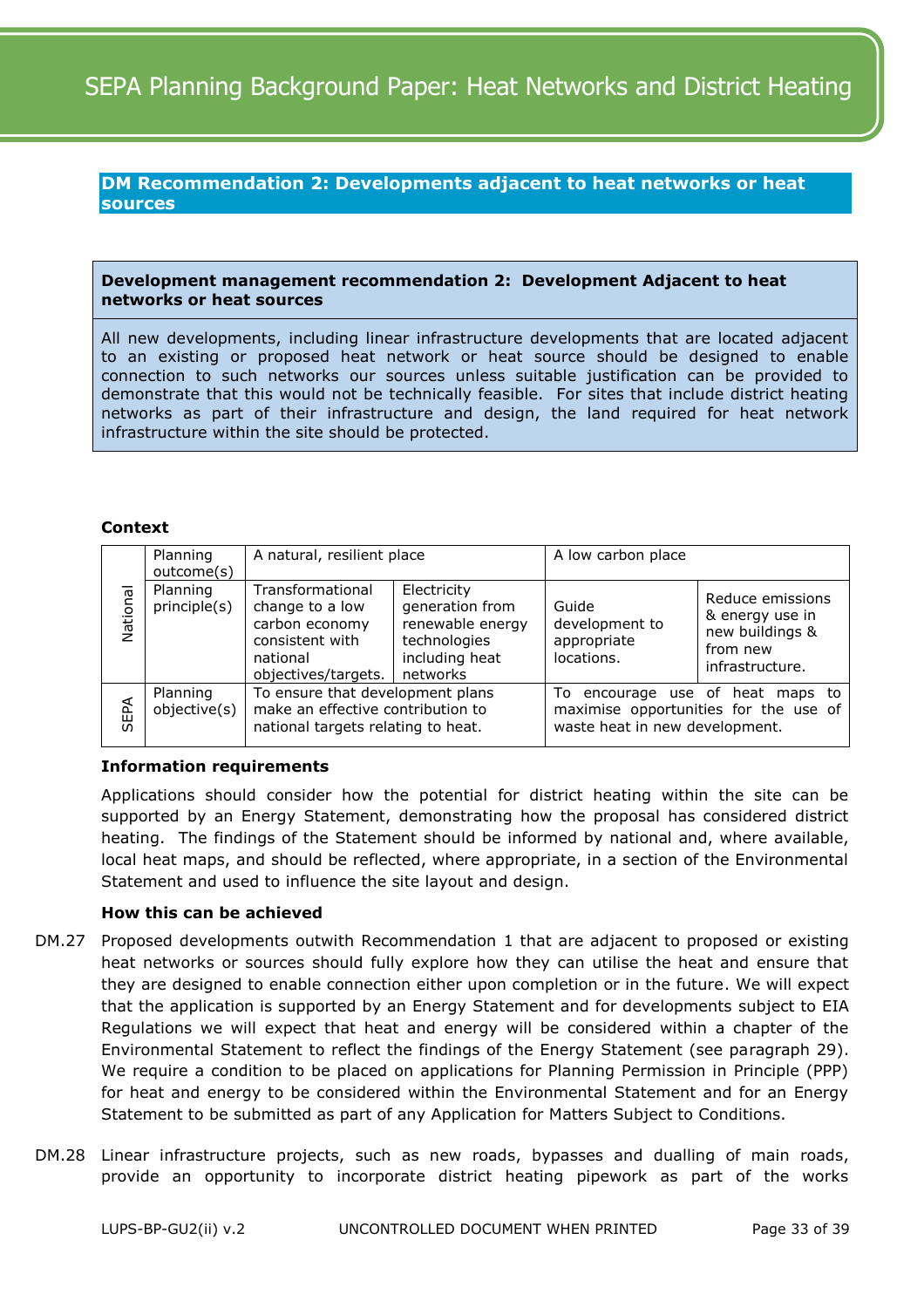undertaken to create the infrastructure. This can support the delivery of new district heating pipework in particular where there are heat users and heat suppliers that can be connected. It will also ensure that the linear infrastructure does not sterilise the opportunity to create district heating networks by acting as a barrier to construction of the district heating pipes. We recommend that linear infrastructure projects are considered against allocations in Local Development Plans to determine if there is opportunity to lay new heat network pipes to connect existing heat networks to new users, or if there is opportunity to include conduits to future-proof the opportunity for heat network connections to take place without requiring major redevelopment of the linear infrastructure.

# Energy Statements

DM.29 An Energy Statement informed by a Feasibility Study should be provided for assessment by the planning authority demonstrating how the proposal will meet the requirements for providing district heating onsite. This should be prepared in line with the **Scottish** [Government's online planning advice Planning and Heat](http://www.gov.scot/Resource/0048/00488003.pdf) and assess the technical feasibility and financial viability of heat network/district heating for this site, identifying any available existing or proposed sources of heat (within or outwith the site) and other factors such as where land will be safeguarded for future district heating infrastructure. We will not audit Energy Statements or Feasibility Studies (the responsibility for this lies with the planning authority) but expect them to be undertaken to demonstrate full consideration of how the proposed development can contribute towards Scotland's climate change targets in line with our Public Body Duties under the Climate Change (Scotland) Act 2009.

# Heat maps

- DM.30 Applicants should provide evidence of how the [national heat map](http://www.scotland.gov.uk/Topics/Business-Industry/Energy/Energy-sources/19185/Heat/HeatMap) and/or relevant local authority heat maps (where available) have been used to maximise potential connections / colocation between heat providers and high heat demand users when considering site selection for developments involving heat/power. Consideration of heat mapping should maximise opportunities for the co-location of 'high heat demand' developments with heat supply sources, like energy from waste facilities, to maximise the provision of energy efficient and low carbon heat networks and district heating installations.
- DM.31 Heat Maps clearly show where there are areas of heat use and heat generation, and can therefore be used as locational criteria for new heat providers, or for new development sites which could utilise the heat being generated. Heat maps are intended for a number of uses, including in planning new developments, and identifying heat network feasibility. They also identify existing heat providers, particularly those that produce heat as "excess" or "waste" who can connect to heat networks, utilising heat that was previously "wasted".

# Environmental Statements

DM.32 The environmental impacts of a heat network and district heating should be fully considered including the potential options for heat sources either within or outwith the site. Where the proposed development is subject to EIA Regulations the potential impacts should be presented in a section of the Environmental Statement dedicated to heat and energy. The EIA Regulations outlines in paragraph 4 of Part 1 that developments are required to provide "A description of the likely significant effects of the development on the environment, which should cover the direct effects and any indirect, secondary, cumulative, short, medium and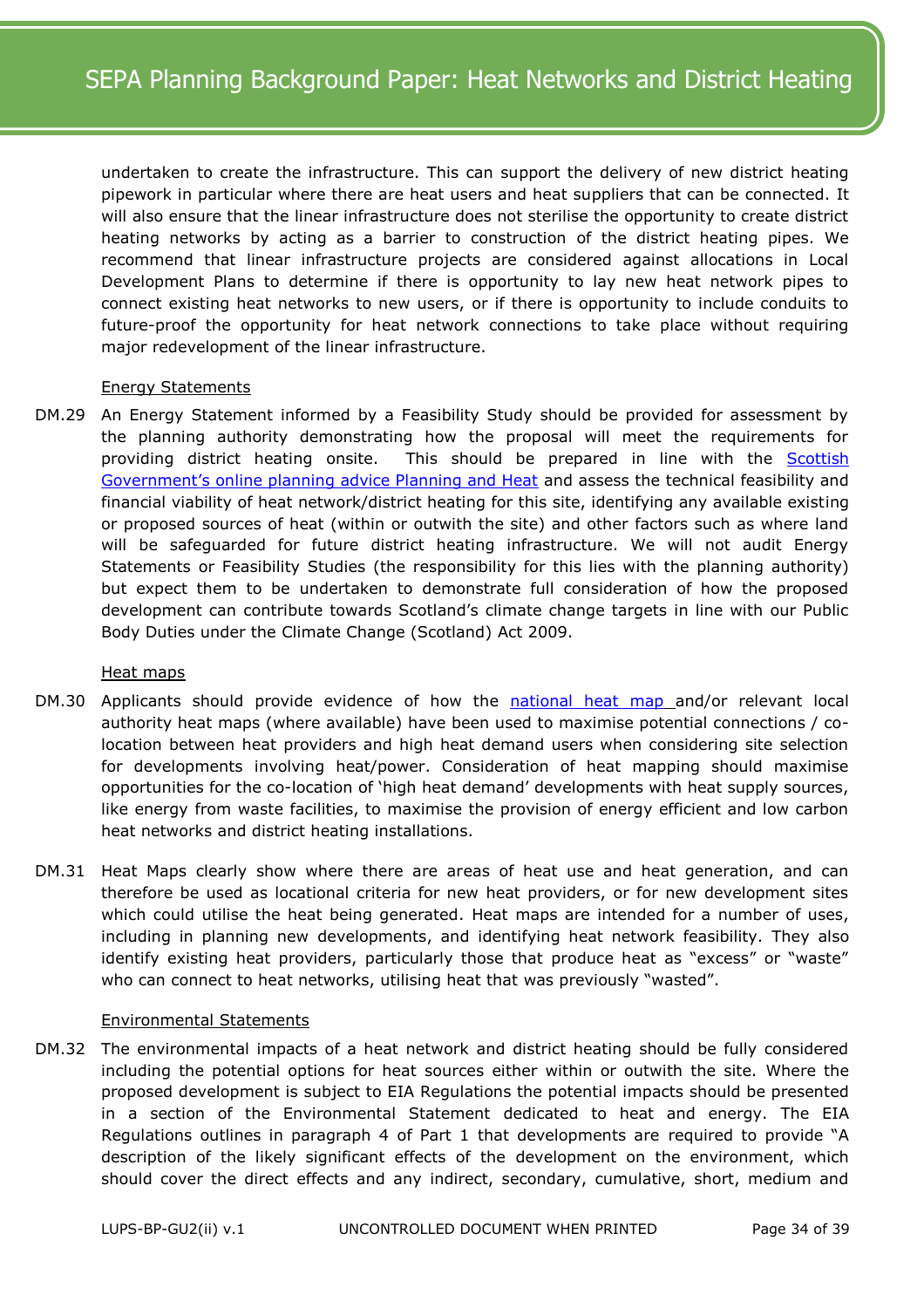long-term, permanent and temporary, positive and negative effects of the development". This refers to both negative and positive likely significant effects, resulting from use of natural resources and emission of pollutants.

DM.33 Creating centralised heating, and potentially using low or zero carbon heat sources, will support the Scottish Government's aims to prevent and reduce significant adverse effects on the environment resulting from carbon emissions as part of the development, and also identify how the proposed development will support the Government's targets to decarbonise the heat sector in Scotland by 2030. It is therefore important that such significant adverse effects are covered in a section of the supporting Environmental Statement.

#### Development design and layout

- DM.34 A Design and Access statement which demonstrates how the findings of the Energy Statement have been incorporated into the design and layout of the proposed development should be provided. Where new developments are located adjacent to existing heat networks or district heating, the connection should be an integral part of the design to enable connection to take place at time of construction, unless it would not be viable or feasible to do so (the burden of proof is placed on the developer). Ensuring users can be connected to district heating networks is an essential part of delivering the Government's targets towards renewable and low-carbon heat. There are also significant opportunities within Scotland to make use of heat that is currently waste or excess, in particular from industrial facilities.
- DM.35 Where connections are intended to be made to proposed heat sources in the future, the design of new developments should incorporate space to 'safeguard' the future provision of pipework, energy hubs or other associated heat infrastructure to ensure that the subsequent connection to a proposed district heating network can be undertaken (if not already proposed within the original design) without causing disturbance to buildings or infrastructure. This applies to all new significant/anchor development (i.e. developments with a significant heat load or demand). Consideration should be given to potential barriers or restrictions on making district heating connections, for example when planning new key infrastructure such as bypass roads which may interrupt the route of district heating pipeworks.

#### Other low or zero carbon technologies

DM.36 It is recognised that other low or zero carbon technology is available, and may be incorporated into the design of the proposed development. Such technology can also contribute towards tackling climate change through the reduction of carbon emissions.

#### Scottish Pollution Release Inventory

DM.37 SEPA is currently compiling information submitted voluntarily to Scottish Pollution Release [Inventory \(SPRI\)](http://www.sepa.org.uk/environment/environmental-data/spri/) by industry which will show where waste heat generated by industrial processes is located, and how much and what temperature this heat is. Initial information should be available from late 2016, and this can be used to identify useable waste heat that could be utilised for district heating (subject to discussion and negotiation between the industrial facility and the potential heat user).

#### Examples of Energy Statements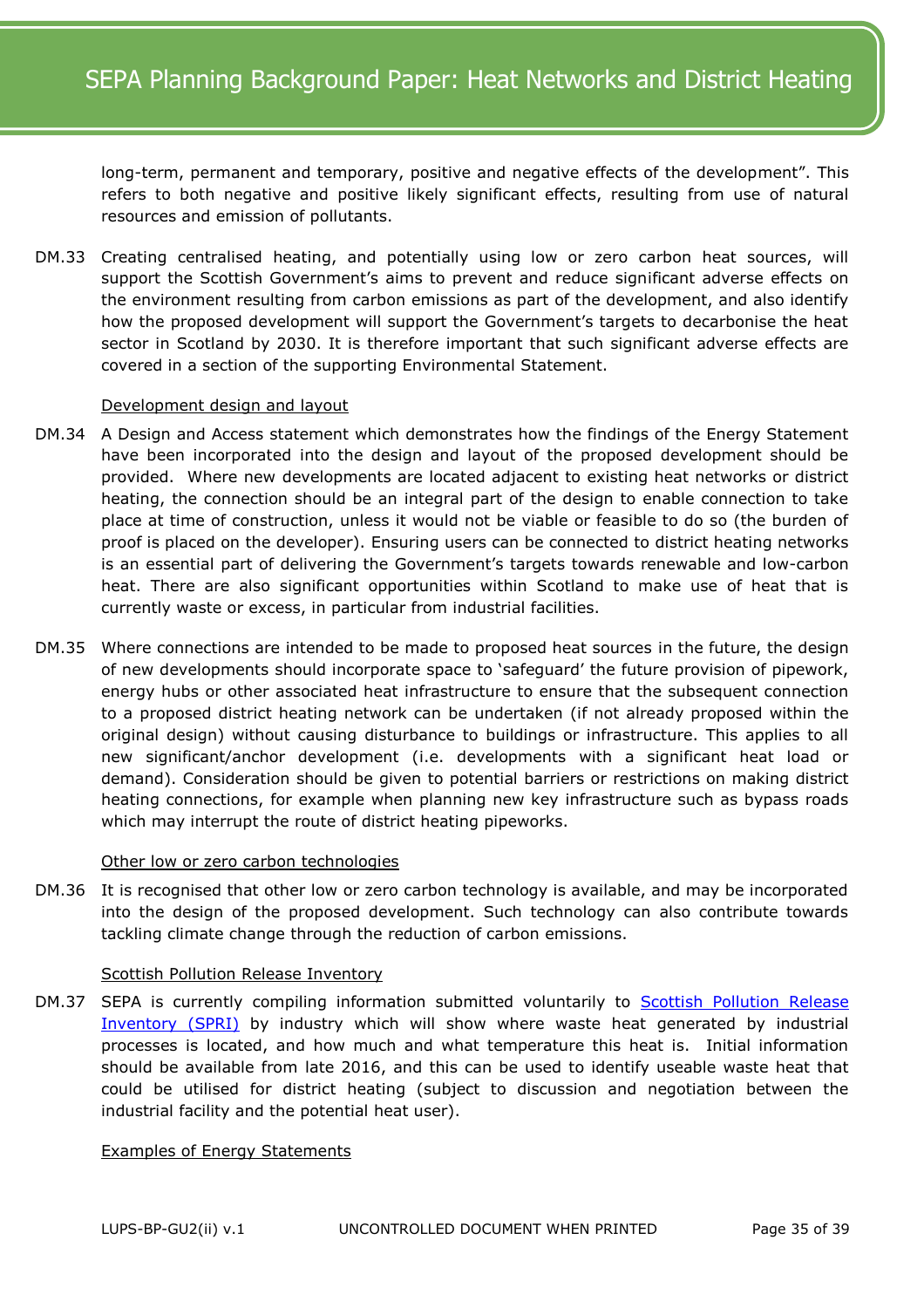DM.38 Resource Efficient Scotland have an online "first step" [Renewables Calculator Tool](http://renewables.resourceefficientscotland.com/) that can be used to assess suitability of onsite electricity and heat generation which can then go on to be used as the basis of an Energy Statement that can be submitted with a planning application. Example approaches of English Local Authorities on District Heating, Feasibility Assessments and Energy Statements are provided below. Whilst these have been prepared under a different planning policy and regulatory regime they provide useful examples of the scope and purpose of such Statements and Studies.

# *Stockport*

- [http://www.stockport.gov.uk/2013/2994/developmentcontrol/planningpolicy/LDF/ldfcor](http://www.stockport.gov.uk/2013/2994/developmentcontrol/planningpolicy/LDF/ldfcorestrategydpd) [estrategydpd](http://www.stockport.gov.uk/2013/2994/developmentcontrol/planningpolicy/LDF/ldfcorestrategydpd) (see page 50 - Development Management Policy SD-4 District Heating (Network Development Areas))
- [http://www.stockport.gov.uk/2013/2994/developmentcontrol/planningpolicy/dhguidanc](http://www.stockport.gov.uk/2013/2994/developmentcontrol/planningpolicy/dhguidance) [e](http://www.stockport.gov.uk/2013/2994/developmentcontrol/planningpolicy/dhguidance) (Guidance for District Heating Feasibility)

#### *Greater London Authority Guidance on preparing energy assessments*

 33 page guidance setting out purpose of energy assessments, structure and content, including 4 appendices on calculating regulated  $CO<sub>2</sub>$  emissions, required approach for whole life costing, guidance on different types of renewable energy, offsetting [\(https://www.london.gov.uk/file/22340/download?token=En8l3jJy\)](https://www.london.gov.uk/file/22340/download?token=En8l3jJy)

# *Islington*

- Policy DM7.3 in the local development plan (published 2013) [http://www.islington.gov.uk/publicrecords/library/Planning-and-building](http://www.islington.gov.uk/publicrecords/library/Planning-and-building-control/Publicity/Public-consultation/2013-2014/(2013-06-21)-Development-Management-Policies-adoption-draft-(June-2013).pdf)[control/Publicity/Public-consultation/2013-2014/\(2013-06-21\)-Development-](http://www.islington.gov.uk/publicrecords/library/Planning-and-building-control/Publicity/Public-consultation/2013-2014/(2013-06-21)-Development-Management-Policies-adoption-draft-(June-2013).pdf)[Management-Policies-adoption-draft-\(June-2013\).pdf](http://www.islington.gov.uk/publicrecords/library/Planning-and-building-control/Publicity/Public-consultation/2013-2014/(2013-06-21)-Development-Management-Policies-adoption-draft-(June-2013).pdf)
- And Annex's 6-8 (55-67) and section 2 (page 7 onward) of the Supplementary Planning Guidance - [http://www.islington.gov.uk/publicrecords/library/Planning-and-building](http://www.islington.gov.uk/publicrecords/library/Planning-and-building-control/Publicity/Public-consultation/2012-2013/(2012-10-22)-Environmental-Design-SPD-FINAL.pdf)[control/Publicity/Public-consultation/2012-2013/\(2012-10-22\)-Environmental-Design-](http://www.islington.gov.uk/publicrecords/library/Planning-and-building-control/Publicity/Public-consultation/2012-2013/(2012-10-22)-Environmental-Design-SPD-FINAL.pdf)[SPD-FINAL.pdf](http://www.islington.gov.uk/publicrecords/library/Planning-and-building-control/Publicity/Public-consultation/2012-2013/(2012-10-22)-Environmental-Design-SPD-FINAL.pdf)

# **Justification**

- DM.39 In order to deliver the Scottish Government's ambitions for 1.5tw of heat demand delivered by district or communal heating and for 40,000 homes to be heated through heat networks, new developments need to be designed to incorporate district heating. Where substantial new developments are planned, the opportunity arises for providing a heat network within the site and for this to be required and designed in at the earliest stages. New developments have a role to play in not only establishing and creating these networks, but also in connecting to networks to make use of heat that is being captured.
- DM.40 Paragraph 154 of SPP states that the planning system should support the transformational change to a low carbon economy consistent with national objectives and targets including deriving 11 % of non-electrical heat demand from renewable sources by 2020.
- DM.41 SPP (para 169) introduces consideration of this issue requiring that planning applications for energy infrastructure development always take account of spatial frameworks, including heat maps and area characteristics.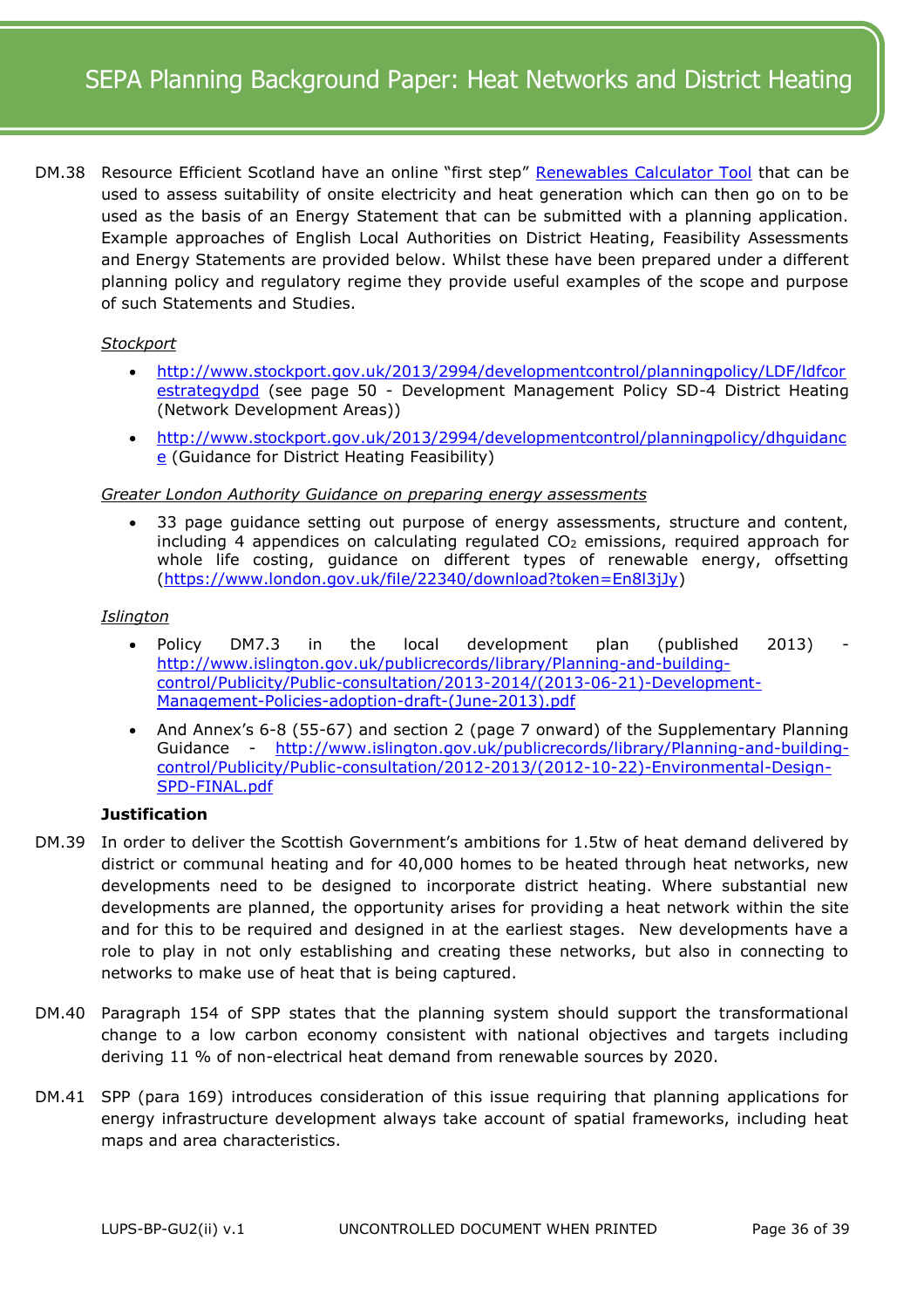- DM.42 SPP (para 158) requires the provision of localised heat mapping to identify the potential for colocation of heat supply sources with excess heat generation to high density proposals, communities off the gas grid, fuel poor areas and 'anchor' developments or developments with significant heat load/demand such as hospitals, schools, leisure centres and heat intensive industry.
- DM.43 The principle to encourage co-location of renewable heat sources with high demand users is expressly identified within SPP (para 183) which indicates that energy from waste facilities should allow for links to be made to potential users of renewable heat and energy, particularly where areas are close to users with constant long-term heat demand.
- DM.44 SPP (para 159) requires that LDP policies consider existing/proposed district heating systems to ensure that new development proposals provide appropriate infrastructure allowing for subsequent connection to existing / proposed heat networks and utilise heat from such networks.
- DM.45 SEPA's position is very strong with regards to development adjacent to existing or proposed heat sources or heat networks. This arises from our role in regulating industrial processes and permitted facilities and the requirements for heat to be captured under [SEPA's Thermal](http://www.sepa.org.uk/media/28983/thermal-treatment-of-waste-guidelines_2014.pdf)  [Treatment of Waste guidelines \("TTWG"\)](http://www.sepa.org.uk/media/28983/thermal-treatment-of-waste-guidelines_2014.pdf) and the Energy Efficiency Directive Article 14 section 5-8. Section 2.4 of the TTWG clearly states our position with regard to Energy from Waste as:

"SEPA recognises that Scotland does not yet have mature or extensive heat-use networks. However, immediate opportunities do exist for contributing to the development of such a network by co-locating thermal treatment plants with existing energy and heat intensive industries, or near developments such as leisure complexes and shopping centres. Another alternative is to develop facilities in areas with the potential for the co-development of heatusing industries

Applicants should therefore consider the location of their development very carefully to maximise the opportunities for effective energy use…

SEPA considers that it is important for new developments to maximise the opportunities to use existing and proposed heat and energy sources…We will expect that where heat networks and heat generators do exist that any new development proposed in the vicinity will be connected to these sources."

- DM.46 The [EU Energy Efficiency Directive \(EED\)](http://eur-lex.europa.eu/legal-content/EN/TXT/PDF/?uri=CELEX:32012L0027&from=EN) updates the EU's legal framework for energy efficiency, pursuing the target of saving 20% of the EU's primary energy consumption by 2020, and of making further energy efficiency improvements after 2020. In order to maximise the potential for district heating networks to be established, new developments should consider the potential for utilising heat from existing or proposed heat sources or heat networks including waste heat from industrial processes. This "co-location" will provide a benefit for both heat user and supplier, and will enable the supplier to consider the potential for providing heat as required under the Energy Efficiency Directive Article 14.
- DM.47 Article 14 of this directive encourages the identification of cost effective potential for delivering energy efficiency through cogeneration (combined heat and power), efficient district heating and cooling, and recovering industrial waste heat. Under Article 14 (5) specific developments are required to assess the cost and benefit of utilising heat generated for use in cogeneration of heat and power, includes new district heating and cooling networks where there is available